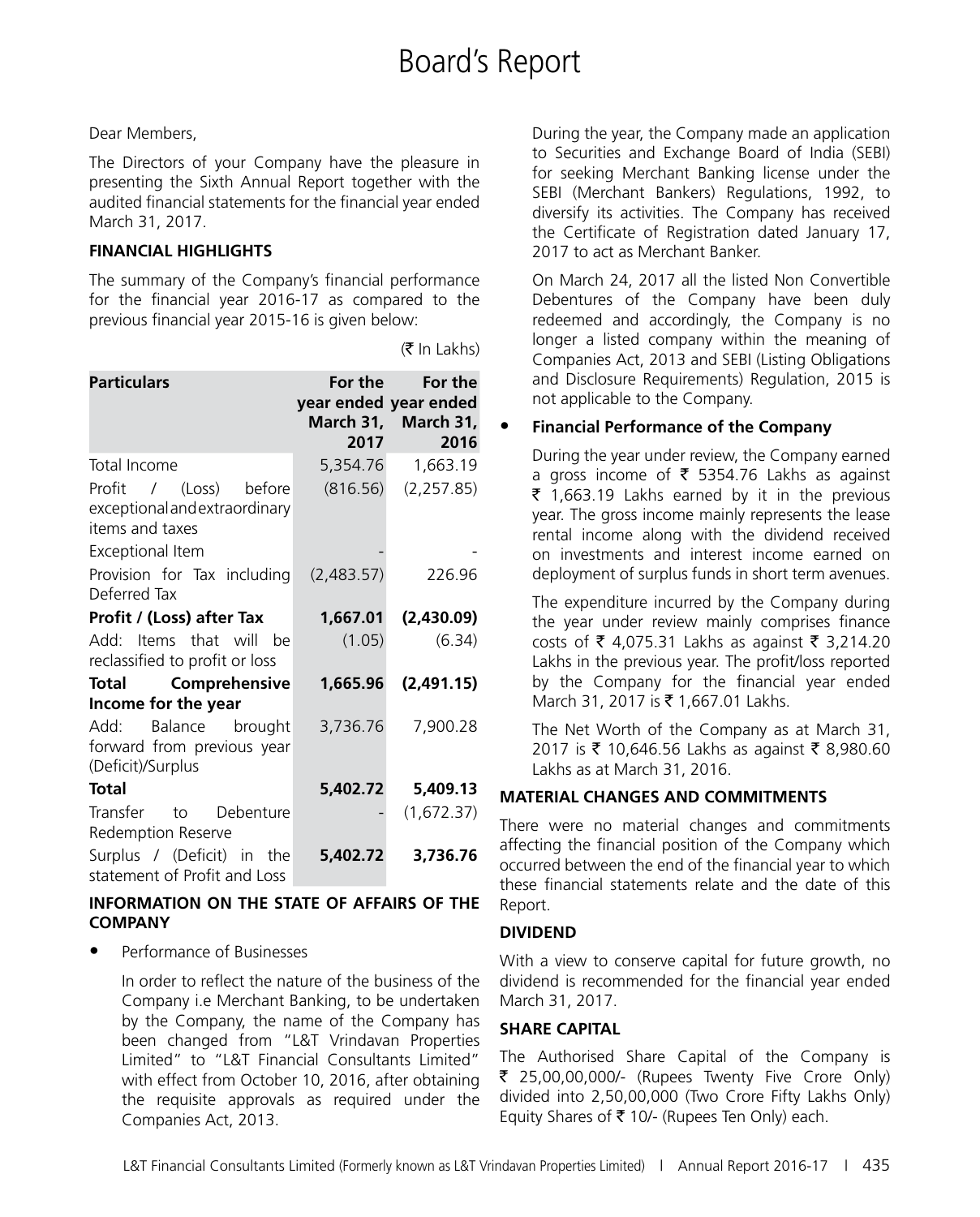As on March 31, 2017, the paid-up capital of the Company stands at  $\bar{\tau}$  18,75,00,000/- (Rupees Eighteen Crore Seventy Five Lakh Only) divided into 1,87,50,000 (One Crore Eighty Seven Lakh and Fifty thousand Only) Equity Shares of  $\bar{\tau}$  10/- (Rupees Ten Only) each.

#### **FIXED DEPOSITS**

The Company has not accepted any deposits from the public since inception.

#### **DIRECTORS**

The composition of the Board is in accordance with the provisions of Section 149 of the Companies Act, 2013 ("the Act"), with an appropriate combination of Non-Executive Directors and Independent Directors.

During the year under review, Mr. Dinanath Dubhashi and Mr. G. Krishnamurthy ceased to be Directors on the Board of the Company with effect from April 29, 2016. The Board places on record its appreciation of the valuable services rendered by the aforesaid Directors during their tenure as the Directors of the Company.

During the year, Mr. Raju Dodti and Mr. Sunil Prabhune were appointed as Directors on the Board of the Company effective April 28, 2016 and May 18, 2016, respectively.

As on March 31, 2017, the Board comprises the following Directors:

- Mr. Subramaniam N. Independent Director
- Dr. (Mrs.) Rajani R. Gupte Independent Director
- Mr. Sunil Prabhune Non-Executive Director
- Mr. Raju Dodti Non-Executive Director

Terms and conditions of appointment of Independent Directors are placed on the website of the Company at http://www.ltfs.com.

All the Directors of the Company have affirmed compliance with the Code of Conduct of the Company.

Section 152 of the Act provides that unless the articles provide for the retirement of all directors at every annual general meeting, not less than two-thirds of the total number of directors of a public company shall be persons whose period of office is liable to determination by retirement of directors by rotation. Accordingly, Mr. Raju Dodti, Non-Executive Director will retire by rotation at the ensuing AGM and being eligible, has offered himself for re-appointment.

#### **DECLARATION BY INDEPENDENT DIRECTORS**

All Independent Directors have submitted the declaration of independence, as required pursuant to section 149(7) of the Act, stating that they meet the criteria of independence as provided in sub-section (6) and are not disqualified from continuing as an Independent Directors.

#### **KEY MANAGERIAL PERSONNEL**

Mr. Madan Sarwate resigned from the position of Manager of the Company with effect from October 24, 2016. The Board of Directors at its meeting held on October 24, 2016 has appointed Mr. Suresh Darak as the Manager of the Company, who is the Key Managerial Personnel in accordance with the provisions of the Act.

Further, Mr. Swanand Shintre resigned from the position of Company Secretary with effect from November 5, 2016.

As on March 31, 2017 the Company has the following Key Managerial Personnel:

- 1) Mr. Suresh Darak Manager
- 2) Mr. Romesh Sankhe Head-Accounts (Discharging the functions of the Chief Financial Officer)

The Board of Directors at its meeting held on May 2, 2017 appointed Mr. Kailash Purohit as the Company Secretary of the Company.

#### **COMPANY'S POLICY ON DIRECTORS' APPOINTMENT AND REMUNERATION**

#### **A. Background**

Section 178 of the Companies Act, 2013 and rules thereof ("the Act"), require the Nomination and Remuneration Committee ("NRC") of a Company to formulate a Policy relating to the remuneration for the Directors, Key Managerial Personnel ("KMP") and other employees of the Company and recommend the same for approval of the Board. Further, Section 178(4) of the Act stipulates that the policy shall be disclosed in the Board's Report.

Further Section 134 of the Act stipulates that the Board Report shall include a statement on Company's Policy on directors' appointment and remuneration including criteria for determining qualifications, positive attributes, independence of director and remuneration for KMP and other employees.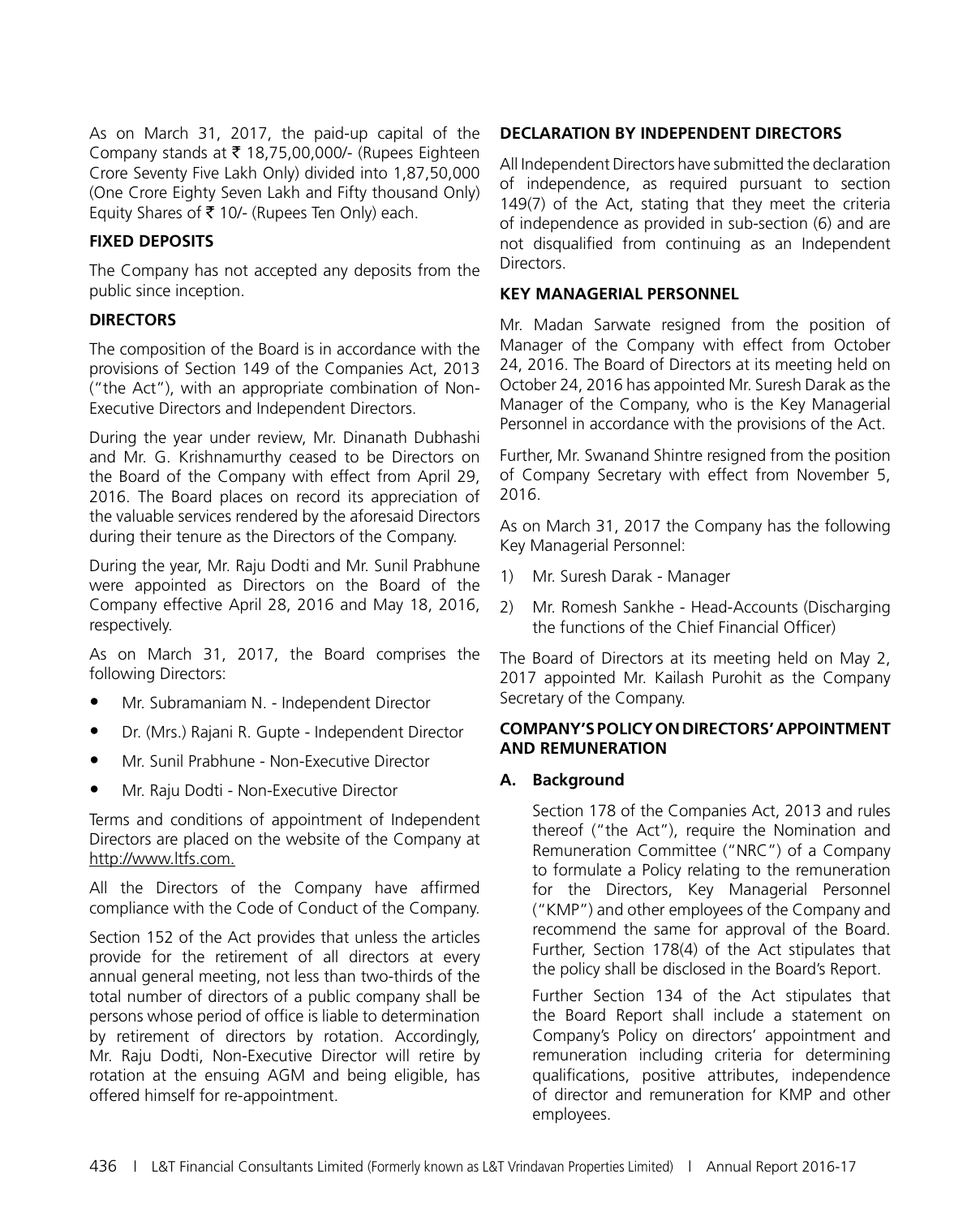The Board of Directors has, based on the recommendation of the NRC of the Company, approved the policy on Directors' appointment and remuneration for Directors, KMPs and other employees.

#### **B. Brief framework of the Policy**

The objective of this Policy is:

- a) to determine inter-alia, qualifications, positive attributes and independence of a Director;
- b) to guide on matters relating to appointment and removal of Directors, and Senior Management;
- c) to lay down criteria/evaluate performance of the Directors; and
- d) to guide on determination of remuneration of the Directors, KMP and other employees.

#### **C. Appointment of Director(s)**

The NRC identifies and ascertains the integrity, professional qualification, expertise and experience of the person, who is proposed to be appointed as a director and appropriate recommendation is made to the Board with respect to his/her appointment.

Appointment of Independent Directors is subject to the provisions of Section 149 of the Act read with Schedule IV and rules there under. The NRC satisfies itself that the proposed person satisfies the criteria of independence as stipulated under Section 149(6) of the Act, before the appointment as an Independent Director.

No person is eligible to be appointed as a Director, if he/she is subject to any disqualifications as stipulated under the Act or any other law(s) for the time being in force.

Appointment of Managing Director and Wholetime Director is subject to provisions of Sections 196, 197, 198 and 203 of the Act read with Schedule V and rules there under. The NRC ensures that a person does not occupy the position as a Managing Director/Whole-time Director beyond the age of seventy years, unless the appointment is approved by a Special Resolution passed by the Company in general meeting. No re-appointment is made earlier than one year before the expiry of term.

#### **D. Evaluation Criteria of Directors and Senior Management/KMP/Employees**

#### **• Non-Executive Directors/Independent Directors**

The NRC carries out evaluation of performance of Independent Directors/Non-Executive Directors every year ending March 31st on the basis of the following criteria:

- $\triangleright$  Membership & Attendance Board and Committee Meetings.
- $\blacktriangleright$  Contribution during such meetings.
- $\triangleright$  Active participation in strategic decision making.
- $\blacktriangleright$  Inputs to executive management on matters of strategic importance.
- $\geq$  Such other matters, as the NRC/Board may determine from time to time.

#### **• Senior Management/KMP/Employees**

 The HR Department carries out the evaluation of the aforementioned persons every year ending March 31st, with the Department Head(s)/ Management concerned. KPIs are identified well in advance at the commencement of the financial year. Performance benchmarks are set and evaluation of employees is done by the respective reporting Manager(s)/ Management to determine whether the performance benchmarks are achieved. The payment of remuneration/annual increment to the aforementioned persons is determined after the satisfactory completion of evaluation process.

 The HR Department of the Company is authorized to design the framework for evaluating the EDs/KMP/Senior Management Personnel/ employees. The objective of carrying out the evaluation by the Company is to identify and reward those with exceptional performances during any financial year. Training and Development Orientation programs on a need basis are provided to employees, whose performance during any financial year does not meet the benchmark criteria.

#### **E. Criteria for Remuneration**

The Committee, while determining the criteria for remuneration for Directors and Senior Management/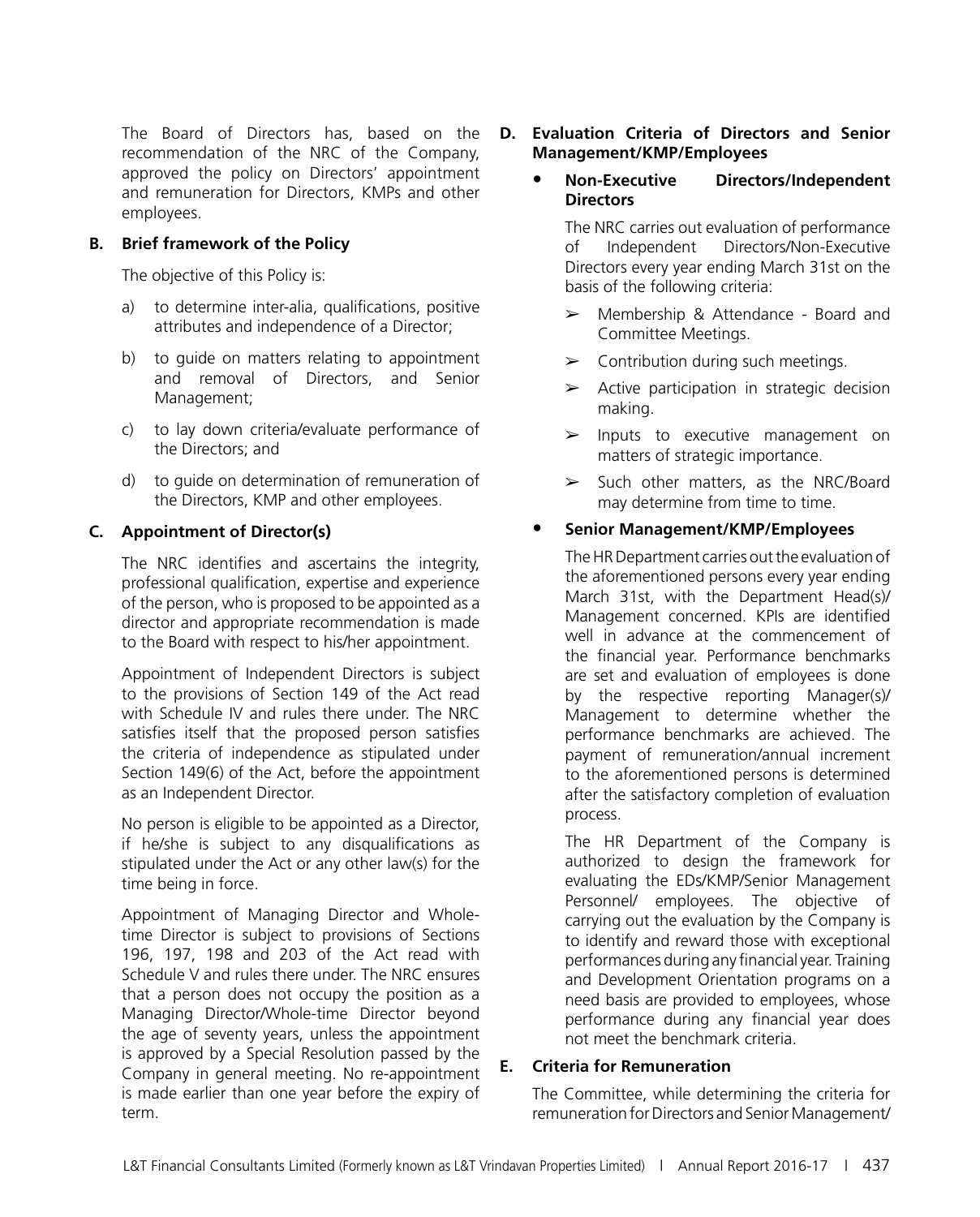other employees ensures that:

- $\geq$  the level and composition of remuneration is reasonable and sufficient to attract, retain and motivate directors of the quality required to run the company successfully;
- $\triangleright$  relationship of remuneration to performance is clear and meets appropriate performance benchmarks; and
- $\ge$  remuneration to directors, key managerial personnel and senior management involves a balance between fixed and incentive pay reflecting short and long-term performance objectives appropriate to the working of the company and its goals.

#### **PERFORMANCE EVALUATION**

Pursuant to the provisions of the Act, the Board has carried out an annual evaluation of its own performance, the directors individually, as well as the Committees of the Board.

#### **Manner of Evaluation**

The NRC and the Board have laid down the manner in which formal annual evaluation of the performance of the Board, Committees and Individual Directors has to be made.

It includes circulation of evaluation forms separately for evaluation of the Board and its Committees and Independent Directors/Non-Executive Directors of the Company.

#### **The process of the annual performance evaluation broadly comprises:**

#### **a. Board and Committee Evaluation:**

Evaluation of Board as a whole and the Committees is done by the individual directors, followed by submission of collation to NRC and feedback to the Board.

#### **b. Independent / Non-Executive Directors Evaluation:**

Evaluation done by Board members excluding the Director being evaluated is submitted to the Chairperson of L&T Finance Holdings Limited, the holding company and Individual feedback is provided to each Director.

#### **REPORT ON CORPORATE GOVERNANCE**

It has always been the Company's endeavor to excel through better Corporate Governance and fair and transparent practices. The Corporate Governance Report is furnished as **'Annexure A'** to this Report.

#### **STATUTORY AUDITORS**

Pursuant to the provisions of Section 139(2) of the Act and the rules made thereunder, the Members at their Fifth Annual General Meeting ("AGM"), had appointed M/s. Sharp & Tannan, Chartered Accountants, as the Statutory Auditors of the Company for a period of five years i.e. from the conclusion of Fifth AGM held on August 31, 2016 till the conclusion of Tenth AGM.

Further, in terms of section 139(1) of the Act the appointment of statutory auditor is required to be placed for ratification at every AGM. Accordingly, the appointment of M/s. Sharp & Tannan, Chartered Accountants, as the Statutory Auditors of the Company, is placed for ratification by the members at the ensuing Sixth AGM.

In this regard, the Company has received a Certificate from the Auditors to the effect that ratification of their appointment, if made, would be in accordance with the provisions of Section 141 of the Act. They have also confirmed that they hold a valid Peer Review Certificate issued to them by the Institute of Chartered Accountants of India ("ICAI").

#### **AUDITORS' REPORT**

The Auditors' Report to the Members for the year under review does not contain any qualification. The Notes to the Accounts referred to in the Auditors' Report are self-explanatory and therefore do not call for any further clarifications under Section 134(3)(f) of the Companies Act, 2013.

#### **SECRETARIAL AUDIT**

Pursuant to the provisions of Section 204 of the Act and the Companies (Appointment and Remuneration of Managerial Personnel) Rules, 2014, the Company has appointed M/s. Alwyn Jay & Co., Practising Company Secretary to undertake the Secretarial Audit of the Company. The Secretarial Audit Report is annexed herewith as **'Annexure B'**.

There is no adverse remark, qualifications or reservation in the Secretarial Audit Report.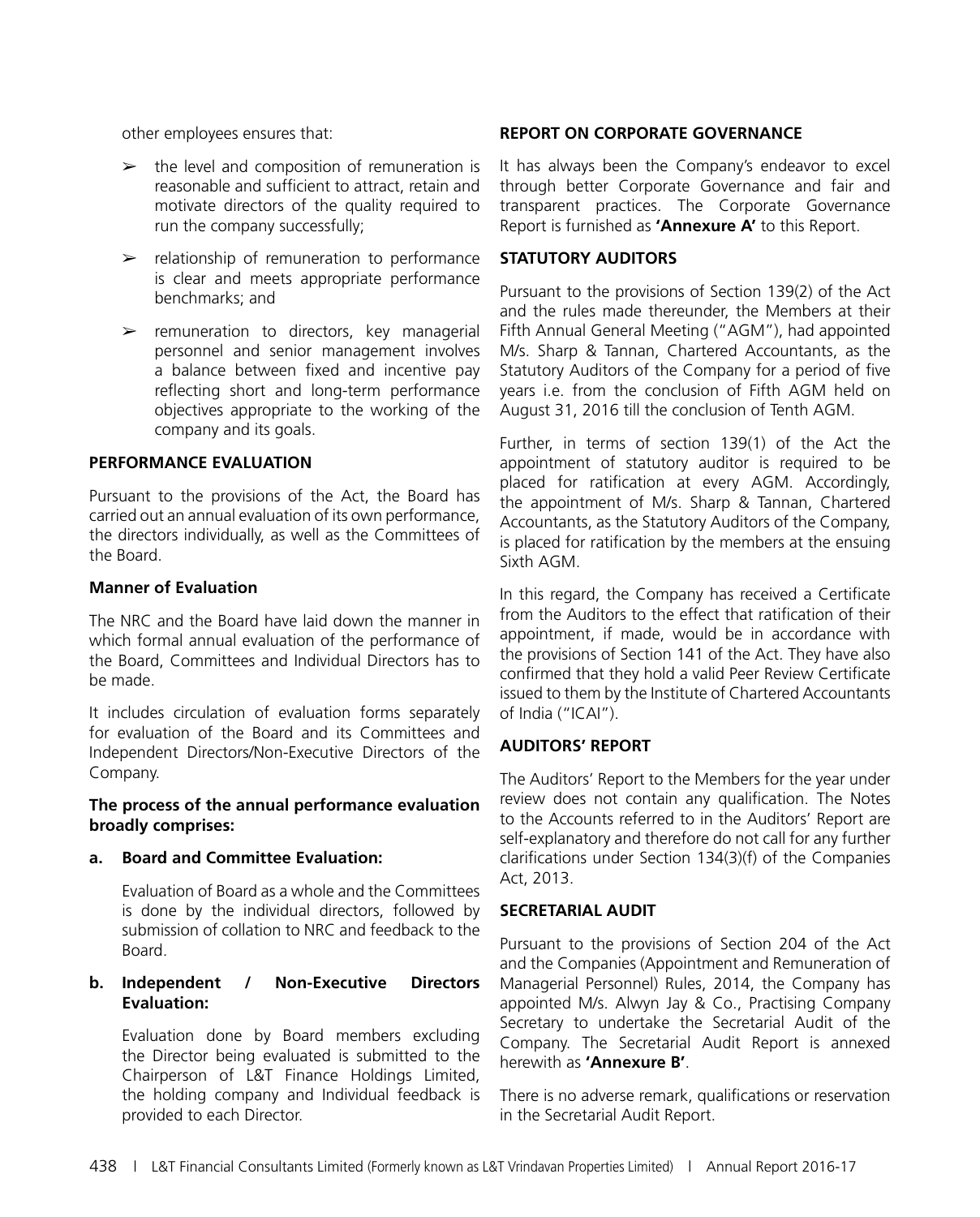#### **PARTICULARS OF EMPLOYEES**

The information required pursuant to Section 197 of the Act read with Rule 5(2) of the Companies (Appointment and Remuneration of Managerial Personnel) Rules, 2014 in respect of employees of the Company, has been appended as **'Annexure C'** to this Report.

The Board of Directors affirm that the remuneration paid to employees of the Company is as per the Remuneration Policy of the Company and none of the employees listed in the said Annexure is related to any Director of the Company.

#### **CONSERVATION OF ENERGY, TECHNOLOGY ABSORPTION AND FOREIGN EXCHANGE EARNINGS AND OUTGO**

#### **CONSERVATION OF ENERGY & TECHNOLOGY ABSORPTION**

The particulars relating to conservation of energy and technology absorption in terms of Section 134(3)(m) of the Act and Rule 8 (3) of the Companies (Accounts) Rules, 2014 are given as under

#### **(A) Conservation of Energy**

#### **The steps taken or impact on conservation of energy:**

The operations of your Company are not energy intensive. However, following measures have been initiated to reduce energy consumption:

- Efficient building envelope achieved by use of flash blocks and double glazed glass units
- Ample day light and views for all office spaces
- • Use of treated wastewater for landscape and cooling tower make up water there by reducing portable water use
- Use of materials with low content of Volatile Organic Compounds
- Electric car charging facilities in basement parking area

#### **The steps taken by the Company for utilizing alternate sources of energy:**

The Company has incorporated solar panels for external lighting in group's owned office premises.

#### **The capital investment on energy conservation equipments:** Nil

#### **(B) TECHNOLOGY ABSORPTION: None**

#### **FOREIGN EXCHANGE EARNINGS AND OUTGO**

There were no foreign exchange earnings and expenditure during the year under review.

#### **HOLDING AND SUBSIDIARIES**

The Company is a wholly owned subsidiary of L&T Finance Holdings Limited ("LTFH").

Mudit Cement Private Limited is the wholly owned subsidiary of the Company. The Company has no joint venture or associate company.

#### **DISCLOSURE RELATING TO HOLDING, SUBSIDIARY, JOINT VENTURE AND ASSOCIATE COMPANIES**

As required under Rule 5 and Rule 8(1) of the Companies (Accounts) Rules, 2014, a report on the performance and financial position of the subsidiary of the Company has been appended as **'Annexure D'** to this Report.

#### **DIRECTORS' RESPONSIBILITY STATEMENT**

Pursuant to the provisions of Section 134(5) of the Act, the Directors, to the best of their knowledge and belief, confirm that:

- 1) in the preparation of the annual accounts, the applicable accounting standards have been followed and there have been no material departures;
- 2) the Directors have selected such accounting policies and applied them consistently and made judgments and estimates that are reasonable and prudent so as to give a true and fair view of the state of affairs of the Company as at March 31, 2017 and of the profit of the Company for that period;
- 3) the Directors have taken proper and sufficient care for the maintenance of adequate accounting records in accordance with the provisions of the Act for safeguarding the assets of the Company and for preventing and detecting fraud and other irregularities;
- 4) the Directors have prepared the annual accounts on a going concern basis;
- 5) the Directors have laid down internal financial controls to be followed by the company and that such internal financial controls are adequate and are operating effectively; and
- 6) the Directors have devised proper systems to ensure compliance with the provisions of all laws and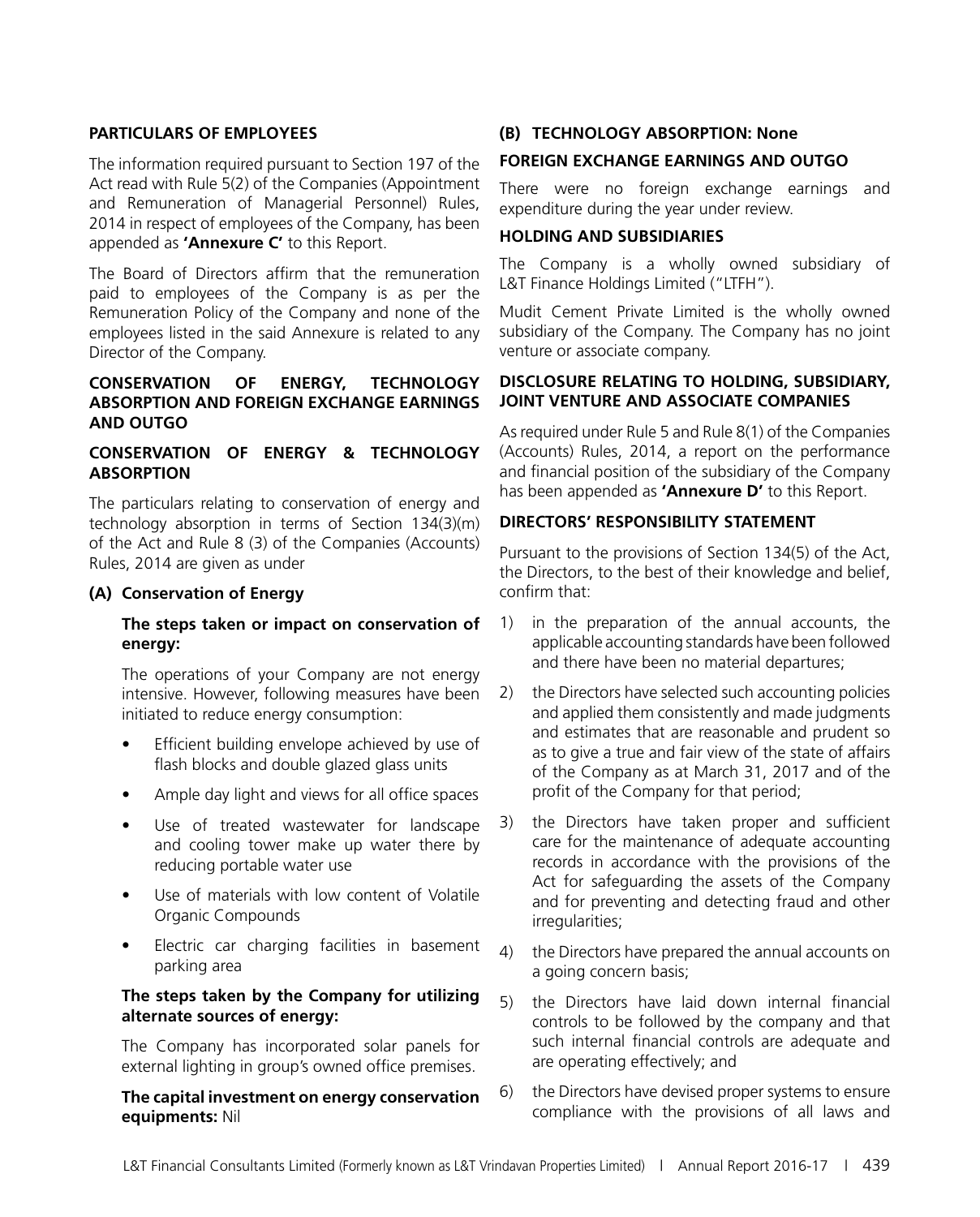that such systems were adequate and operating effectively.

#### **INTERNAL CONTROL SYSTEMS AND THEIR ADEQUACY**

The Company has internal control systems, commensurate with the size, scale and complexity of its operations. Testing of such systems forms a part of review by the Internal Audit function. The scope and authority of the Internal Audit function is defined in the Internal Audit Charter.

The Internal Audit department monitors and evaluates the efficiency and adequacy of the internal control system in the Company and its compliance with operating systems, accounting procedures and policies at all locations of the Company. Based on the report of Internal Audit function, process owners undertake corrective action in their respective areas and thereby strengthen the controls. Significant audit observations and corrective actions thereon are presented to the Audit Committee of the Board from time to time.

#### **NUMBER OF BOARD MEETINGS**

The Board of Directors of the Company met 7 (seven) times during the financial year 2016-2017 i.e. on April 6, 2016, April 28, 2016, July 20, 2016, August 30, 2016, October 24, 2016, January 20, 2017 and March 21, 2017.

#### **COMPOSITION OF AUDIT COMMITTEE**

The Company has constituted an Audit Committee in terms of the requirements of the Act. The composition of Audit Committee is mentioned in the Corporate Governance Report.

#### **CORPORATE SOCIAL RESPONSIBILITY**

In accordance with the requirements of Section 135 of Companies Act, 2013, the Company has constituted a Corporate Social Responsibility **("CSR")** Committee. The composition and terms of reference of the CSR Committee is provided in the Corporate Governance Report. The Company has also formulated a CSR Policy

As the Company did not have any net profits computed in accordance with the provisions of Section 135 of the Companies Act, 2013, no amount was spent on activities under the CSR.

#### **VIGIL MECHANISM / WHISTLE BLOWER POLICY**

Pursuant to Rule 7 of the Companies (Meetings of Board and its Powers) Rules 2014 read with Section 177(9) of the Act, the Company has framed and adopted Vigil Mechanism Framework to enable directors and employees to report genuine concerns about unethical behavior, actual or suspected fraud or violation of Code of Conduct.

Under the framework, the Company has set up "Whistle Blower Investigation Committee" ("the Committee"). The Chairman of the Committee is the Chief Ethics Officer of the Company responsible for receiving, validating, investigating and reporting to the Audit Committee of this matter. The Chief Internal Auditor of L&T Financial Services is acting as 'Chief Ethics Officer'.

The objective of this mechanism is to maintain a redressal system which can process all complaints concerning questionable accounting practices, internal controls, or fraudulent reporting of financial information.

The mechanism framed by the Company is in compliance with requirement of Companies Act, 2013 and available on the website of the Company at http://www.ltfs.com.

#### **PARTICULARS OF LOANS GIVEN, INVESTMENTS MADE, GUARANTEES GIVEN OR SECURITY PROVIDED BY THE COMPANY**

Details of loans given, guarantees given, investments made and security provided as per the provisions of Section 186 of the Act are given in the notes to the Financial Statements.

#### **PARTICULARS OF CONTRACTS OR ARRANGEMENTS WITH RELATED PARTIES**

The Board of Directors at its meeting held on July 11, 2014 had approved the Policy on transactions with related parties ("RPT Policy"), pursuant to recommendation of the same by the Audit Committee ("AC"). The Policy intends to ensure that proper reporting, approval and disclosure processes are in place for all transactions between the Company and the related parties.

#### **Key features of the RPT Policy are as under:**

➢ All transactions with related parties ("RPTs") are referred to the AC of the Company for approval irrespective of its materiality. The AC, on the recommendation of the management, approves certain transactions with related parties which would occur on a regular basis or at regular intervals. The AC, at the end of each year, appraises the position of the approved transactions to ensure that all necessary requirements are being complied with.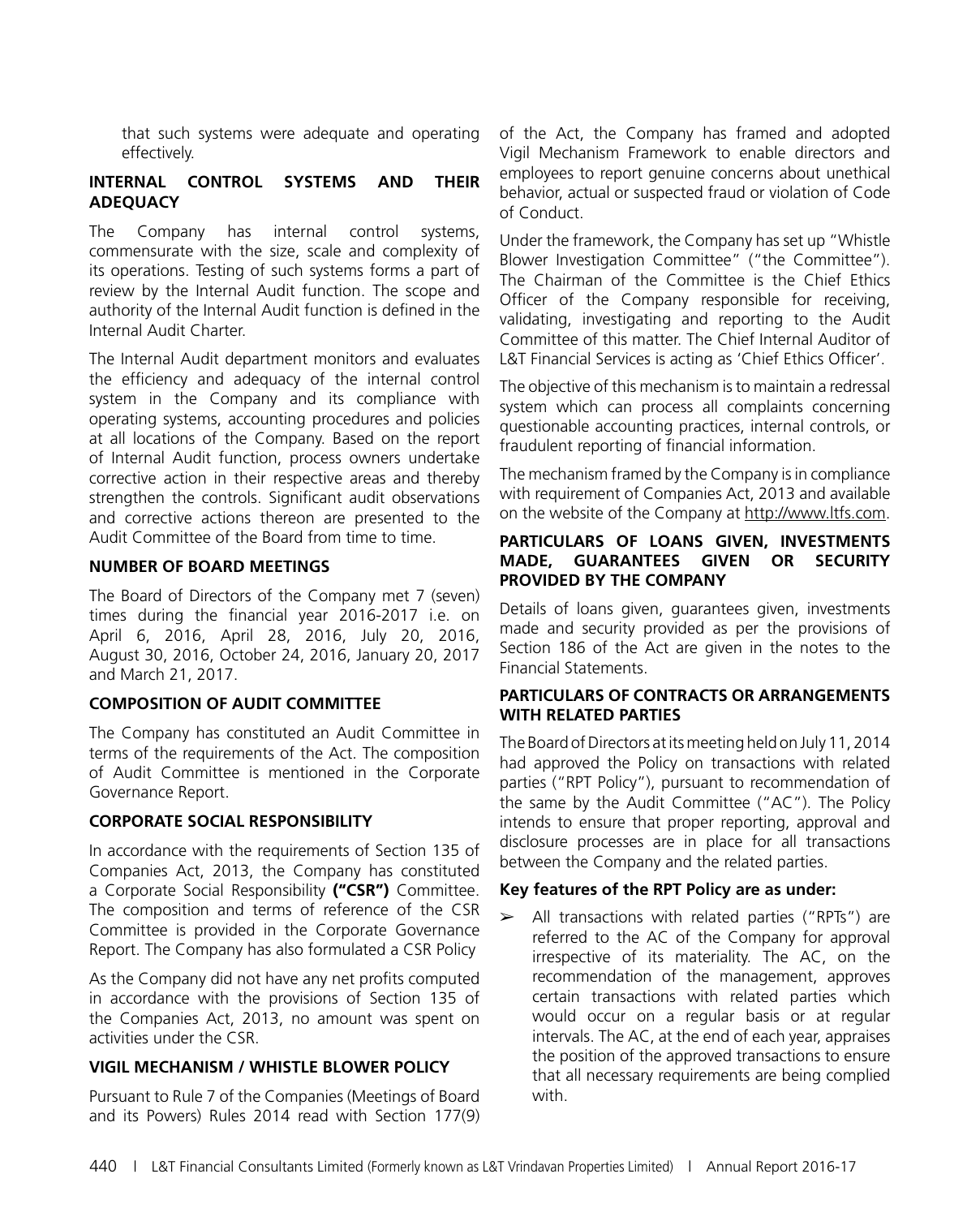$\ge$  All RPTs which are not at arm's length and / or which are not in the ordinary course of business are presented to the Board for an appropriate decision.

All RPTs that were entered into during FY 2016-17 were on an arm's length basis and were in the ordinary course of business and disclosed in the Financial Statements. There were no materially significant RPTs made by the Company with Promoters, Directors, Key Managerial Personnel or body corporate(s), which had a potential conflict with the interest of the Company at large. Accordingly, the disclosure of RPTs as required under the provisions of Section 134(3)(h) of the Act in Form AOC-2 is not applicable. The Directors draw attention of the Members to Notes to the Financial Statements which sets out related party disclosures.

#### **RISK MANAGEMENT**

The Company has in place a mechanism to inform the Board Members about risk assessment and minimization procedures and periodical review to ensure that executive management controls risk by means of a properly designed framework.

#### **POLICY FOR PREVENTION, PROHIBITION AND REDRESSAL OF SEXUAL HARASSMENT AT WORKPLACE**

The Company has in place a Policy for Prevention, Prohibition and Redressal of Sexual Harassment at Work Place. Appropriate reporting mechanisms are in place for ensuring protection against sexual harassment and right to work with dignity. During the year under review, the Company has not received any complaints in this regard.

#### **EXTRACT OF ANNUAL RETURN AS REQUIRED AND PRESCRIBED UNDER SECTION 92(3) OF THE ACT AND RULES THEREUNDER**

The extract of Annual Return in Form No. MGT 9 as required under provisions of Section 92(3) of the Act, 2013 and prescribed in Rule 12 of Companies (Management and Administration) Rules, 2014 is appended as **'Annexure E'** to this Report.

#### **SIGNIFICANT AND MATERIAL ORDERS PASSED BY THE REGULATORS OR COURTS**

There are no significant material orders passed by the Regulators / Courts which would impact the going concern status of the Company and its future operations. Further, no penalties have been levied by any regulators during the year under review.

#### **ACKNOWLEDGEMENTS**

The Directors express their sincere gratitude to the Securities and Exchange Board of India, BSE Limited, Ministry of Corporate Affairs, Registrar of Companies, other government and regulatory authorities, lenders, financial institutions, Rating Agencies and the Company's bankers for the ongoing support extended by them. The Directors also place on record their sincere appreciation for the continued support extended by the Company's stakeholders and trust reposed by them in your Company. The Directors sincerely appreciate the commitment displayed by the employees of the Company resulting in successful performance during the year.

#### **For and on behalf of the Board**

**Sunil Prabhune Raju Dodti** Director Director DIN-07517824 DIN-06550896

**Place :** Mumbai **Date :** May 2, 2017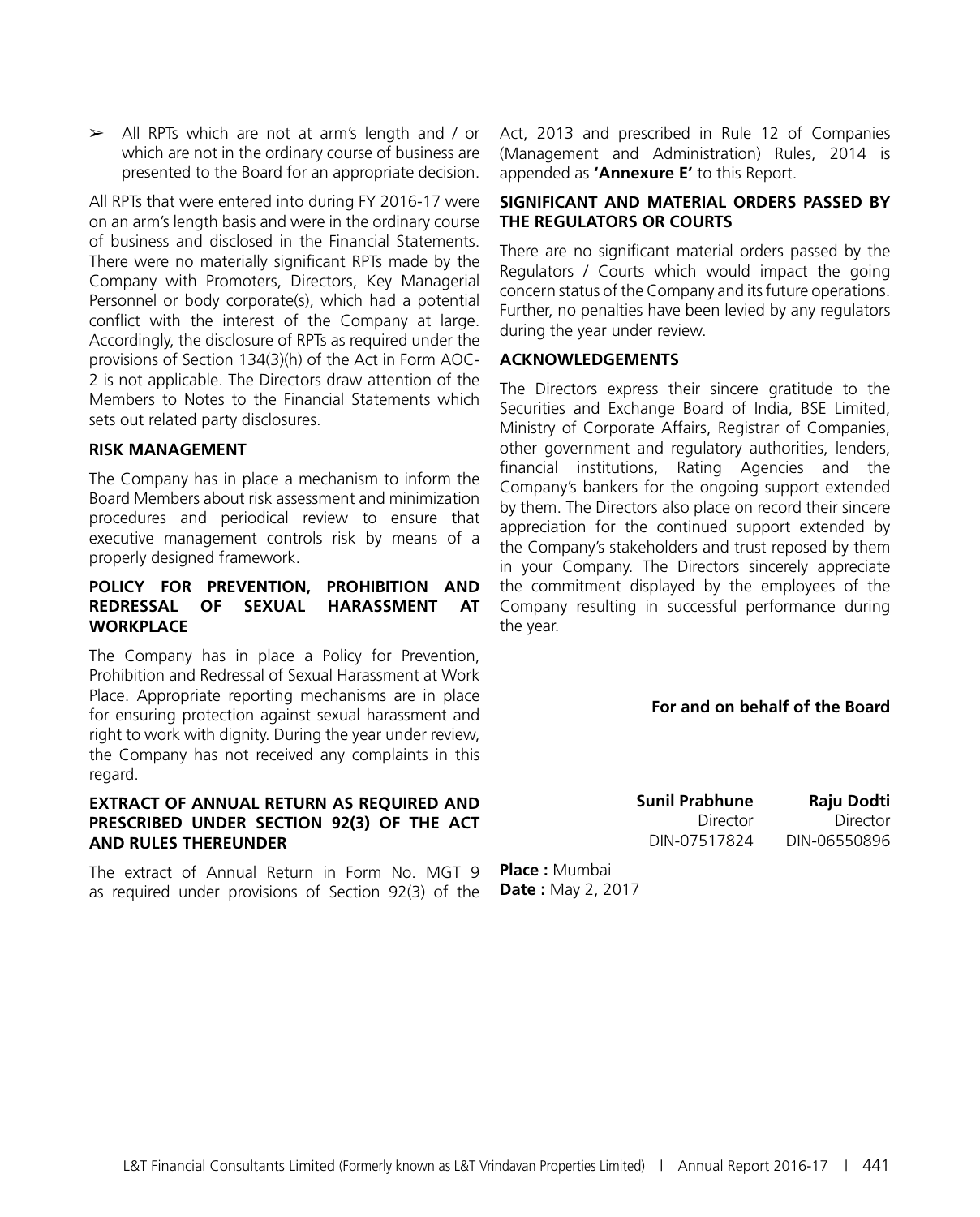### **ANNUAL REPORT 2016-17 - ANNEXURE 'A' TO BOARD'S REPORT CORPORATE GOVERNANCE REPORT**

#### **BOARD OF DIRECTORS**

The Board of Directors ("the Board") along with its Committees provides leadership and guidance to the Company's management and directs, supervises and controls the activities of the Company.

As on the date of this Report, the Board comprises of four Directors viz. Mr. Subramaniam N., Dr. (Mrs.) Rajani R. Gupte, Mr. Raju Dodti and Mr. Sunil Prabhune. Mr. Raju Dodti and Mr. Sunil Prabhune are Non-Executive Directors of the Company. Mr. Subramaniam N. and Dr. (Mrs.) Rajani R. Gupte are the Independent Directors.

Mr. Suresh Darak is the Manager of the Company and functions under the superintendence and control of the Board of Directors.

During the financial year 2016-17, the Board of the Company met 7 (seven) times i.e. on April 6, 2016, April 28, 2016, July 20, 2016, August 30, 2016, October 24, 2016, January 20, 2017 and March 21, 2017. The attendance of the Members of the Board at the Meetings held during FY 2016-17 is as follows:

| Name of the Director                 | <b>DIN</b> | Nature of<br><b>Directorship</b> | <b>Board</b><br><b>Meetings</b><br>held during<br>the year | No. of<br><b>Board</b><br><b>Meetings</b><br>attended |
|--------------------------------------|------------|----------------------------------|------------------------------------------------------------|-------------------------------------------------------|
| Mr. Subramaniam N.                   | 00166621   | ID                               | 7                                                          | 6                                                     |
| Dr.(Mrs.) Rajani Rajiv<br>Gupte      | 03172965   | ID                               | 7                                                          | 6                                                     |
| Mr. Dinanath Dubhashi <sup>(1)</sup> | 03545900   | <b>NED</b>                       | 7                                                          |                                                       |
| Mr. G. Krishnamurthy <sup>(2)</sup>  | 06560170   | <b>NED</b>                       | 7                                                          | $\overline{2}$                                        |
| Mr. N. Sivaraman <sup>(3)</sup>      | 00001747   | <b>NED</b>                       | 7                                                          | U                                                     |
| Ms. Raji Vishwanathan <sup>(4)</sup> | 02680148   | <b>NED</b>                       | 7                                                          | 0                                                     |
| Mr. Sunil Prabhune <sup>(5)</sup>    | 07517824   | <b>NED</b>                       | 7                                                          | 5                                                     |
| Mr. Raju Dodti <sup>(6)</sup>        | 06550896   | <b>NED</b>                       | 7                                                          | 5                                                     |

Notes:

(1) Ceased to be a Director with effect from April 29, 2016

(2) Ceased to be a Director with effect from April 29, 2016

(3) Ceased to be a Director with effect from April 12, 2016

(4) Ceased to be a Director with effect from April 6, 2016

(5) Appointed as a Director with effect from May 18, 2016

(6) Appointed as a Director with effect from April 28, 2016

ID - Independent Director NED - Non-Executive Director

The Board functions either as a full Board or through various Committees constituted to oversee specific areas. The Committees have oversight of operational

issues assigned to them by the Board. The four core Committees constituted by the Board in this connection are:

- Audit Committee
- • Nomination and Remuneration Committee
- Corporate Social Responsibility Committee
- • Committee of Directors

The details of various committees of the Company and its composition as on date of the report are as under:

#### **AUDIT COMMITTEE:**

The Audit Committee has been set up pursuant to the provisions of Section 177 of the Companies Act, 2013 and the Committee comprises three Members as stated below:

Mr. Subramaniam N. - Chairman

Dr. (Mrs.) Rajani R. Gupte

Mr. Sunil Prabhune

During the financial year the Committee met 5 (five) times i.e. on April 28, 2016, July 20, 2016, October 24, 2016, January 20, 2017 and March 22, 2017. The attendance of the Members at the Meetings held during FY 2016-17 is as follows:

| <b>Name of the Director</b>       | No. of<br><b>Meetings held</b><br>during the year | <b>No. of Meetings</b><br>attended |
|-----------------------------------|---------------------------------------------------|------------------------------------|
| Mr. Subramaniam N.                |                                                   |                                    |
| Dr.(Mrs.) Rajani R. Gupte         |                                                   |                                    |
| Mr. Sunil Prabhune <sup>(1)</sup> |                                                   |                                    |

(1) Appointed as member with effect from May 18, 2016

#### **Role of the Committee**

- i) To make recommendation for appointment, remuneration and terms of appointment of auditors of the Company;
- ii) To review and monitor the auditor's independence and performance, and effectiveness of audit process;
- iii) To examine the financial statement and the auditors' report thereon;
- iv) To approve or make any subsequent modification of transactions of the Company with related parties;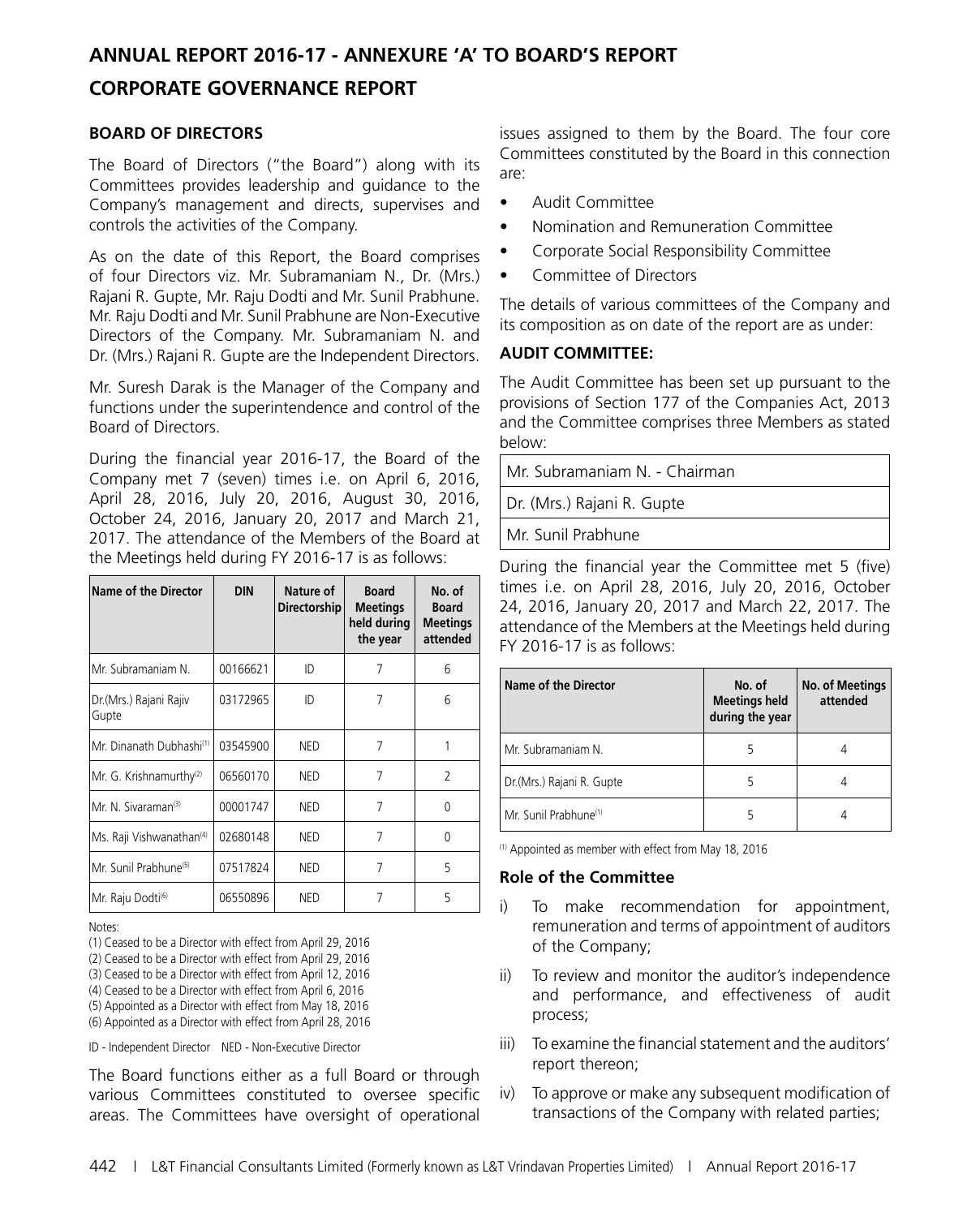- v) To scrutinise inter-corporate loans and investments;
- vi) To cause valuation of undertakings or assets of the company, wherever it is necessary;
- vii) To evaluate internal financial controls and risk management systems;
- viii) To monitor the end use of funds raised through public offers and related matters;
- ix) To investigate into any matter in relation to the items given above or referred to it by the Board and power to obtain professional advice from external sources and have full access to information contained in the records of the Company; and
- x) Right to call for the comments of the auditors about internal control systems, the scope of audit, including the observations of the auditors and review of financial statement before their submission to the Board and discuss any related issues with the internal and statutory auditors and the management of the Company.

#### **NOMINATION AND REMUNERATION COMMITTEE:**

The Nomination and Remuneration Committee has been set up pursuant to the provisions of Section 178 of the Companies Act, 2013 and it currently comprises three Members as stated below:

| Dr. (Mrs.) Rajani R. Gupte - Chairperson |
|------------------------------------------|
| Mr. Subramaniam N.                       |
| UMr. Sunil Prabhune                      |

During the financial year the Committee met 4 (four) times i.e. on April 28, 2016, July 20, 2016, September 14, 2016 and January 20, 2017. The attendance of the Members at the Meetings held during FY 2016-17 is as follows:

| Name of the Director              | No. of<br><b>Meetings held</b><br>during the year | <b>No. of Meetings</b><br>attended |
|-----------------------------------|---------------------------------------------------|------------------------------------|
| Dr. (Mrs.) Rajani R. Gupte        |                                                   |                                    |
| l Mr. Subramaniam N.              |                                                   |                                    |
| Mr. Sunil Prabhune <sup>(1)</sup> |                                                   |                                    |

(1) Appointed as members with effect from May 18, 2016

#### **Role of the Committee**

i) Identify persons who are qualified to become directors and who may be appointed in senior management in accordance with the criteria laid down recommend to the Board their appointment

and removal and shall carry out evaluation of every director's performance.

- ii) Formulate the criteria for determining qualifications, positive attributes and independence of a director and recommend to the Board a policy, relating to the remuneration for the directors, key managerial personnel and other employees.
- iii) Ensure that
	- (a) the level and composition of remuneration is reasonable and sufficient to attract, retain and motivate Directors of the quality required to run the Company successfully;
	- (b) relationship of remuneration to performance is clear and meets appropriate performance benchmarks; and
	- (c) remuneration to Directors, key managerial personnel and senior management involves a balance between fixed and incentive pay reflecting short and long-term performance objectives appropriate to the working of the Company and its goals.
- iv) Ensure 'fit and proper' status of existing/proposed directors by obtaining necessary information and declaration from them and undertake a process of due diligence to determine suitability of the person for appointment/continuing to hold appointment as Director on the Board based upon qualification, expertise, track record, integrity and other relevant factors.

#### **CORPORATE SOCIAL RESPONSIBILITY COMMITTEE:**

The Corporate Social Responsibility ("CSR") Committee has been set up pursuant to the provisions of Section 135 of the Companies Act, 2013 and it comprises three Members as stated below:

| Mr. Sunil Prabhune - Chairman |  |
|-------------------------------|--|
| Dr. (Mrs.) Rajani R. Gupte    |  |
| Mr. Raju Dodti                |  |

#### **Role of the Committee**

- Formulation of CSR policy indicating the activities to be undertaken by the Company as specified in Schedule VII of the Act and recommendation of the same to the Board.
- • Recommending to the Board the amount to be spent on CSR from time to time.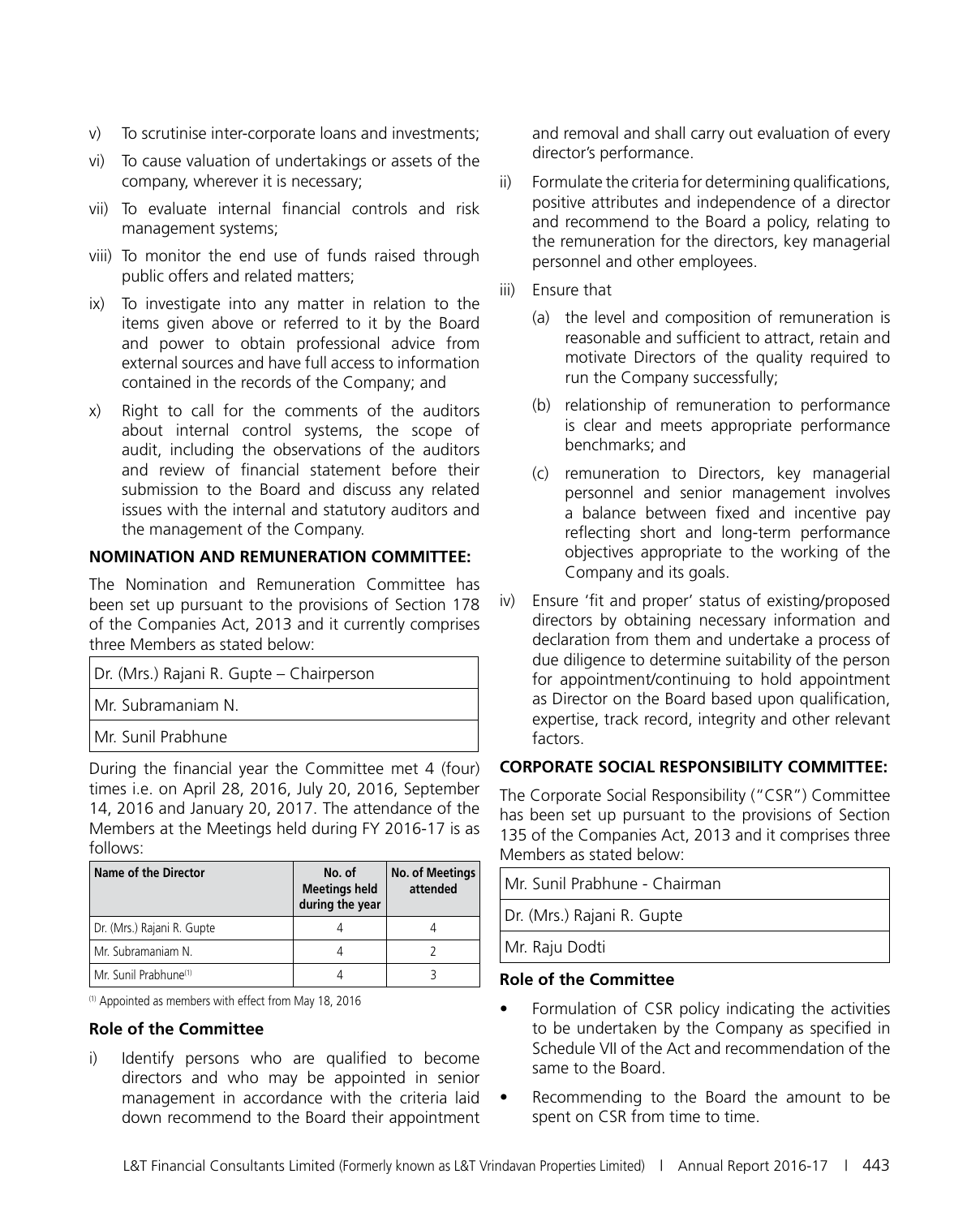Monitoring the CSR Policy of the Company from time to time.

There was no meeting of CSR during the year.

#### **COMMITTEE OF DIRECTORS:**

The Committee of Directors comprises two Members as stated below:

| Mr. Sunil Prabhune |
|--------------------|
| Mr. Raju Dodti     |
|                    |

#### **Role of the Committee**

The Committee of Directors is entrusted with the powers of general management of the affairs of the Company. During the Financial Year, the committee met three times.

#### **MEETING OF INDEPENDENT DIRECTORS:**

Section 149(8) of the Companies Act, 2013 ('the Act') read with Schedule IV of the Act require the Independent Directors of the Company to hold at least one meeting in a year, without the attendance of nonindependent directors and members of management. The Independent Directors of the Company met twice on April 6, 2016 and October 24, 2016, pursuant to the provisions of the Act.

#### **NUMBERS OF COMPANIES IN WHICH AN INDIVIDUAL MAY BECOME A DIRECTOR**

The Company has apprised its Board members about the restriction on number of other directorships and they have confirmed compliance with the same.

#### **DISCLOSURES**

During the Financial Year ended March 31, 2017:

- There was no materially significant related party transaction with the Directors that have a potential conflict with the interests of the Company.
- The related party transactions have been disclosed in the Notes to Accounts forming part of the Annual Financial Statements.
- Since introduction of the Companies Act, 2013, the Company has implemented all Sections as

applicable to it and accordingly, it is in compliance with all relevant and applicable provisions of Companies Act, 2013.

#### **RESPONSIBILITIES OF THE BOARD**

The operations of the Company are run by the Manager under the supervision and the guidance of the Board.

Presentation to the Board in areas such as financial results, budgets, business prospects etc., give the Directors an opportunity to interact with senior managers and other functional heads. Directors are also updated about their role, responsibilities and liabilities.

The Company ensures necessary training to the Directors including their Independent Directors relating to its business through formal/informal interactions. Systems, procedures and resources are available to ensure that every Director is supplied, in a timely manner, with precise and concise information in a form and of a quality appropriate to effectively enable / discharge his duties. The Directors are given time to study the data and contribute effectively to Board discussions. The Non-Executive Directors/Independent Directors through their interactions and deliberations give suggestions for improving overall effectiveness of the Board and its Committees. Their inputs are also utilized to determine the critical skills required for prospective candidates for election to the Board. The systems of risk management and compliance with statutory requirements are in place.

#### **MEANS OF COMMUNICATION**

- Half yearly results are published in one daily English newspaper of national prominence.
- The Company submits the " Half Yearly Communication" to the Stock Exchanges as per the requirement of the Debt Listing Agreement and Securities and Exchange Board of India (Listing Obligations and Disclosure Requirements) Regulations, 2015.
- Annual Reports displayed on the website of the Company http://www.ltfs.com/companies/ financial\_consultants.html

**Place:** Mumbai **Date:** May 2, 2017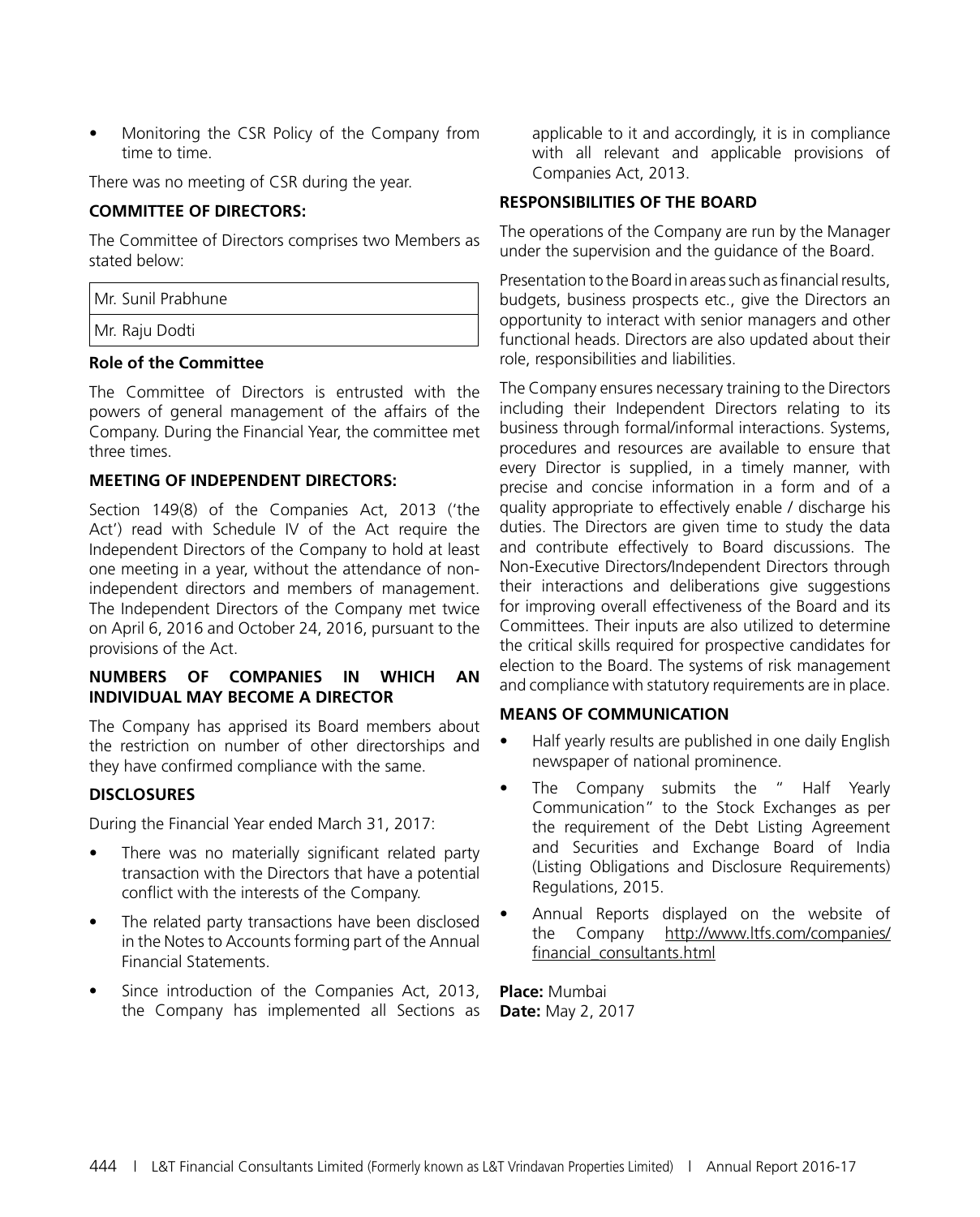### **ANNUAL REPORT 2016-17 - ANNEXURE 'B' TO BOARD'S REPORT**

#### **FORM NO. MR-3 SECRETARIAL AUDIT REPORT FOR THE FINANCIAL YEAR ENDED MARCH 31, 2017**

[Pursuant to section 204(1) of the Companies Act, 2013 and Rule 9 of the Companies (Appointment and Remuneration of Managerial Personnel) Rules, 2014]

To,

The Members,

#### **L&T Financial Consultants Limited (Erstwhile known as L&T Vrindavan Properties Limited)**

We have conducted the Secretarial Audit of the compliance of applicable statutory provisions and the adherence to good corporate practices by **L&T Financial Consultants Limited** (hereinafter called "the Company").

Secretarial Audit was conducted in a manner that provided us a reasonable basis for evaluating the corporate conduct, statutory compliances and expressing our opinion thereon.

Based on the verification of the Company's statutory registers, books, papers, minute books, forms and returns filed and other records maintained by the Company and the information provided by the Company, its officers, agents and authorized representatives during the conduct of secretarial audit, we hereby report that in our opinion, the Company has, during the audit period covering the financial year ended on **March 31, 2017** complied with the statutory provisions listed hereunder and also that the Company has followed proper Board-processes and have required compliance mechanism in place to the extent, in the manner and subject to the reporting made hereinafter:

We have examined the books, papers, minute books, forms and returns filed and other records maintained by the Company for the financial year ended on March 31, 2017 according to the provisions of:

- (i) The Companies Act, 2013 (the Act) and the rules made thereunder;
- (ii) The Securities Contracts (Regulation) Act, 1956 ('SCRA') and the rules made thereunder;
- (iii) The Depositories Act, 1996 and the Regulations and Bye-laws framed thereunder;
- (iv) Foreign Exchange Management Act, 1999 and the rules and regulations made thereunder to the extent of Foreign Direct Investment,Overseas Direct Investment and External Commercial Borrowings- **Not applicable to the Company;**
- (v) The following Regulations and Guidelines prescribed under the Securities and Exchange Board of India Act, 1992 ('SEBI Act'):
	- a) The Securities and Exchange Board of India (Substantial Acquisition of Shares and Takeovers) Regulations, 2011- **Not applicable to the Company;**
	- b) The Securities and Exchange Board of India (Prohibition of Insider Trading) Regulations, 2015- **Not applicable to the Company;**
	- c) The Securities and Exchange Board of India (Issue of Capital and Disclosure Requirements) Regulations, 2009- **Not applicable to the Company;**
	- d) Securities and Exchange Board of India (Share Based Employee Benefits) Regulations, 2014- **Not applicable to the Company;**
	- e) The Securities and Exchange Board of India (Issue and Listing of Debt Securities) Regulations, 2008;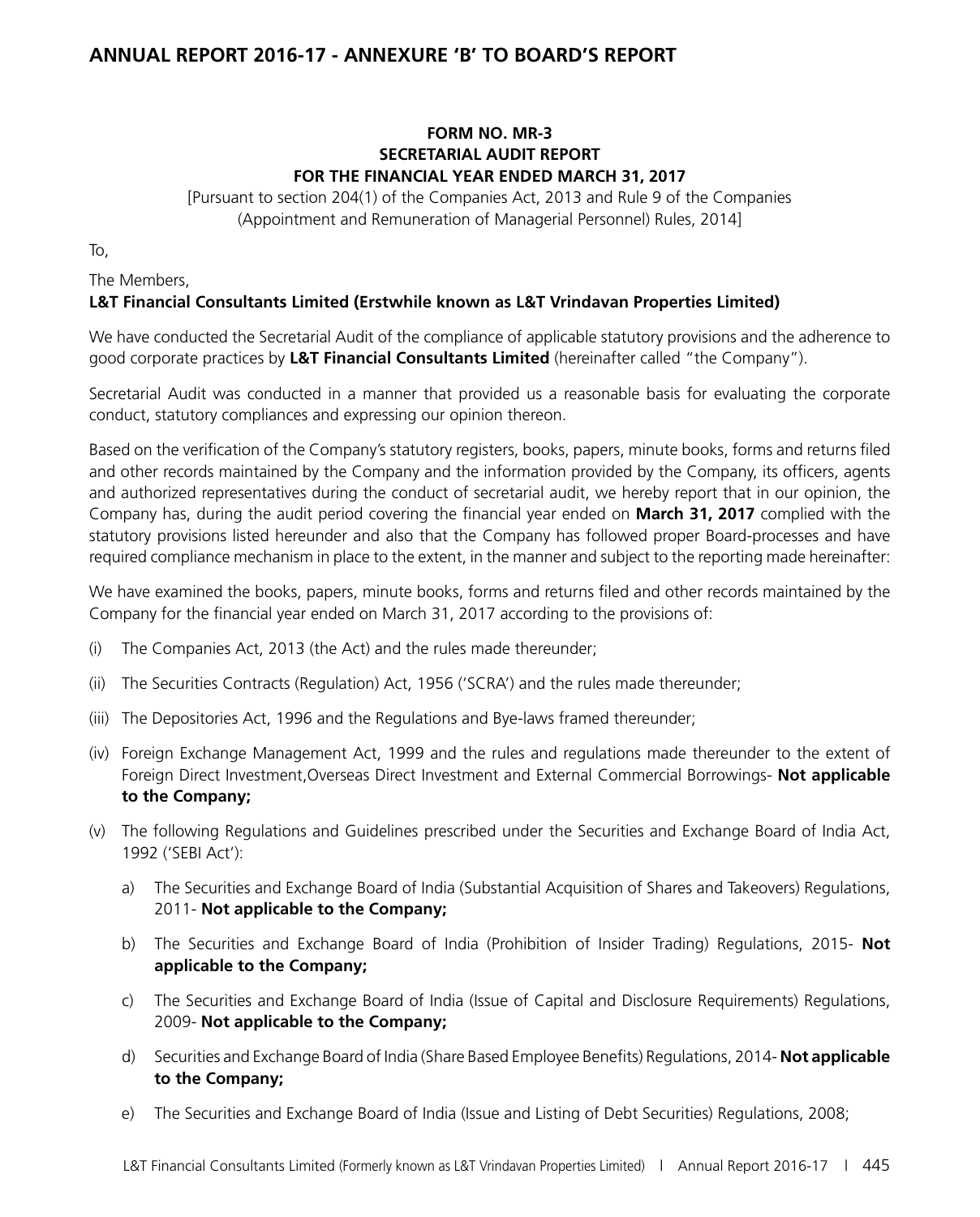- f) The Securities and Exchange Board of India (Registrars to an Issue and Share Transfer Agents) Regulations, 1993 regarding the Companies Act and dealing with client- **Not applicable as the Company is not registered as Registrar to issue and Share Transfer Agent during the financial year under review;**
- g) The Securities and Exchange Board of India (Delisting of Equity Shares) Regulations, 2009- **Not applicable to the Company and**
- h) The Securities and Exchange Board of India (Buyback of Securities) Regulations, 1998- **Not applicable as the Company has not bought back / proposed to buy-back any of its securities during the financial year under review.**
- (vi) Other specific business/industry related laws are applicable to the company:

The Company is registered as Merchant Banker in Category- I under the Securities and Exchange Board of India (Merchant Bankers) Regulations, 1992 on 17th January, 2017. The Company has complied with the provisions of the Securities and Exchange Board of India (Merchant Bankers) Regulations, 1992. Further, the Company has complied with other applicable general laws, rules, regulations and guidelines.

We have also examined the compliance with the following to the extent applicable-

- (i) the Secretarial Standards with regards to Meeting of Board of Directors (SS-1) and General Meeting (SS-2) issued by the Institute of Company Secretaries of India; and
- (ii) Listing Agreements entered into by the Company with BSE Limited and SEBI (Listing Obligations and Disclosures Requirements) Regulations, 2015, with respect to the Company's listing of Non-Convertible Debentures.

During the period under review the Company has complied with the provisions of the Act, Rules, Regulations, Guidelines and Standards mentioned above.

#### **We further report that –**

- (a) the Board of Directors of the Company is duly constituted with proper balance of Non-Executive and Independent Directors;
- (b) the changes in the composition of the Board of Directors that took place during the period under review were carried out in compliance with the provisions of the Act;
- (c) Adequate notice is given to all directors to schedule the Board Meetings, agenda and detailed notes on agenda were sent at least seven days in advance, and a system exists for seeking and obtaining further information and clarifications on the agenda items before the meeting and for meaningful participation at the meeting; and
- (d) The minutes of the Board meetings have not identified any dissent by members of the Board, hence we have no reason to believe that the decisions by the Board were not approved by all the directors present.

**We further report that** there are adequate systems and processes in the Company commensurate with its size and operations to monitor and ensure compliance with applicable laws, rules, regulations and guidelines. As informed, the Company has responded appropriately to communication received from various statutory / regulatory authorities including initiating actions for corrective measures, wherever found necessary.

**We further report that** during the audit period the following specific events /actions having major bearing on Company's affairs in pursuance of the above referred laws, rules, regulations, guidelines and standards etc.: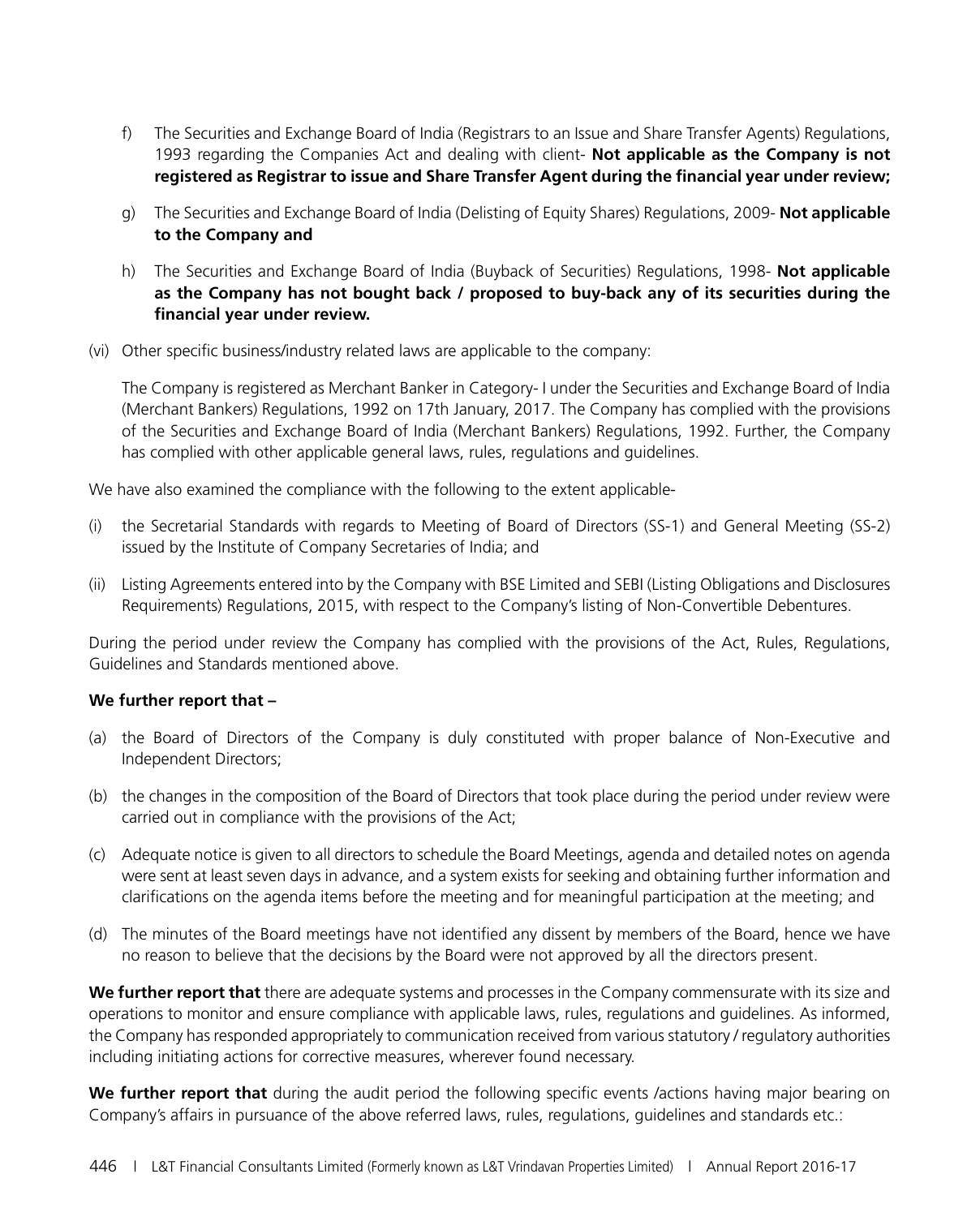- (i) On 19th April, 2016, the members at the Extra-Ordinary General Meeting had approved issuance of Nonconvertible Debentures/ Bonds on private placement basis to various investors from time to time during the Financial Year 2016-17 for an amount not exceeding Rs. 500 Crores in aggregate pursuant to the provisions of Section 42 and 71 of the Companies Act, 2013.
- (ii) On 19th April, 2016, the members at the Extra-Ordinary General Meeting had approved the alteration of the Memorandum of Association and Adoption of New Set of Articles of Associations of the Company pursuant to the provisions of Section 13 and 14 of the Companies Act, 2013.
- (iii) On 8thSeptember, 2016, the members at the Extra-Ordinary General Meeting had approved the alteration of the object clause of Memorandum of Association of the Company pursuant to the provisions of Section 13 of the Companies Act, 2013.
- (iv) On 8th September, 2016, the members at the Extra-Ordinary General Meeting had approved the change of name of the Company from L&T Vrindavan Properties Limited to L&T Financial Consultants Limited.

**Date :** April 24, 2017 Company Secretaries

Office Address : Annex-103, Dimple Arcade, **[Vijay Sonone FCS.7301]** Asha Nagar, Kandivali (East), (Partner)

**Place :** Mumbai **ALWYN JAY & CO.**

Mumbai 400101. [Certificate of Practice No. 7991]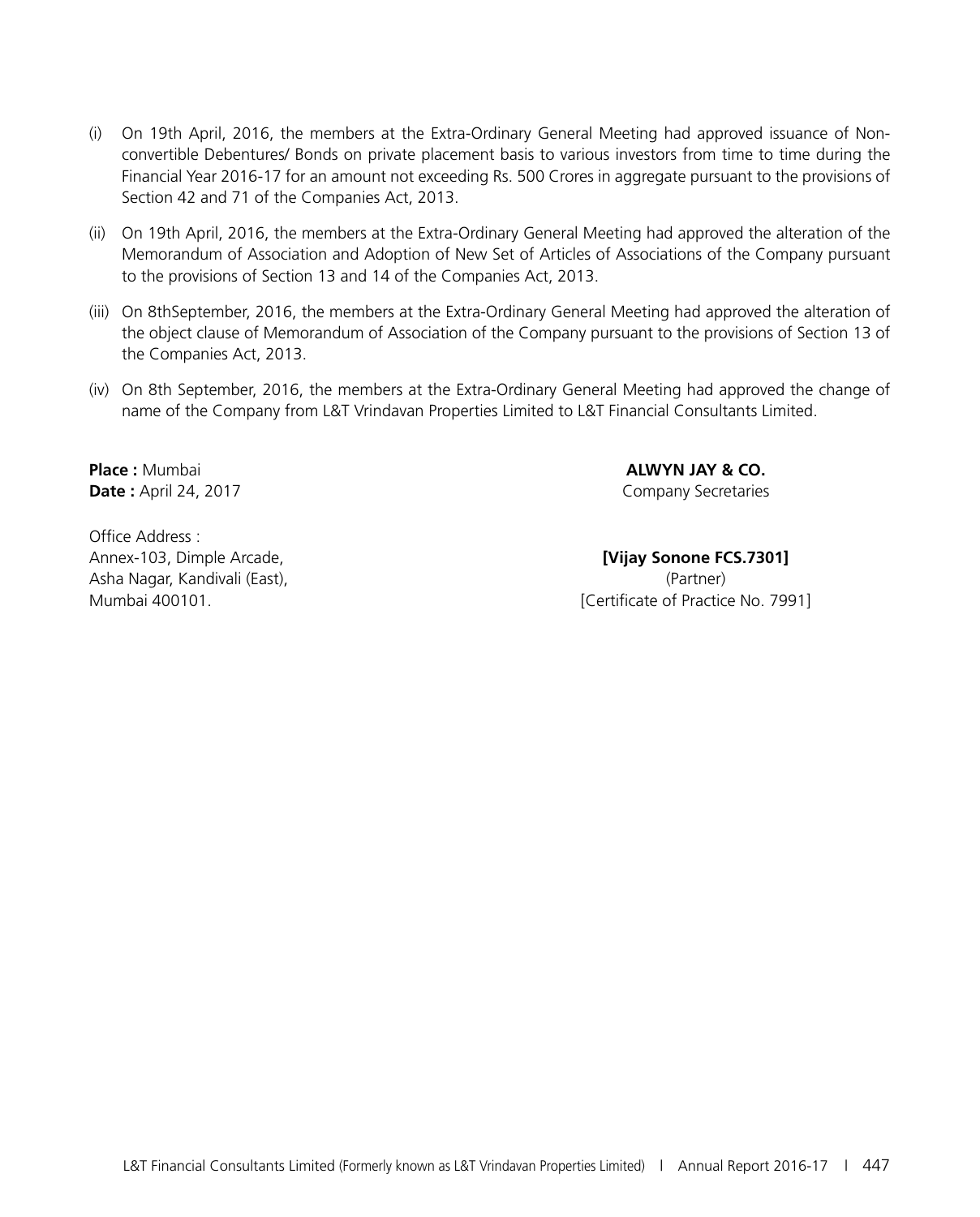#### **ANNUAL REPORT 2016-17 - ANNEXURE 'D' TO BOARD'S REPORT**

#### **FORM AOC-1**

**[Statement pursuant to first proviso to sub-section (3) of Section 129 read with Rule 5 of Companies (Accounts) Rules, 2014]**

**Statement containing salient features of the financial statement of subsidiaries, associate companies and joint ventures**

#### **Part-A: Subsidiaries**

 $(\bar{\bar{\zeta}}$  in Lakhs)

| Name of the subsidiaries                    | <b>Mudit Cement Private Limited</b> |
|---------------------------------------------|-------------------------------------|
| Date of acquisition                         | 27/12/2013                          |
| Share capital                               | 210.48                              |
| Reserves & surplus                          | (1, 574, 11)                        |
| Total assets                                | 3,947.63                            |
| <b>Total Liabilities</b>                    | 3,947.63                            |
| Investments                                 |                                     |
| Turnover                                    |                                     |
| Profit / (loss) before taxation             | (480.93)                            |
| Provision for taxation                      | 67.81                               |
| Profit/ (loss) after taxation               | (548.74)                            |
| Proposed Dividend (Including dividend paid) |                                     |
| % of shareholding                           | 100%                                |

#### **Name of Subsidiaries which are yet to commence operations**

(i) Mudit Cement Private Limited

#### **Part-B: Associates and Joint Ventures**

**Statement pursuant to the provisions of Section 129 (3) of the Companies Act, 2013 related to Associate Companies and Joint Ventures** 

**–** NIL

**Names of associates or joint ventures which have been liquidated or sold during the year**

– NIL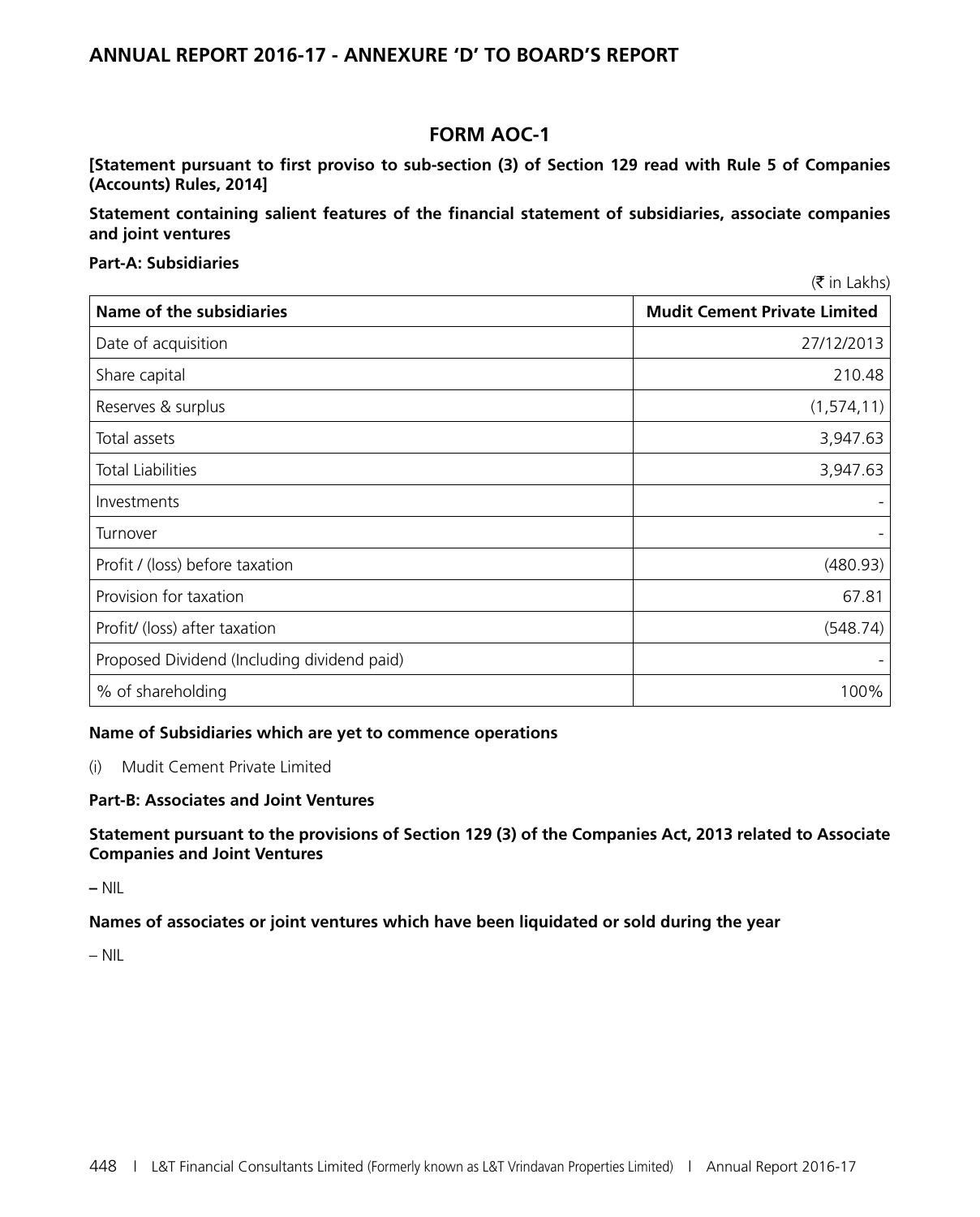#### **ANNUAL REPORT 2016-17 - ANNEXURE 'E' TO BOARD'S REPORT**

### **FORM NO. MGT 9 EXTRACT OF ANNUAL RETURN**

#### **as on the financial year ended on March 31, 2017**

#### **[Pursuant to Section 92(3) of the Companies Act, 2013 and Rule 12(1) of the Companies (Management and Administration) Rules, 2014]**

#### **I. REGISTRATION AND OTHER DETAILS**

| i)   | <b>CIN</b>                                                                                                                                        | U65100TN2011PLC081100                                                                                                |
|------|---------------------------------------------------------------------------------------------------------------------------------------------------|----------------------------------------------------------------------------------------------------------------------|
| ii)  | <b>Registration Date</b>                                                                                                                          | June 16, 2011                                                                                                        |
| iii) | Name of the Company                                                                                                                               | L&T Financial Consultants Limited (Formerly known as L&T<br>Vrindavan Properties Limited)                            |
| iv)  | Category / Sub- Category of the Company                                                                                                           | Company Limited by Shares/ Indian<br>Non-Government Company                                                          |
| V)   | Address of the Registered office & contact details                                                                                                | Mount Poonamallee Road, Manapakkam,<br>Chennai - 600089, Tamil Nadu.<br>Tel: 022 - 66217300<br>Website: www.ltfs.com |
| vi)  | Whether listed company                                                                                                                            | No.<br>During the year the Company has redeemed all its debentures<br>which were listed.                             |
| vii) | <b>Name, Address &amp; contact details of the Registrar &amp; <math> M/s </math>.</b> Link Intime India Private Limited<br>Transfer Agent, if any | C 101,247 Park, L B S Marg,<br>Vikhroli West, Mumbai-400083                                                          |

#### **II. PRINCIPAL BUSINESS ACTIVITY OF THE COMPANY**

**All business activities contributing 10% or more of the total turnover of the Company has been considered.**

| Sr.<br>No. | Name & Description of main products/ NIC Code of the Product / Service<br>services |       | % to total turnover of the Company |
|------------|------------------------------------------------------------------------------------|-------|------------------------------------|
|            | Dealing in Real Estate properties                                                  | 68100 | 69%                                |
|            | Merchant Banking Fees                                                              | 64990 | 16%                                |

#### **III. PARTICUALRS OF HOLDING, SUBSIDIARY AND ASSOCIATE COMPANIES -**

| Sr.<br>No. | Name & Address of the Company                                                                                                     | <b>CIN/GLN</b>        | HOLDING/SUBSIDIARY/<br><b>ASSOCIATE</b> | % OF<br><b>SHARES</b><br><b>HELD</b> | <b>APPLICABLE</b><br><b>SECTION</b> |
|------------|-----------------------------------------------------------------------------------------------------------------------------------|-----------------------|-----------------------------------------|--------------------------------------|-------------------------------------|
| 1.         | L&T Finance Holdings Limited<br>Brindavan, Plot No. 177,<br>CST Road, Kalina, Santacruz (East),<br>Mumbai 400098                  | L67120MH2008PLC181833 | <b>Holding Company</b>                  | 100.00                               | 2(46)                               |
| 2.         | Mudit Cement Private Limited<br>Address: 5th Floor, DCM Building,<br>16, Barakhamba Road,<br>Cannaught Place,<br>New Delhi 110001 | U26942DL1990PTC041941 | Subsidiary Company                      | 100.00                               | 2(87)                               |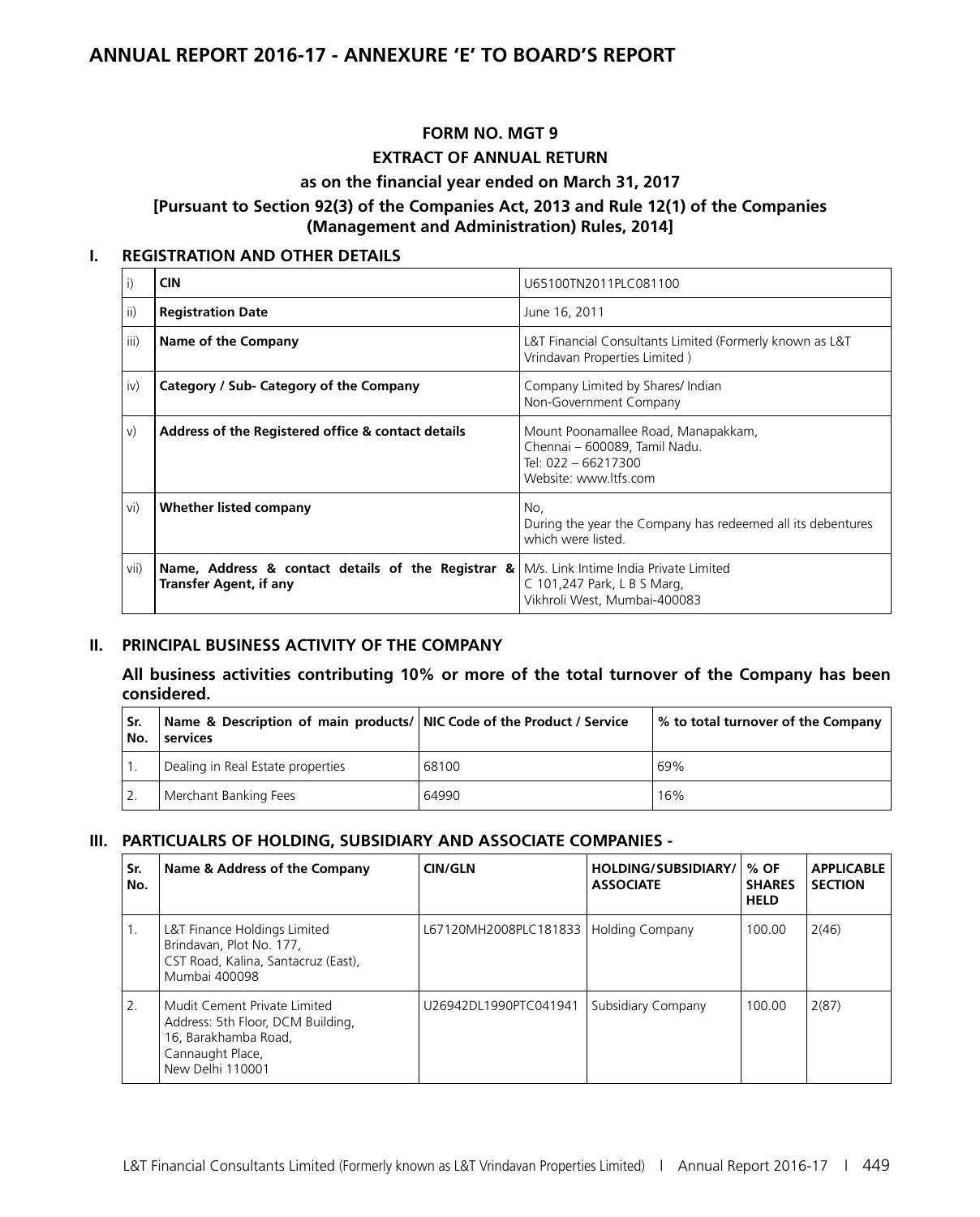#### **IV. SHAREHOLDING PATTERN (Equity Share capital Breakup as % of total Equity)**

#### **i) Category-wise Shareholding :-**

| Category of Shareholders No. of shares held at the beginning of the |              |                               | year (As on April 1, 2016) |                            |              |           | No. of Shares held at the end of the year<br>(As on March 31, 2017) |                            |          | % change<br>during the<br>year |
|---------------------------------------------------------------------|--------------|-------------------------------|----------------------------|----------------------------|--------------|-----------|---------------------------------------------------------------------|----------------------------|----------|--------------------------------|
|                                                                     | <b>Demat</b> | Physical                      |                            | Total % of Total<br>shares | <b>Demat</b> | Physical  |                                                                     | Total % of Total<br>shares |          |                                |
| A. Promoters                                                        |              |                               |                            |                            |              |           |                                                                     |                            |          |                                |
| (1) Indian                                                          |              |                               |                            |                            |              |           |                                                                     |                            |          |                                |
| a) Individual/HUF                                                   | ----         | 6#                            | 6#                         | $\mathbf 0$                | $---$        | 6#        | 6#                                                                  | 0                          | ---      |                                |
| b) Central Govt.                                                    | ----         | ----                          |                            |                            |              | $---$     | $---$                                                               | $---$                      | ---      |                                |
| c) State Govt(s)                                                    |              |                               |                            |                            |              |           |                                                                     |                            |          |                                |
| d) Bodies Corp.                                                     |              |                               | 1,87,49,994 1,87,49,994    | 100                        | -----        |           | 1,87,49,994 1,87,49,994                                             | 100                        | ---      |                                |
| e) Bank/Fl                                                          | ----         | $---$                         | $---$                      | ----                       | $---$        | ----      | $- - - -$                                                           | ----                       | $---$    |                                |
| f) Any other                                                        | ----         | $---$                         | $---$                      | ----                       | $- - - -$    | ----      | ----                                                                | ----                       | ----     |                                |
| Sub- total:(A) (1) :-                                               |              | $--- 1,87,50,000 1,87,50,000$ |                            | 100                        | $\cdots$     |           | 1,87,50,000 1,87,50,000                                             | 100                        | ---      |                                |
| (2) Foreign                                                         |              |                               |                            |                            |              |           |                                                                     |                            |          |                                |
| a) NRIs- Individuals                                                | -----        |                               | ----                       |                            | ----         |           | ----                                                                | ---                        | ---      |                                |
| b) Other- Individuals                                               | ----         | ----                          | $---$                      | ----                       | $- - - -$    | ----      | ----                                                                | ---                        | ---      |                                |
| c) Bodies Corp.                                                     | ----         | -----                         | ----                       | ----                       | $- - - -$    | -----     | ----                                                                | ----                       | ----     |                                |
| d) Banks/Fl                                                         | ----         |                               | $---$                      | ----                       | $---$        | ---       | ----                                                                | ---                        | ---      |                                |
| e) Any other                                                        | $- - - -$    | $---$                         | ----                       | ----                       | -----        | -----     | ----                                                                | ---                        | $---$    | ---                            |
| Sub -total (A) (2) :-                                               | -----        | ----                          | ----                       | ----                       | ----         |           | ----                                                                | ---                        | ---      |                                |
| shareholding<br>Total<br>of<br>Promoter $(A)=(A)(1)+(A)$<br>(2)     |              | $--- 1,87,50,000 1,87,50,000$ |                            | 100                        | $-----$      |           | 1,87,50,000 1,87,50,000                                             | 100                        |          |                                |
| <b>B. Public Shareholding</b>                                       |              |                               |                            |                            |              |           |                                                                     |                            |          |                                |
| (1) Institutions                                                    |              |                               |                            |                            |              |           |                                                                     |                            |          |                                |
| a) Mutual Funds                                                     | ----         |                               | ----                       | ----                       |              | ---       | ----                                                                | ---                        |          |                                |
| b) Banks/Fl                                                         | ----         | $- - - -$                     | $- - - -$                  | $---$                      | -----        | ----      | ----                                                                | ----                       | ----     |                                |
| c) Central Govt.                                                    | $---$        | ----                          | ----                       |                            | ----         | ---       | ----                                                                | ---                        |          |                                |
| d) State Govt(s)                                                    | $- - - -$    | $- - - -$                     | $---$                      | $---$                      | $- - - - -$  | -----     | -----                                                               | ----                       | ----     | $---$                          |
| e) Venture Capital Funds                                            | ----         | $-- - -$                      | ----                       |                            | ----         | ----      | ----                                                                | ----                       | ----     | $---$                          |
| f) Insurance Companies                                              | ----         | $--- -$                       | $- - - -$                  | ----                       | ----         | ----      | $- - - -$                                                           | ----                       |          | $\overline{\phantom{a}}$       |
| g) Flls                                                             | $-----$      | $-----$                       | ----                       | $--- -$                    | -----        | -----     | $-----$                                                             | $---$                      | $---$    | $---$                          |
| h) Foreign Venture Capital<br>Funds                                 | $- - - -$    | ----                          | ----                       | $---$                      | ----         | ----      | $---$                                                               | ----                       | $---$    | $---$                          |
| i) Others (specify)                                                 | ----         | $---$                         | $---$                      | $---$                      | -----        | $- - - -$ | $- - - -$                                                           | ----                       | $---$    | $---$                          |
| Sub -total (B)(1):                                                  | ----         | -----                         | -----                      | $- - - -$                  | -----        | -----     | $-----$                                                             | $-----$                    | $-- - -$ | $\qquad \qquad \text{---}$     |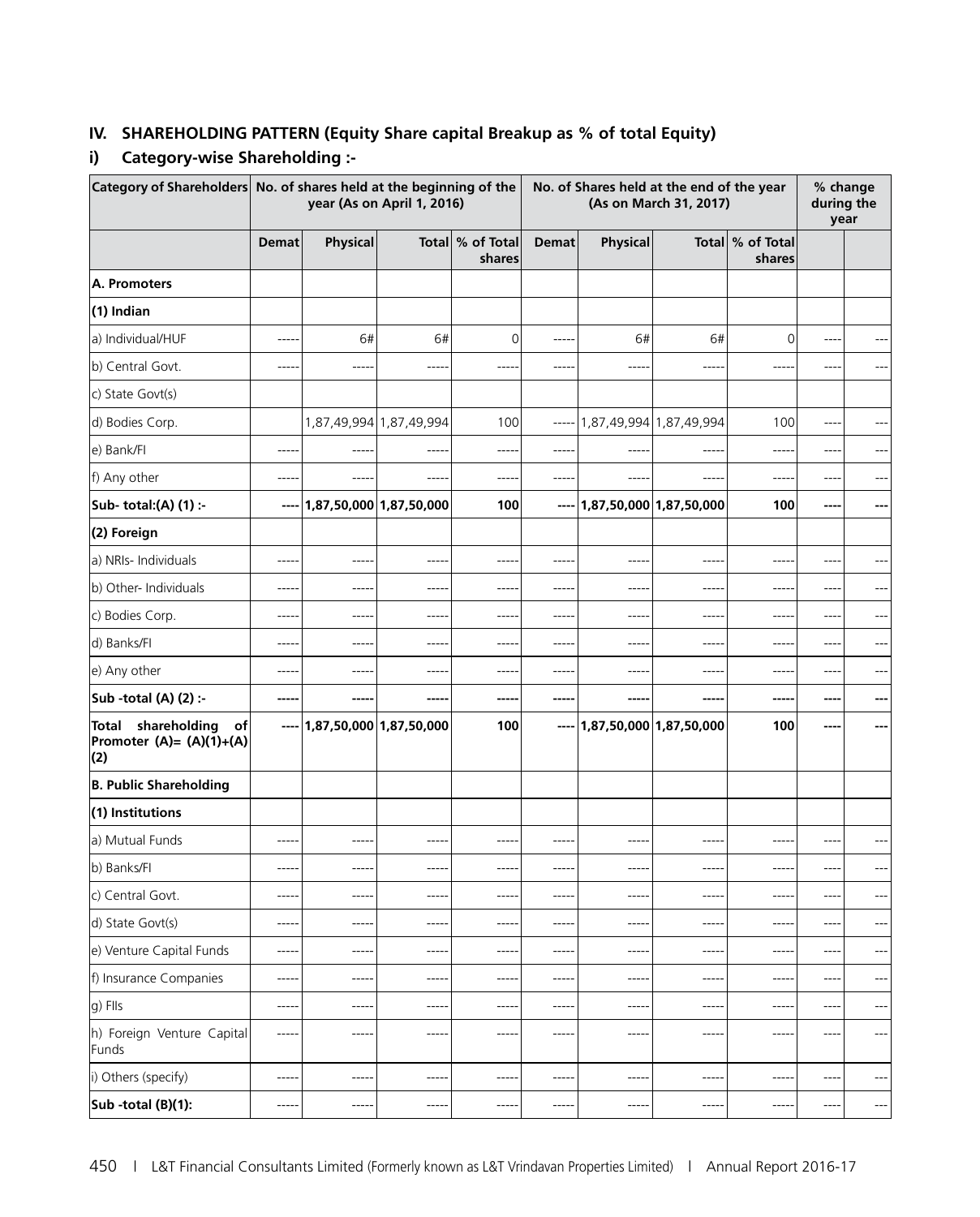|                                                                                                 |              | Category of Shareholders No. of shares held at the beginning of the<br>year (As on April 1, 2016) |                               |                            | No. of Shares held at the end of the year<br>(As on March 31, 2017) |                               |      |                            | % change<br>during the<br>year |  |
|-------------------------------------------------------------------------------------------------|--------------|---------------------------------------------------------------------------------------------------|-------------------------------|----------------------------|---------------------------------------------------------------------|-------------------------------|------|----------------------------|--------------------------------|--|
|                                                                                                 | <b>Demat</b> | <b>Physical</b>                                                                                   |                               | Total % of Total<br>shares | <b>Demat</b>                                                        | <b>Physical</b>               |      | Total % of Total<br>shares |                                |  |
| (2) Non-Institutions                                                                            |              |                                                                                                   |                               |                            |                                                                     |                               |      |                            |                                |  |
| a) Bodies Corp.                                                                                 | ----         | ----                                                                                              | ----                          |                            | $- - - - -$                                                         | ---                           | ---- | ---                        |                                |  |
| li) Indian                                                                                      | ----         | $- - - -$                                                                                         | ----                          | ---                        | $- - - - -$                                                         | ----                          | ---- | $---$                      | ---                            |  |
| ii) Overseas                                                                                    | ---          |                                                                                                   | ----                          |                            | $- - - -$                                                           |                               | ---- | ---                        |                                |  |
| b) Individuals                                                                                  | ----         |                                                                                                   |                               |                            | ----                                                                |                               | ---- | ---                        |                                |  |
| Individual shareholders<br>li)<br>holding nominal<br>share<br>capital upto ₹1 lakh              |              |                                                                                                   |                               |                            | ----                                                                |                               |      |                            |                                |  |
| Individual shareholders<br>lii).<br>holding<br>nominal<br>share<br>capital in excess of ₹1 lakh |              |                                                                                                   |                               |                            | -----                                                               |                               |      |                            |                                |  |
| c) Others (specify)                                                                             |              | $\overline{\phantom{a}}$                                                                          | ٠.                            | --                         | --                                                                  |                               |      | $- -$                      |                                |  |
| Sub -total (B)(2):                                                                              | ---          |                                                                                                   |                               |                            | -----                                                               | ----                          | ---- |                            | ---                            |  |
| <b>Total Public Shareholding</b><br>$(B)=(B)(1)+(B)(2)$                                         | ---          | ----                                                                                              | ----                          |                            | -----                                                               | ----                          | ---- | ---                        |                                |  |
| held<br><b>Shares</b><br>by<br>IC.<br><b>Custodian for GDRs &amp;</b><br><b>ADRs</b>            |              |                                                                                                   |                               |                            | -----                                                               |                               |      |                            |                                |  |
| Grand Total (A+B+C)                                                                             |              |                                                                                                   | $- - 1,87,50,000 1,87,50,000$ | 100                        |                                                                     | $- - 1,87,50,000 1,87,50,000$ |      | 100                        |                                |  |

# The Company is a wholly-owned subsidiary of L&T Finance Holdings Limited. For the purpose of complying with the provisions regarding minimum number of members, 6 shares are held by 6 members jointly with L&T Finance Holdings Limited

#### **ii) Shareholding of Promoters:**

| Sr.<br><b>No</b> | Shareholder's<br><b>Name</b>                        |              | Shareholding at the beginning<br>of the year (As on April 1, 2016) |                                                            | Shareholding at the end of the year<br>(As on March 31, 2017) |                                        |                                                             | % change in<br>share holding |  |
|------------------|-----------------------------------------------------|--------------|--------------------------------------------------------------------|------------------------------------------------------------|---------------------------------------------------------------|----------------------------------------|-------------------------------------------------------------|------------------------------|--|
|                  |                                                     | No of shares | % of total<br>shares of the<br>company                             | % of shares<br>pledged<br>encumbered<br>to total<br>shares | No of shares                                                  | % of total<br>shares of the<br>company | % of shares<br>pledged/<br>encumbered<br>to total<br>shares | during the<br>year           |  |
|                  | L&T<br><b>Finance</b><br><b>Holdings</b><br>Limited | 1,87,50,000* | 100.00                                                             | 0                                                          | 1.87.50.000*                                                  | 100.00                                 |                                                             | $\Omega$                     |  |
|                  | <b>Total</b>                                        | 1,87,50,000  | 100.00                                                             | 0                                                          | 1,87,50,000                                                   | 100.00                                 |                                                             | 0 <sup>1</sup>               |  |

\* The Company is a wholly-owned subsidiary of L&T Finance Holdings Limited. For the purpose of complying with the provisions regarding minimum number of members, 6 shares are held by 6 members jointly with L&T Finance Holdings Limited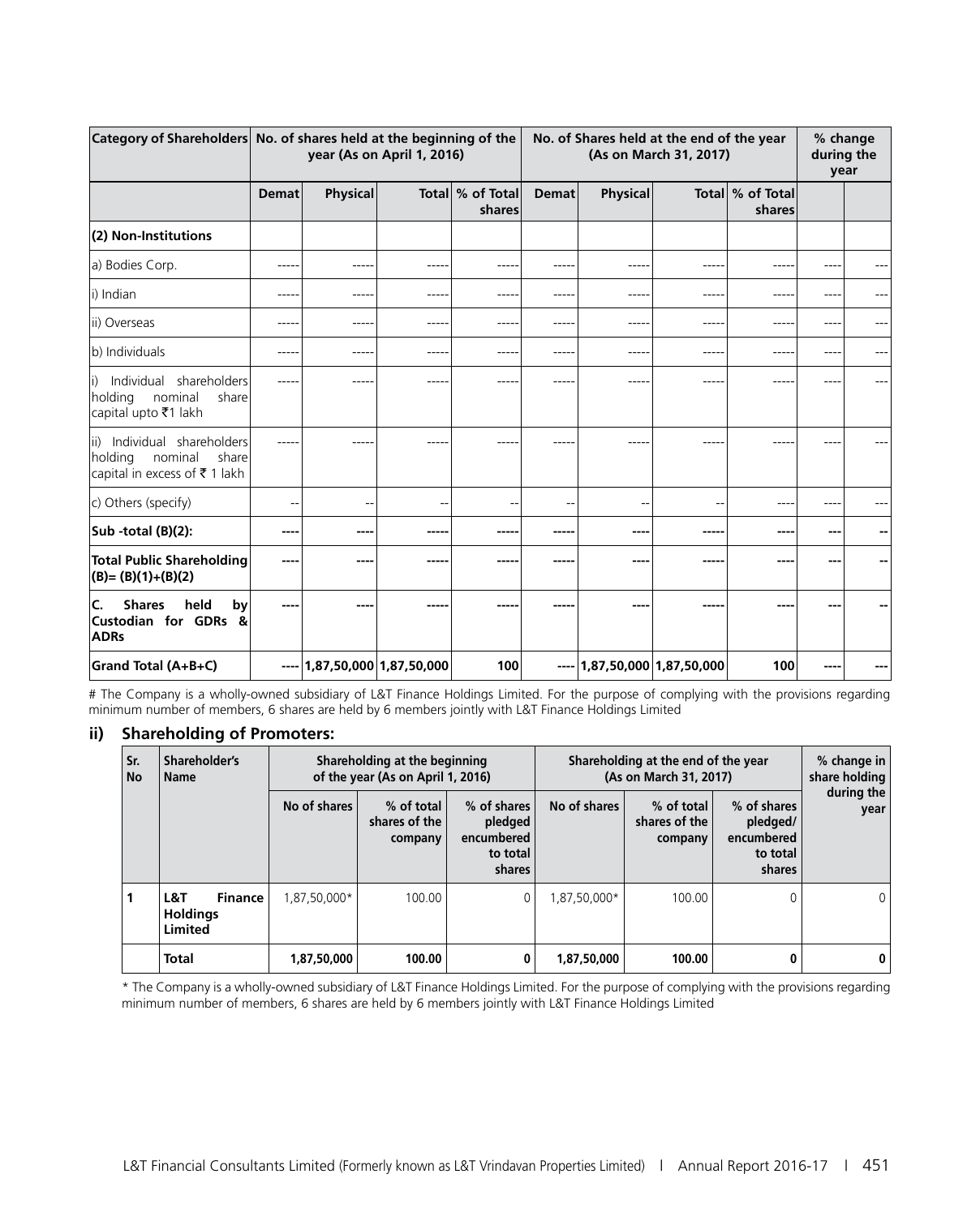#### **iii) Change in Promoters' Shareholding (please specify, if there is no change) - There is no change in the Promoters shareholding**

| Sr.<br>No. |                                                                                                                                                                                 | Shareholding at the beginning of<br>the Year (As on April 1, 2016) |                                     |              | <b>Cumulative Shareholding during the</b><br>year (April 1, 2016 to March 31, 2017) |
|------------|---------------------------------------------------------------------------------------------------------------------------------------------------------------------------------|--------------------------------------------------------------------|-------------------------------------|--------------|-------------------------------------------------------------------------------------|
|            |                                                                                                                                                                                 | No. of Shares                                                      | % of total shares<br>of the company | No of shares | % of total shares<br>of the company                                                 |
|            | At the beginning of the year                                                                                                                                                    |                                                                    |                                     |              |                                                                                     |
|            | Date wise Increase/Decrease in Promoters<br>Share holding during the year specifying the<br>reasons for increase/decrease (e.g. allotment/<br>transfer/bonus/sweat equity etc)# |                                                                    |                                     |              |                                                                                     |
|            | At the End of the year                                                                                                                                                          |                                                                    |                                     |              |                                                                                     |

#### **iv) Shareholding Pattern of top ten Shareholders (other than Directors, Promoters & Holders of GDRs & ADRs) :**

| Sr.<br>No. |                                                                                                                                                                                | Shareholding at the beginning<br>of the year |                                          | <b>Cumulative Shareholding during</b><br>the year |                                                    |
|------------|--------------------------------------------------------------------------------------------------------------------------------------------------------------------------------|----------------------------------------------|------------------------------------------|---------------------------------------------------|----------------------------------------------------|
|            | For Each of the Top 10 Shareholders                                                                                                                                            | No. of shares                                | %<br>— of<br>shares of<br>the<br>company | total   No. of shares                             | $\%$<br>0f<br>total<br>shares of<br>the<br>company |
|            | At the beginning of the year                                                                                                                                                   |                                              |                                          |                                                   |                                                    |
|            | Date wise Increase/Decrease in Promoters Share<br>holding during the year specifying the reasons for<br>increase/decrease (e.g. allotment/transfer/bonus/<br>sweat equity etc) |                                              |                                          |                                                   |                                                    |
|            | At the End of the year (or on the date of separation,<br>if separated during the year)                                                                                         |                                              |                                          |                                                   |                                                    |

#### **v) Shareholding of Directors & Key Managerial Personnel:**

| Sr.<br><b>No</b> |                                                                                                                                                                                   | Shareholding at the beginning<br>of the year |                                        | <b>Cumulative Shareholding</b><br>during the year |                                        |
|------------------|-----------------------------------------------------------------------------------------------------------------------------------------------------------------------------------|----------------------------------------------|----------------------------------------|---------------------------------------------------|----------------------------------------|
|                  | For Each of the Directors & KMP                                                                                                                                                   | No. of shares                                | % of total<br>shares of the<br>company | No of shares                                      | % of total<br>shares of the<br>company |
|                  | Mr. Sunil Prabhune*                                                                                                                                                               |                                              |                                        |                                                   |                                        |
|                  | At the beginning of the year                                                                                                                                                      |                                              |                                        |                                                   |                                        |
|                  | Date wise Increase/Decrease in Promoters Share<br>holding during the year specifying the reasons for<br>increase/decrease<br>(e.g. allotment/ transfer/ bonus/ sweat equity, etc) |                                              |                                        |                                                   |                                        |
|                  | At the End of the year                                                                                                                                                            |                                              |                                        |                                                   | 0                                      |
| 2                | Mr. Raju Dodti*                                                                                                                                                                   |                                              |                                        |                                                   |                                        |
|                  | At the beginning of the year                                                                                                                                                      |                                              | -----                                  |                                                   | $\Omega$                               |
|                  | Date wise Increase/Decrease in Promoters Share<br>holding during the year specifying the reasons for<br>increase/decrease<br>(e.g. allotment/ transfer/ bonus/ sweat equity, etc) |                                              |                                        |                                                   |                                        |
|                  | At the End of the year                                                                                                                                                            |                                              |                                        |                                                   | 0                                      |

\* Held Jointly with L&T Finance Holdings Limited for the purpose of complying with the provisions regarding minimum number of members pursuant to provisions of the Companies Act, 2013.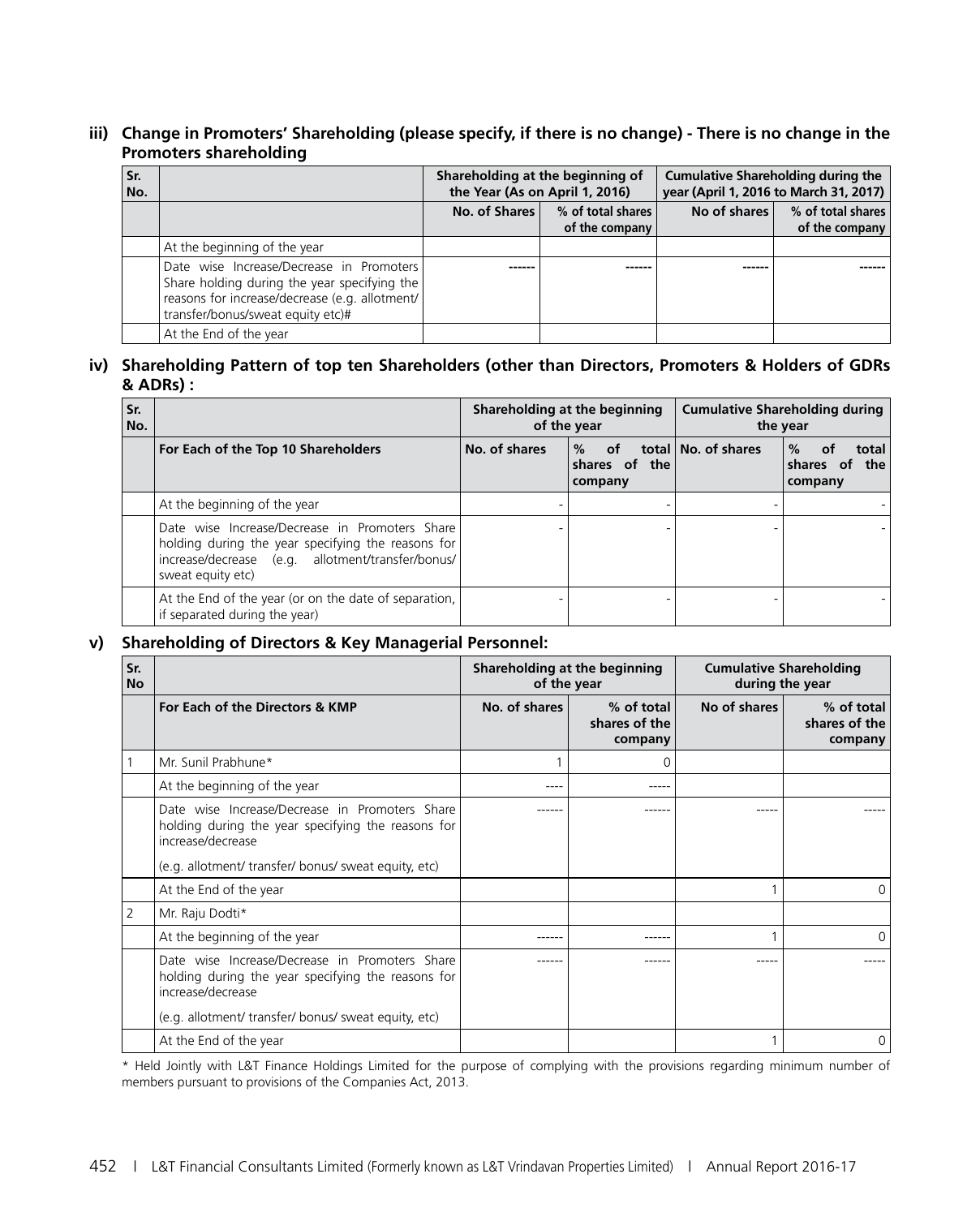#### **V. INDEBTEDNESS**

#### **Indebtedness of the Company including interest outstanding/accrued but not due for payment**

 $(\bar{\bar{\mathbf{x}}}$  in Lakhs)

|                                                   | excluding<br>deposits | Secured Loans Unsecured Loans | <b>Deposits</b> | <b>Total</b><br><b>Indebtedness</b> |
|---------------------------------------------------|-----------------------|-------------------------------|-----------------|-------------------------------------|
| Indebtness at the beginning of the financial year |                       |                               |                 |                                     |
| Principal Amount<br>li)                           | -----                 | 38,871.17                     | ----            | 38,871.17                           |
| ii)<br>Interest due but not paid                  | -----                 | $---$                         | ----            |                                     |
| iii)<br>Interest accrued but not due              | -----                 | 282.92                        | ----            | 282.92                              |
| Total (i+ii+iii)                                  | -----                 | 39,154.09                     | ----            | 39,154.09                           |
| Change in Indebtedness during the financial year  |                       |                               |                 |                                     |
| Additions                                         | ----                  | 38,179.82                     |                 | 38,179.82                           |
| Reduction                                         | ----                  | 38,871.17                     | ----            | 38,871.17                           |
| <b>Net Change</b>                                 | -----                 | (691.35)                      | ----            | (691.35)                            |
| Indebtedness at the end of the financial year     | -----                 | $- - - - -$                   | ----            |                                     |
| li)<br>Principal Amount                           | -----                 | 38,179.82                     | ----            | 38,179.82                           |
| Interest due but not paid<br>lii)                 | ----                  | ----                          | ----            |                                     |
| Interest accrued but not due<br>liii)             | -----                 | 463.36                        | ----            | 463.36                              |
| Total (i+ii+iii)                                  | ----                  | 38,643.18                     |                 | 38,643.18                           |

#### **VI. REMUNERATION OF DIRECTORS AND KEY MANAGERIAL PERSONNEL**

#### **A. Remuneration to Managing Director, Whole time director and/or Manager:**

| Sr.<br>No.               | <b>Particulars of Remuneration</b>                                                  | Name of the Manager          |                             | <b>Total Amount</b> |
|--------------------------|-------------------------------------------------------------------------------------|------------------------------|-----------------------------|---------------------|
|                          |                                                                                     | Madan Sarwate <sup>(1)</sup> | Suresh Darak <sup>(1)</sup> |                     |
|                          | <b>Gross salary</b>                                                                 | N.A.                         | N.A.                        |                     |
|                          | (a) Salary as per provisions contained in section 17(1) of the Income<br>Tax. 1961. |                              |                             |                     |
|                          | (b) Value of perquisites u/s 17(2) of the Income tax Act, 1961                      |                              |                             |                     |
|                          | (c) Profits in lieu of salary under section 17(3) of the Income Tax<br>Act, 1961    |                              |                             |                     |
| $\overline{2}$           | Stock option                                                                        |                              |                             |                     |
| 3                        | Sweat Equity                                                                        |                              |                             |                     |
| 4                        | Commission                                                                          |                              |                             |                     |
| --                       | as % of profit                                                                      |                              |                             |                     |
| $\overline{\phantom{a}}$ | others (specify)                                                                    |                              |                             |                     |
| 5                        | Others, please specify                                                              |                              |                             |                     |
|                          | Total (A)                                                                           |                              |                             |                     |
|                          | Ceiling as per the Act                                                              |                              | N.A.                        |                     |

(1) Manager of the Company drew his remuneration from another company within the L&T Financial Services Group.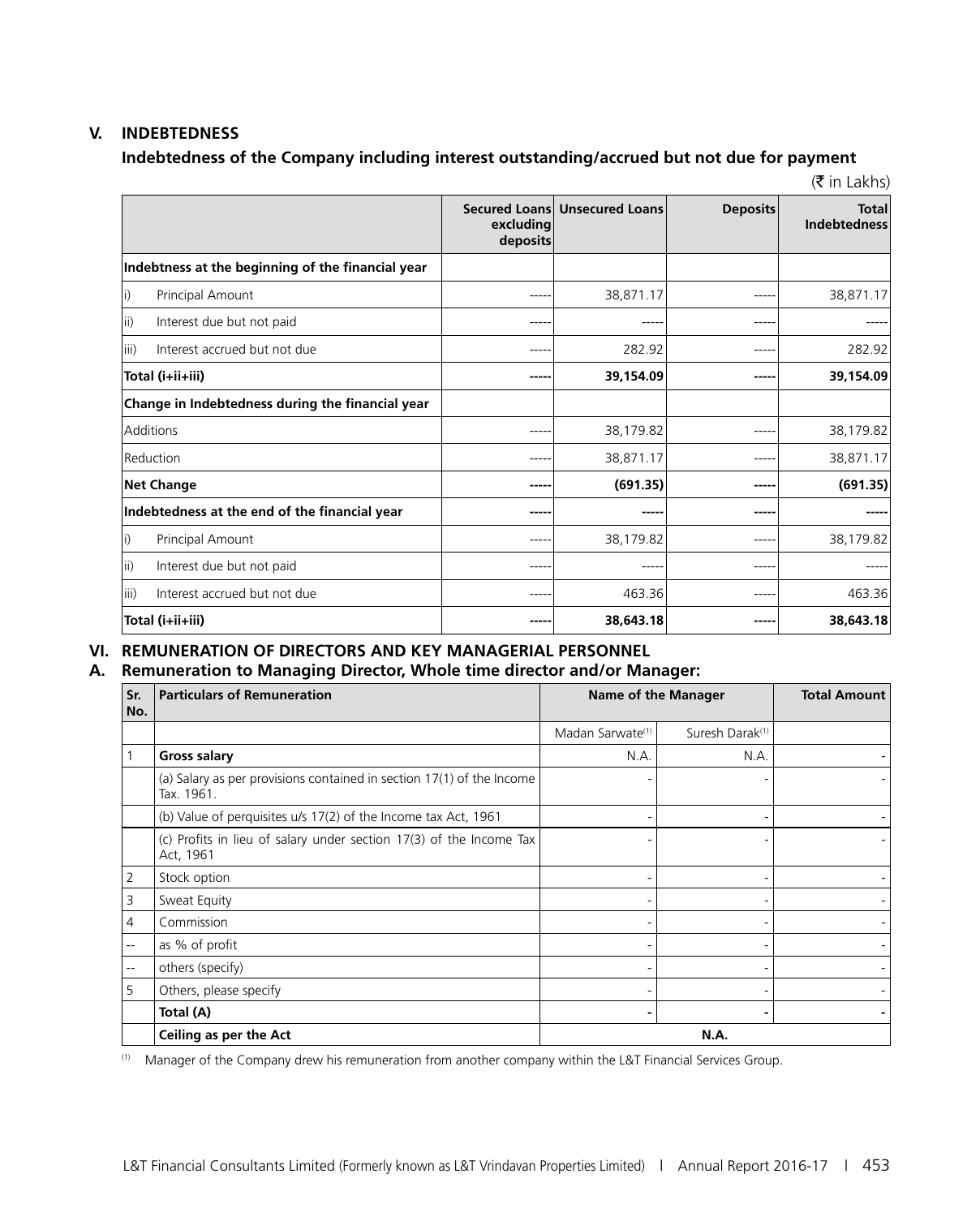#### **B. Remuneration to other directors:** (Amount in ₹)

| SI.<br>No. | <b>Particulars of Remuneration</b>                 | Mr. Subramaniam N. | Dr. Rajani Gupte | <b>Total Amount</b> |
|------------|----------------------------------------------------|--------------------|------------------|---------------------|
|            | Independent Directors                              |                    |                  |                     |
|            | (a) Fee for attending board and Committee meetings | 2,60,000           | 3,00,000         | 5,60,000            |
|            | (b) Commission                                     | Nil                | Nil              | Nil                 |
|            | (c) Others, please specify                         |                    |                  |                     |
|            | Total (1)                                          | 2,60,000           | 3,00,000         | 5,60,000            |
| 2          | Other Non Executive Directors                      |                    |                  |                     |
|            | (a) Fee for attending board committee meetings     |                    |                  |                     |
|            | (b) Commission                                     |                    |                  |                     |
|            | (c) Others, please specify                         |                    |                  |                     |
|            | Total (2)                                          |                    |                  |                     |
|            | Total $(B)=(1+2)$                                  | 2,60,000           | 3,00,000         | 5,60,000            |
|            | <b>Total Managerial Remuneration</b>               |                    |                  | 5,60,000            |
|            | Overall Ceiling as per the Act#                    | N.A.               | N.A.             | N.A.                |

#### **C. Remuneration to Key Managerial Personnel other than MD/Manager/WTD:** Not Applicable#

| $\overline{\mathsf{SI}}$ .<br>No. | <b>Particulars of Remuneration</b>                                                      | <b>Key Managerial Personnel</b> |                                |                              |              |  |  |
|-----------------------------------|-----------------------------------------------------------------------------------------|---------------------------------|--------------------------------|------------------------------|--------------|--|--|
|                                   |                                                                                         | <b>CEO</b>                      | <b>Company Secretary</b>       | <b>CFO</b>                   | <b>Total</b> |  |  |
|                                   |                                                                                         |                                 | Swanand Shintre <sup>(1)</sup> | Romesh Sankhe <sup>(1)</sup> |              |  |  |
| $\mathbf{1}$                      | <b>Gross Salary</b>                                                                     | <b>NA</b>                       | <b>NA</b>                      | <b>NA</b>                    |              |  |  |
|                                   | (a) Salary as per provisions contained in section 17(1)<br>of the Income Tax Act, 1961. |                                 |                                |                              |              |  |  |
|                                   | (b) Value of perquisites u/s 17(2) of the Income Tax<br>Act, 1961                       |                                 |                                |                              |              |  |  |
|                                   | (c) Profits in lieu of salary under section 17(3) of the<br>Income Tax Act, 1961        |                                 |                                |                              |              |  |  |
| $\overline{2}$                    | <b>Stock Option</b>                                                                     |                                 |                                |                              |              |  |  |
| $\mathsf 3$                       | Sweat Equity                                                                            |                                 |                                |                              |              |  |  |
| $\overline{4}$                    | Commission                                                                              |                                 |                                |                              |              |  |  |
|                                   | as % of profit                                                                          |                                 |                                |                              |              |  |  |
|                                   | others, specify                                                                         |                                 |                                |                              |              |  |  |
| 5                                 | Others, please specify                                                                  |                                 |                                |                              |              |  |  |
|                                   | <b>Total</b>                                                                            |                                 |                                |                              |              |  |  |

(1) The above KMPs drew their remuneration from another company within the L&T Financial Services Group.

#### **VII. PENALTIES/PUNISHMENT/COMPOUNDING OF OFFENCES(Under Companies Act , 2013): NONE**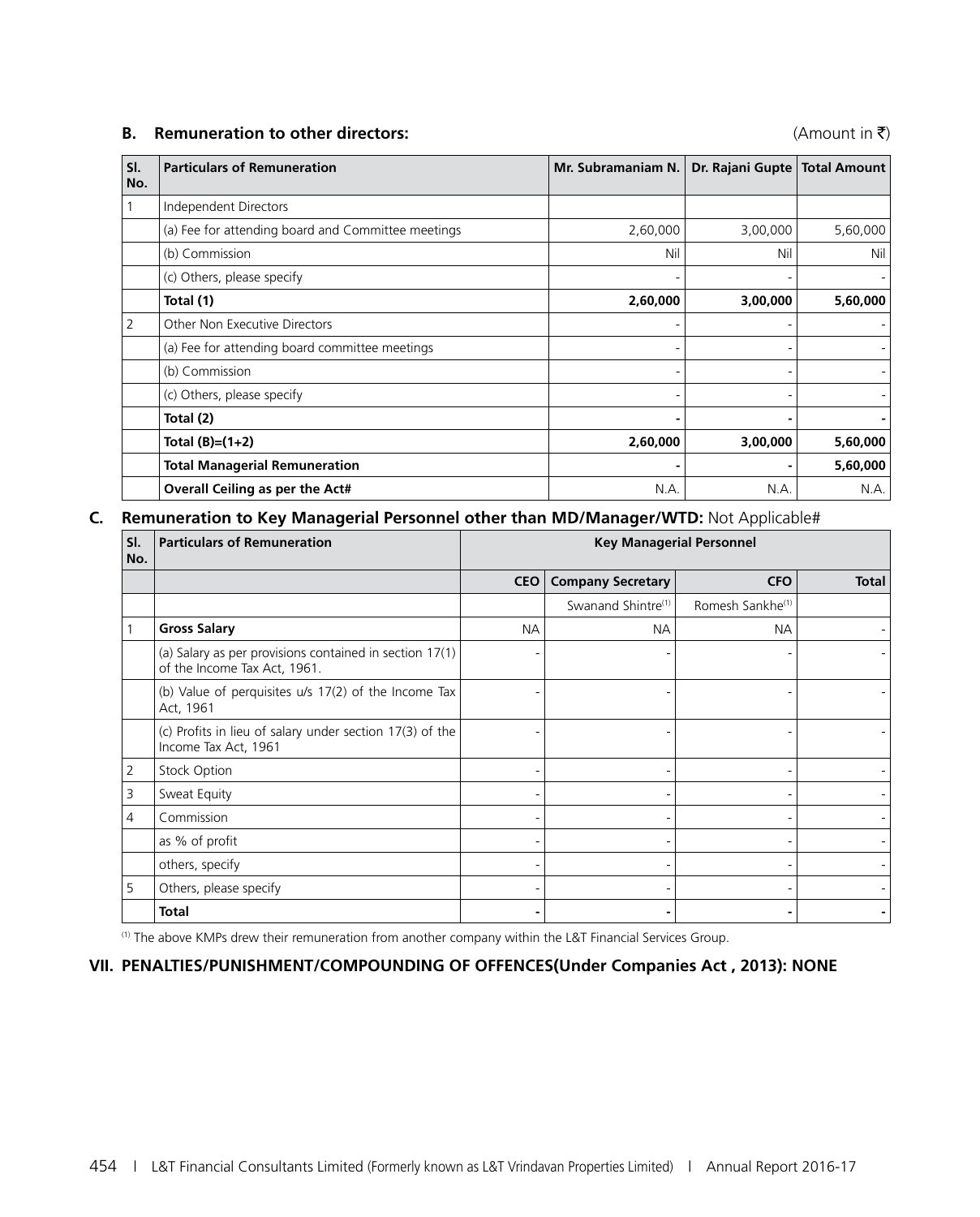### Independent Auditors' Report

#### **To the members of L&T Financial Consultants Limited (formerly L&T Vrindavan Properties Limited)**

#### **Report on the standalone Indian Accounting Standards (Ind AS) financial statements**

We have audited the accompanying standalone Ind AS financial statements of L&T Financial Consultants Limited (formerly L&T Vrindavan Properties Limited) ('the Company'), which comprise the balance sheet as at 31 March 2017, the statement of profit and loss (including other comprehensive income), the cash flow statement and the statement of changes in equity for the year then ended, and a summary of the significant accounting policies and other explanatory information (herein after referred to as 'standalone Ind AS financial statements').

#### **Management's responsibility for the standalone Ind AS financial statements**

The Company's board of directors is responsible for the matters stated in section 134(5) of the Companies Act, 2013 ('the Act') with respect to the preparation of these standalone Ind AS financial statements that give a true and fair view of the financial position, financial performance including other comprehensive income,cash flows and changes in equity of the Company in accordance with the accounting principles generally accepted in India, including the Ind AS prescribed under section 133 of the Act read with relevant rules issued thereunder.

This responsibility also includes maintenance of adequate accounting records in accordance with the provisions of the Act for safeguarding the assets of the Company and for preventing and detecting frauds and other irregularities; selection and application of appropriate accounting policies; making judgments and estimates that are reasonable and prudent; and design, implementation and maintenance of adequate internal financial controls, that were operating effectively for ensuring the accuracy and completeness of the accounting records, relevant to the preparation and presentation of the standalone Ind AS financial statements that give a true and fair view and are free from material misstatement, whether due to fraud or error.

#### **Auditor's responsibility**

Our responsibility is to express an opinion on these standalone Ind AS financial statements based on our audit.

We have taken into account the provisions of the Act, the accounting and auditing standards and matters which are required to be included in the audit report under the provisions of the Act and the Rules made thereunder.

We conducted our audit of the standalone Ind AS financial statements in accordance with the Standards on Auditing specified under section 143(10) of the Act. Those Standards require that we comply with ethical requirements and plan and perform the audit to obtain reasonable assurance about whether the standalone Ind AS financial statements are free from material misstatement.

An audit involves performing procedures to obtain audit evidence about the amounts and the disclosures in the standalone Ind AS financial statements. The procedures selected depend on the auditor's judgment, including the assessment of the risks of material misstatement of the standalone Ind AS financial statements, whether due to fraud or error. In making those risk assessments, the auditor considers internal financial control relevant to the Company's preparation of the standalone Ind AS financial statements that give a true and fair view in order to design audit procedures that are appropriate in the circumstances. An audit also includes evaluating the appropriateness of the accounting policies used and the reasonableness of the accounting estimates made by the Company's Directors, as well as evaluating the overall presentation of the standalone Ind AS financial statements.

We believe that the audit evidence we have obtained is sufficient and appropriate to provide a basis for our audit opinion on the standalone Ind AS financial statements.

#### **Opinion**

In our opinion and to the best of our information and according to the explanations given to us, the aforesaid standalone Ind AS financial statements give the information required by the Act in the manner so required and give a true and fair view in conformity with the accounting principles generally accepted in India including the Ind AS, of the financial position of the Company as at 31 March 2017, and its financial performance including other comprehensive income, its cash flows and the changes in equity for the year ended on that date.

#### **Report on other legal and regulatory requirements**

1. As required by the Companies (Auditor's Report) Order, 2016 ("the Order") issued by the central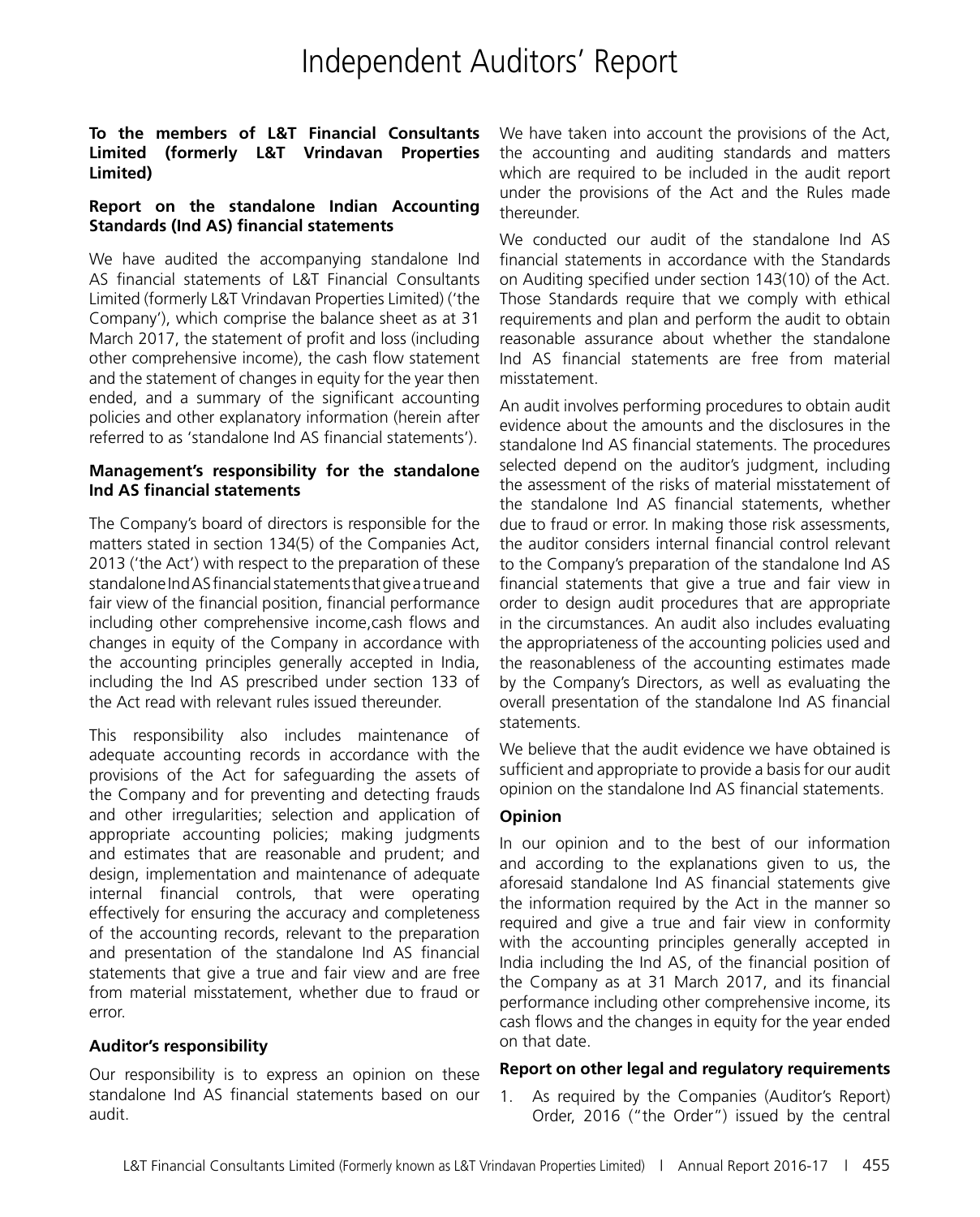government of India in terms of section 143(11) of the Act, we give in Annexure A a statement on the matters specified in paragraphs 3 and 4 of the Order.

- 2. As required by section 143(3) of the Act, we report that:
	- a) we have sought and obtained all the information and explanations which to the best of our knowledge and belief were necessary for the purposes of our audit;
	- b) in our opinion, proper books of account as required by law have been kept by the Company so far as it appears from our examination of those books;
	- c) the balance sheet, the statement of profit and loss, the cash flow statement and statement of changes in equity dealt with by this report are in agreement with the books of account;
	- d) in our opinion, the aforesaid standalone Ind AS financial statements comply with the Indian Accounting Standards prescribed under section 133 of the Act, read with rule 7 of the Companies (Accounts) Rules, 2014 and Companies (Indian Accounting Standards) Rules, 2015 (as amended);
	- e) on the basis of the written representations received from the directors as on 31 March 2017 taken on record by the Board of Directors, none of the directors is disqualified as on 31 March 2017 from being appointed as a director in terms of section 164 (2) of the Act;
	- f) with respect to the adequacy of the internal financial controls over financial reporting of the Company and the operating effectiveness of such controls, refer to our separate report in Annexure B; and
- g) with respect to the other matters to be included in the Auditor's Report in accordance with rule 11 of the Companies (Audit and Auditors) Rules, 2014, in our opinion and to the best of our information and according to the explanations given to us:
	- i. The Company does not have any pending litigations which would impact its financial position – refer note 34.7 to the standalone Ind AS financial statements;
	- ii. The Company did not have any long-term contracts including derivative contracts for which there were any material foreseeable losses;
	- iii. There were no amount which were required to be transferred to the Investor Education and Protection Fund by the Company; and
	- iv. The Company has provided requisite disclosures in its standalone Ind AS financial statements as to holdings as well as dealings in Specified Bank Notes during the period from 8 November, 2016 to 30 December, 2016 and are in accordance with books of account maintained by the Company. - refer note 12 to the standalone Ind AS financial statements.

**Sharp & Tannan** Chartered Accountants Firm's registration no. 109982W

### **R.P. Acharya**

Partner Membership No. 039920

Mumbai, 2 May, 2017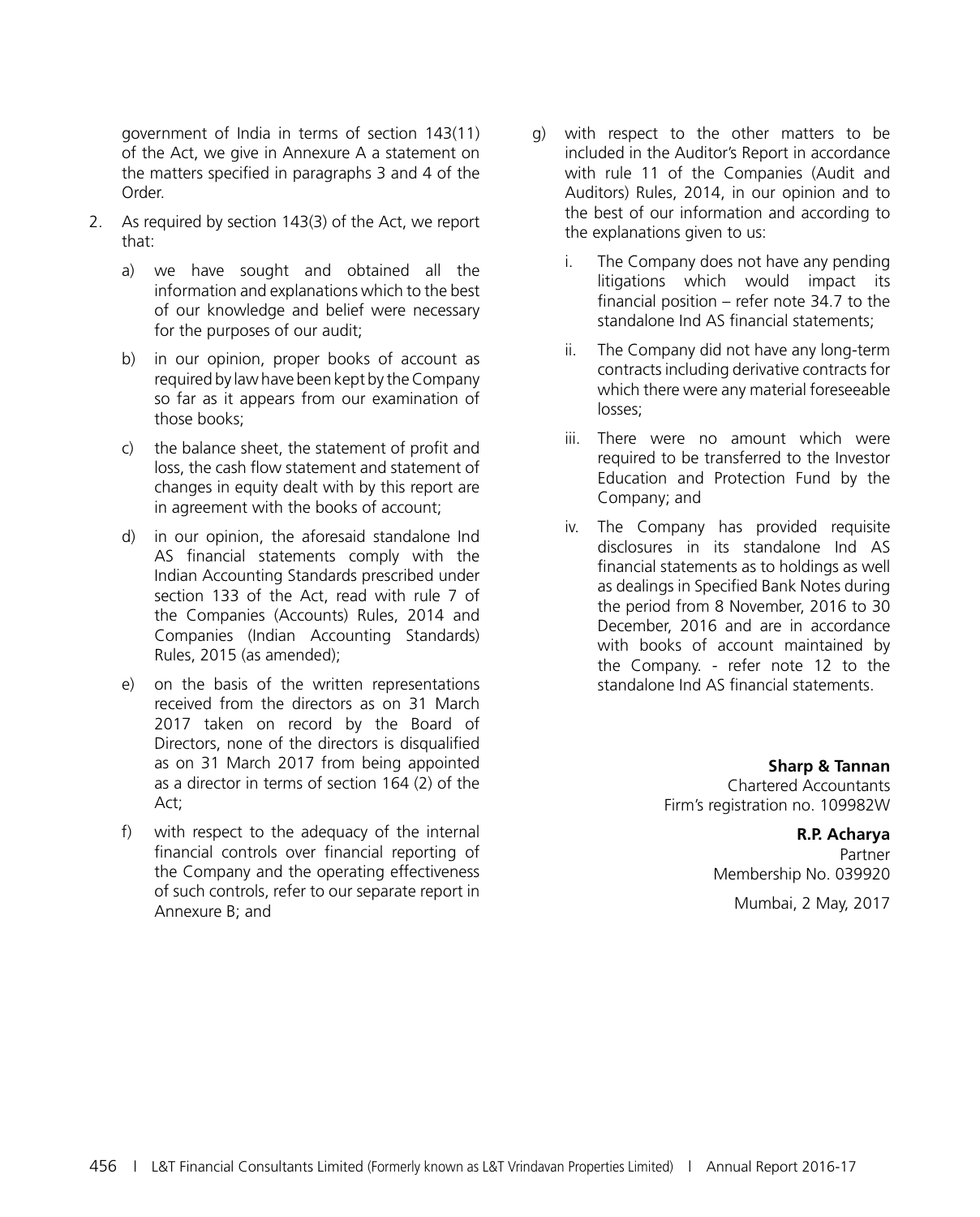### Annexure 'A' To The Independent Auditors' Report

(Referred to in paragraph 1 under 'Report on other legal and regulatory requirements' section of our report of even date)

- 1 (a) The Company is maintaining proper records to show full particulars including quantitative details and situation of all fixed assets;
	- (b) As explained to us, fixed assets have been physically verified by the management, which in our opinion is reasonable, having regard to the size of the Company and the nature of its assets. The frequency of physical verification is reasonable and no material discrepancies were noticed on such verification.
	- (c) The title deeds of the immovable properties are held in the name of the Company.
- 2 According to the information and explanations given to us, the Company is engaged primarily in services related to financial services activities and its activities do not require it to hold any inventories, accordingly, reporting on clause (ii) of the Order is not applicable.
- 3 According to the information and explanations given to us, the Company has not granted any loans, secured or unsecured, to companies, firms, Limited Liability Partnerships and other parties covered in the register maintained under section 189 of the Act, accordingly, reporting on clause (iii) (a),(b) and (c) of the Order is not applicable.
- 4 According to the information and explanations given to us, the Company has complied with the provisions of section 185 and 186 of the Act, with respect to the loans, investments, guarantees, and security, as applicable..
- 5 In our opinion and according to the information and explanation given to us, the Company has not accepted deposits as per the directives issued by the Reserve Bank of India under the provisions of sections 73 to 76 or any other relevant provisions of the Act and the rules framed there under, accordingly, reporting on clause (v) of the Order is not applicable to the Company.
- 6 According to the information and explanations given to us, the central government has not prescribed the maintenance of cost records under section 148(1) of the Act for any of the services rendered by the Company, accordingly, reporting on clause (vi) of the Order is not applicable.
- 7 (a) According to the information and explanations given to us and the records of the Company

examined by us, in our opinion, the Company is generally regular in depositing undisputed statutory dues including provident fund, employees state insurance, income-tax, sales-tax, service tax, duty of customs, duty of excise, value added tax, cess and other material statutory dues as applicable with the appropriate authorities. According to the information and explanations given to us, there were no undisputed amounts payable in respect of provident fund, employees state insurance, income-tax, sales-tax, service tax, duty of customs, duty of excise, cess and other statutory dues outstanding as at 31 March 2017 for a period of more than six months from the date they became payable.

- (b) According to the information and explanations given to us and the records of the Company examined by us, there were no disputed amount payable as at 31 March 2017, in respect of income tax, sales tax, service tax, duty of custom, duty of excise and value added tax.
- 8 According to the records of the Company examined by us and the information and explanations given to us, during the year the Company has not availed any facility from the financial institution, bank, government or debenture holders, accordingly, reporting on clause (viii) of the Order is not applicable.
- 9 The Company has neither raised money by way of initial public offer or further public offer (including debt instruments) nor by way of term loans and, accordingly, reporting on clause (ix) of the Order is not applicable.
- 10 During the course of our examination of the books and records of the Company, carried out in accordance with the generally accepted auditing practices in India, and according to the information and explanations given to us, we have neither come across any instances of fraud by the Company nor on the Company by its officers or employees, noticed or reported during the year, nor have we been informed of such case by management.
- 11 According to the information and explanation given to us and based on our examination of the records of the Company, no managerial remuneration has been paid/provided for during the year, accordingly,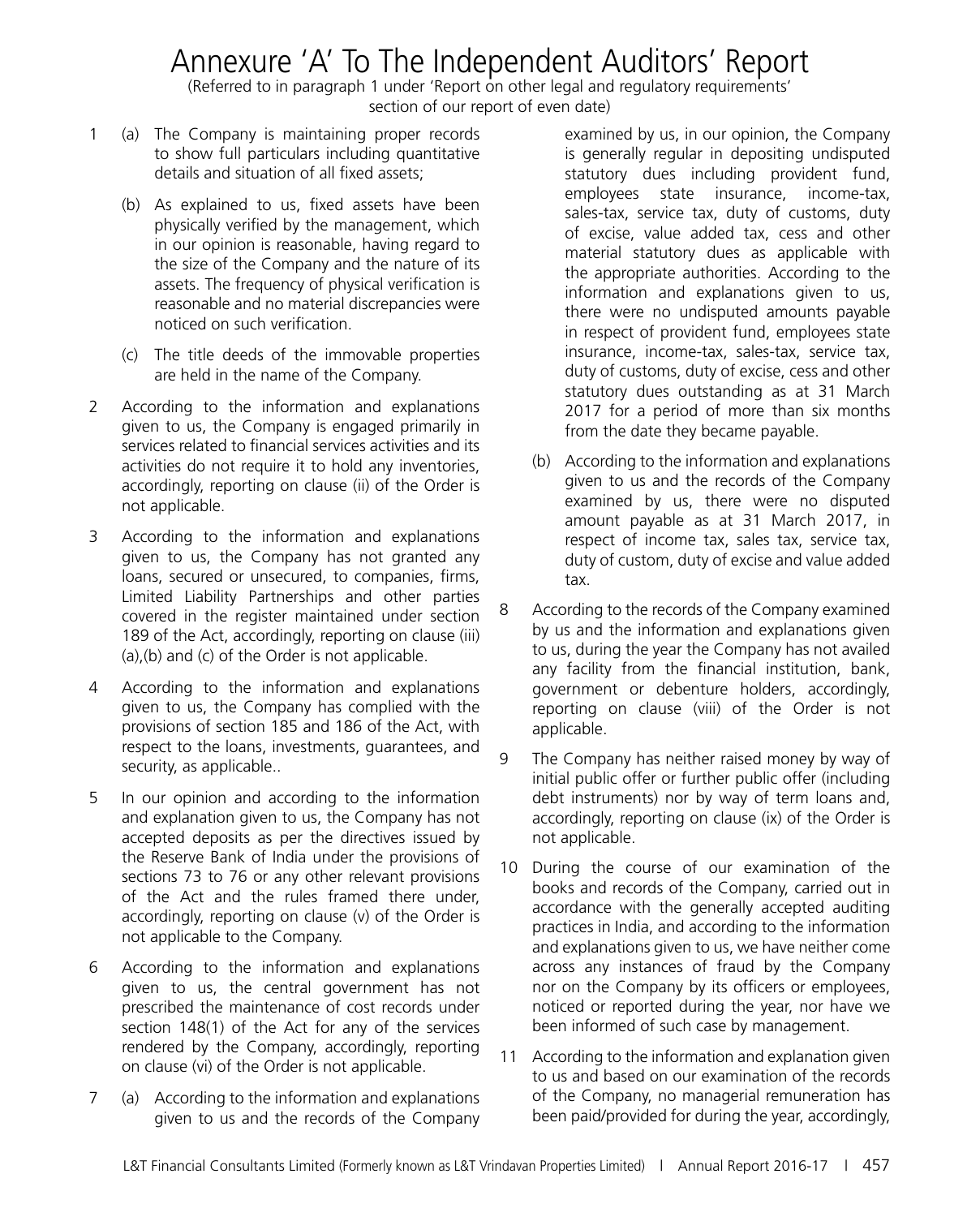reporting under clause (xi) of the Order is not applicable.

- 12 According to the information and explanation given to us the Company is not a Nidhi Company, accordingly, reporting under clause (xii) of the Order is not applicable.
- 13 According to the records of the Company examined by us and the information and explanations given to us, all transactions with related parties are in compliance with sections 177 and 188 of the Act and the details have been disclosed in the standalone Ind AS financial statements as required by the applicable accounting standards.
- 14 According to information and explanations given to us during the year the Company has not made any preferential allotment or private placement of shares or fully or partly convertible debentures, accordingly, reporting on clause (xiv) of the Order.
- 15 According to the information and explanation given to us and based on our examination of the records of the Company, the Company has not entered into non- cash transactions with directors or persons connected with him. Accordingly, reporting on clause 3(xv) of the Order is not applicable.
- 16 According to the information and explanations given to us the Company is not required to be registered under section 45-IA of the Reserve Bank of India Act, 1934, accordingly, reporting under clause (xvi) of the Order is not applicable.

#### **Sharp & Tannan**

Chartered Accountants Firm's registration no. 109982W

#### **R.P. Acharya**

Partner Membership No. 039920

Mumbai, 2 May, 2017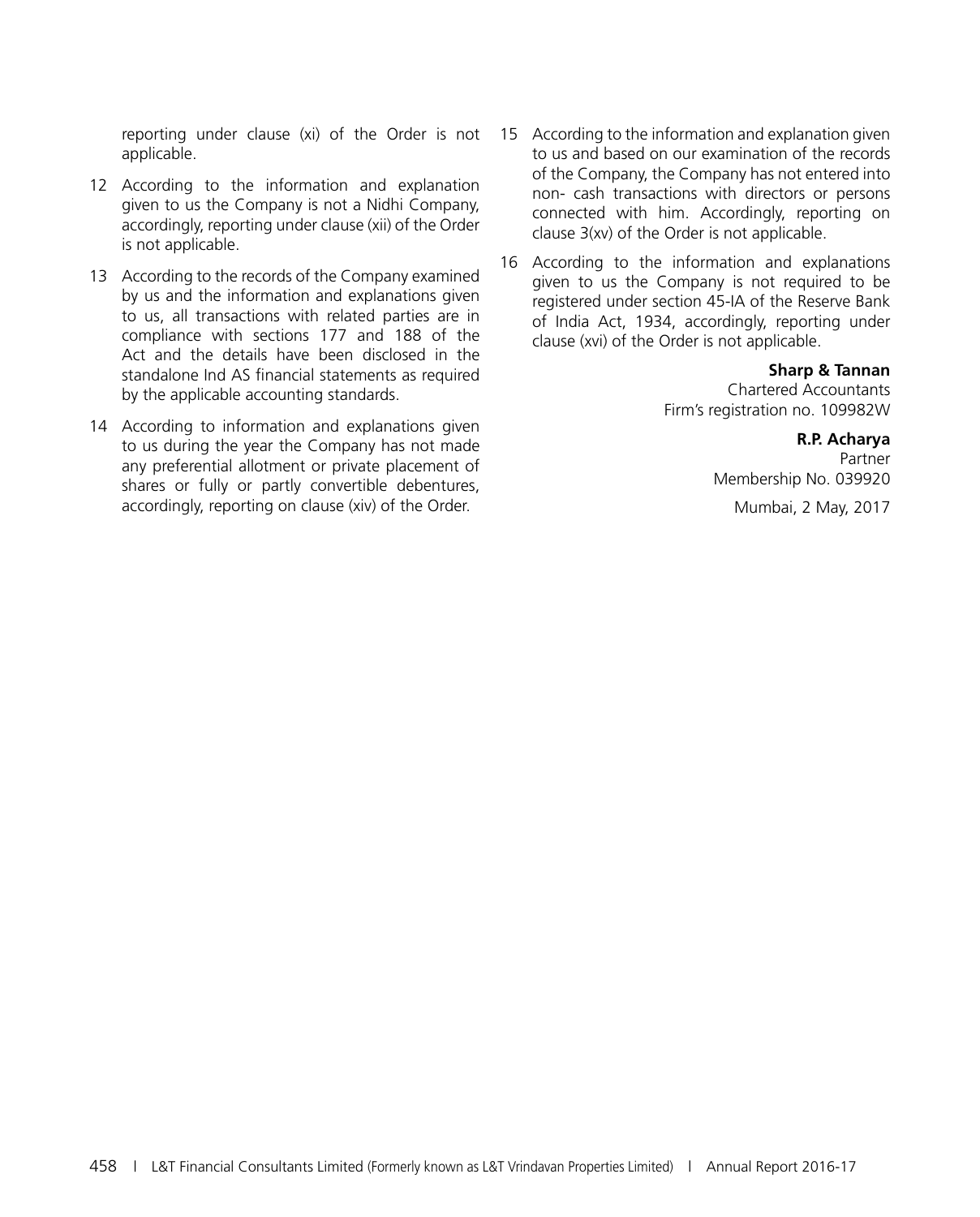### Annexure 'B' To The Independent Auditors' Report

(Referred to in paragraph 2(f) under 'Report on other legal and regulatory requirements' of our report of even date)

#### **Report on the internal financial controls under clause (i) of sub-section (3) of section 143 of the Companies Act, 2013 (the 'Act')**

We have audited the internal financial controls over financial reporting of L&T Financial Consultants Limited (formerly L&T Vrindavan Properties Limited) ('the Company') as of 31 March 2017 in conjunction with our audit of the standalone Ind AS financial statements of the Company for the year ended on that date.

#### **Management's responsibility for internal financial controls**

The Company's management is responsible for establishing and maintaining internal financial controls based on the internal control over financial reporting criteria established by the Company considering the essential components of internal control stated in the Guidance Note on Audit of Internal Financial Controls Over Financial Reporting issued by the Institute of Chartered Accountants of India ("ICAI"). These responsibilities include the design, implementation and maintenance of adequate internal financial controls that were operating effectively for ensuring the orderly and efficient conduct of its business, including adherence to the Company's policies, the safeguarding of its assets, the prevention and detection of frauds and errors, the accuracy and completeness of the accounting records, and the timely preparation of reliable financial information, as required under the Act.

#### **Auditor's responsibility**

Our responsibility is to express an opinion on the Company's internal financial controls over financial reporting based on our audit. We conducted our audit in accordance with the Guidance Note on Audit of Internal Financial Controls Over Financial Reporting and the Standards on Auditing, issued by ICAI and deemed to be prescribed under section 143(10) of the Act, to the extent applicable, to an audit of internal financial controls, both applicable to an audit of internal financial controls and both issued by the ICAI. Those Standards and the Guidance Note require that we comply with ethical requirements and plan and perform the audit to obtain reasonable assurance about whether adequate internal financial controls over financial reporting was established and maintained and if such controls operated effectively in all material respects.

Our audit involved performing procedures to obtain audit evidence about the adequacy of the internal financial controls system over financial reporting and their operating effectiveness. Our audit of internal financial controls over financial reporting included obtaining an understanding of internal financial controls over financial reporting, assessing the risk that a material weakness exists, and testing and evaluating the design and operating effectiveness of internal control based on the assessed risk. The procedures selected depend on the auditor's judgment, including the assessment of the risks of material misstatement of the standalone Ind AS financial statements, whether due to fraud or error.

We believe that the audit evidence we have obtained is sufficient and appropriate to provide a basis for our audit opinion on the Company's internal financial controls system over financial reporting.

#### **Meaning of internal financial controls over financial reporting**

A company's internal financial control over financial reporting is a process designed to provide reasonable assurance regarding the reliability of financial reporting and the preparation of standalone Ind AS financial statements for external purposes in accordance with generally accepted accounting principles. A company's internal financial control over financial reporting includes those policies and procedures that (1) pertain to the maintenance of records that, in reasonable detail, accurately and fairly reflect the transactions and dispositions of the assets of the company; (2) provide reasonable assurance that transactions are recorded as necessary to permit preparation of standalone Ind AS financial statements in accordance with generally accepted accounting principles, and that receipts and expenditures of the company are being made only in accordance with authorisations of management and directors of the company; and (3) provide reasonable assurance regarding prevention or timely detection of unauthorised acquisition, use, or disposition of the company's assets that could have a material effect on the standalone Ind AS financial statements.

#### **Inherent limitations of internal financial controls over financial reporting**

Because of the inherent limitations of internal financial controls over financial reporting, including the possibility of collusion or improper management override of controls, material misstatements due to error or fraud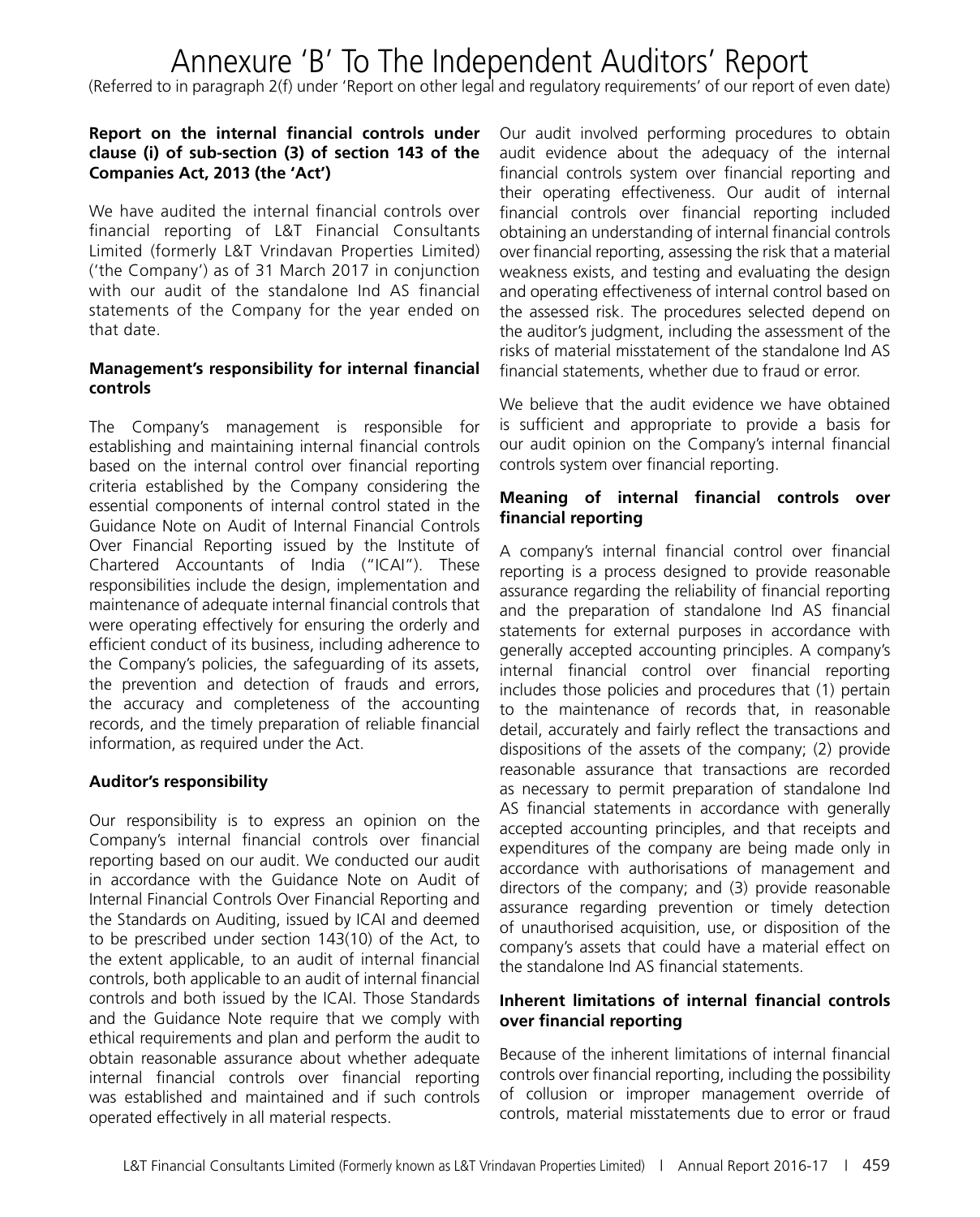may occur and not be detected. Also, projections of any evaluation of the internal financial controls over financial reporting to future periods are subject to the risk that the internal financial control over financial reporting may become inadequate because of changes in conditions, or that the degree of compliance with the policies or procedures may deteriorate.

#### **Opinion**

In our opinion, the Company has, in all material respects, an adequate internal financial controls system over financial reporting and such internal financial controls over financial reporting were operating effectively as at 31 March 2017, based on the internal control over

financial reporting criteria established by the Company considering the essential components of internal control stated in the Guidance Note on internal financial controls over financial reporting issued by the ICAI.

#### **Sharp & Tannan**

Chartered Accountants Firm's registration no. 109982W

> **R.P. Acharya** Partner Membership No. 039920 Mumbai, 2 May, 2017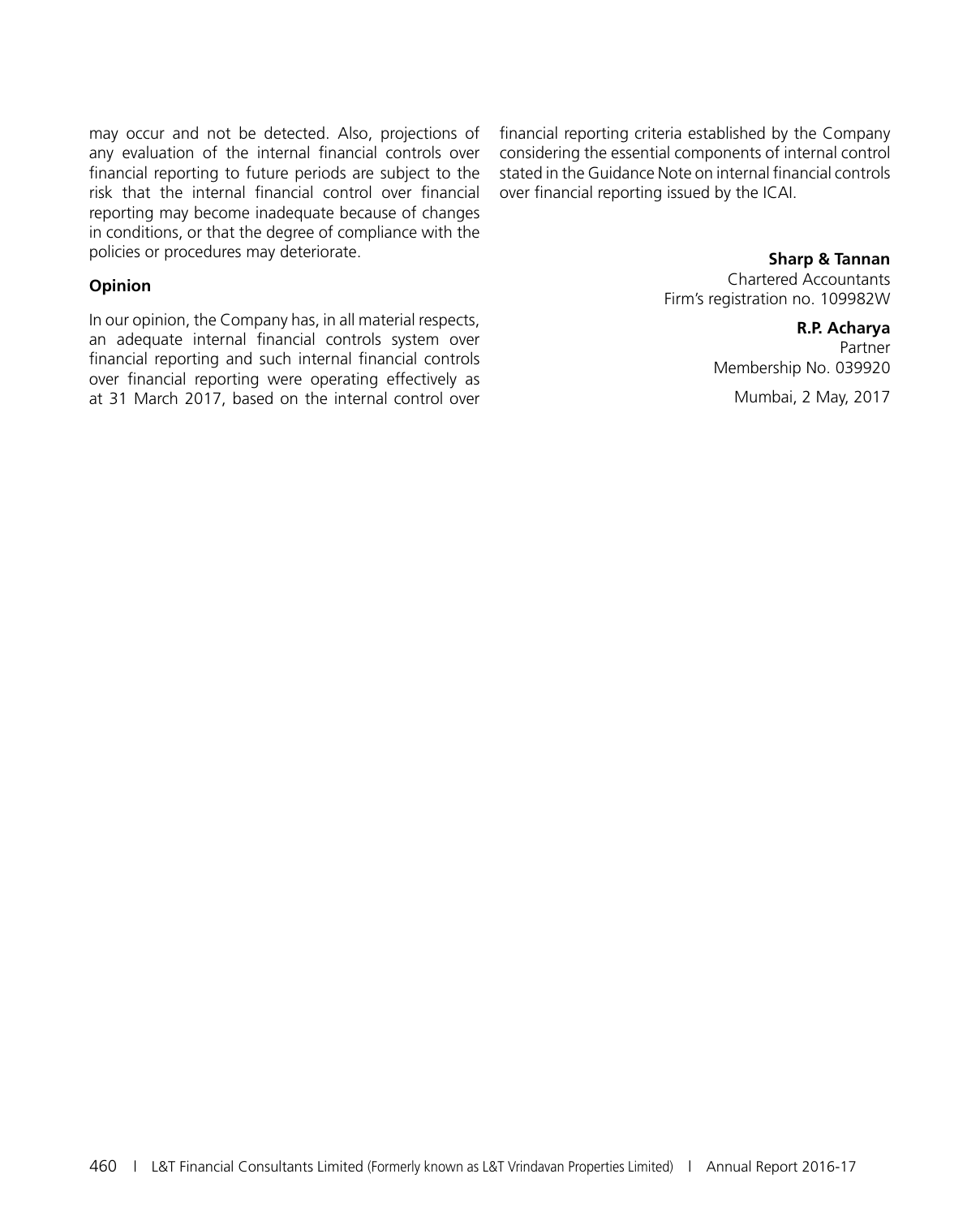## Balance Sheet as at March 31, 2017

|          |                                                                                                                                                                                                                                                                                 |                                        |                                                                      |                                                                     | $(5 \text{ In Lakh})$                                                  |
|----------|---------------------------------------------------------------------------------------------------------------------------------------------------------------------------------------------------------------------------------------------------------------------------------|----------------------------------------|----------------------------------------------------------------------|---------------------------------------------------------------------|------------------------------------------------------------------------|
|          | <b>Particulars</b>                                                                                                                                                                                                                                                              | <b>Notes</b>                           | As at<br>31-March-17                                                 | As at<br>31-March-16                                                | As at<br>1-April-15                                                    |
| ı.<br>1) | <b>ASSETS</b><br><b>Non-current assets</b><br>Property, Plant and Equipment<br>(a)<br>Investment Property<br>(b)<br>Other Intangible assets<br>(c)                                                                                                                              | 3<br>4                                 | 3,306.54<br>36,252.77<br>3.09                                        | 3,716.17<br>38,346.85<br>5.94                                       | 102.53<br>38,977.02                                                    |
|          | (d)<br><b>Financial Assets</b><br>(i)<br>Investments<br>(iii)<br>Loans<br>(iii) Others<br>Deferred tax assets (net)<br>(e)<br>(f)<br>Current Year Income Tax (net)                                                                                                              | 5<br>6<br>7<br>34.10<br>8              | 426.10<br>59.68<br>1,546.38<br>1,836.48                              | 426.10<br>3.826.12<br>311.81<br>156.03                              | 426.10<br>270.76<br>379.63<br>538.77<br>1,200.00                       |
|          | (g)<br>Other non-current assets                                                                                                                                                                                                                                                 | 9                                      | 1,356.03<br>44,787.07                                                | 1,200.00<br>47,989.02                                               | 6.61<br>41,901.42                                                      |
| 2)       | <b>Current assets</b><br><b>Financial Assets</b><br>(a)<br>(i)<br>Investments<br>(ii)<br>Trade receivables<br>Cash and cash equivalents<br>(iii)<br>(iv)<br>Loans<br><b>Others Financial Assets</b><br>(v)<br>Other current assets<br>(b)<br>Assets classified as held for sale | 10<br>11<br>12<br>13<br>14<br>15<br>16 | 9.67<br>84.24<br>730.29<br>3,658.33<br>60.16<br>2.003.76<br>6,546.45 | 1,483.61<br>11.54<br>44.44<br>131.02<br>432.85<br>61.10<br>2,164.56 | 17,211.88<br>24.09<br>50.31<br>32.30<br>3,202.23<br>16.78<br>20,537.59 |
|          | <b>TOTAL</b>                                                                                                                                                                                                                                                                    |                                        | 51,333.52                                                            | 50,153.58                                                           | 62,439.01                                                              |
| Ш.<br>1) | <b>EQUITY AND LIABILITIES</b><br><b>Equity</b><br>a) Equity share capital<br>b) Other equity                                                                                                                                                                                    | 17<br>18                               | 1,875.00<br>8,771.56                                                 | 1,875.00<br>7,105.60                                                | 1,875.00<br>9,596.66                                                   |
| 2)       | <b>Liabilities</b><br><b>Non-current liabilities</b><br><b>Financial Liabilities</b><br>(a)<br>Borrowings<br>(i)                                                                                                                                                                | 19                                     | 10,646.56                                                            | 8,980.60<br>291.43                                                  | 11,471.66<br>20,039.19                                                 |
|          | (ii)<br>Other financial liabilities<br>(b)<br>Provisions<br>Other non-current liabilities<br>$\mathcal{L}$                                                                                                                                                                      | 20<br>21<br>22                         | 1,275.62<br>18.77<br>140.13<br>1,434.52                              | 1,232.58<br>18.43<br>281.38<br>1,823.82                             | 1,053.04<br>42.54<br>388.25<br>21,523.02                               |
|          | <b>Current liabilities</b><br><b>Financial Liabilities</b><br>(a)<br>(i)<br><b>Borrowings</b>                                                                                                                                                                                   | 23                                     | 38,643.17                                                            | 18,603.96                                                           | 15,569.05                                                              |
|          | (ii)<br>Current Maturities of Long term Borrowings<br>Other financial liabilities<br>(iii)<br>Other current liabilities<br>(b)<br>Provisions<br>(c)                                                                                                                             | 24<br>25<br>26<br>27                   | 466.64<br>129.10<br>13.53                                            | 20,258.69<br>450.88<br>19.69<br>15.94                               | 13,179.66<br>662.41<br>24.62<br>8.59                                   |
|          |                                                                                                                                                                                                                                                                                 |                                        | 39,252.44                                                            | 39,349.16                                                           | 29,444.33                                                              |
|          | <b>TOTAL</b>                                                                                                                                                                                                                                                                    |                                        | 51,333.52                                                            | 50,153.58                                                           | 62,439.01                                                              |
|          | Significant accounting policies                                                                                                                                                                                                                                                 | 1                                      |                                                                      |                                                                     |                                                                        |

Other notes to financials statements 34 As per our report attached<br> **SHARP & TANNAN** 

Firm's registration no. 109982W by the hand of

Membership no. 039920 (DIN-06550896) (DIN-07517824)

Date: 02 May, 2017

#### **SHARP & TANNAN For and on behalf of the board of directors of L&T Financial Consultants Limited**

**R. P. Acharya Raju Dodti Sunil Prabhune Partner** Director Director Director Director Director Director

Place: Mumbai **Romesh S.A. Sankhe**<br>
Date: 02 May, 2017 **Romesh S.A. Sankhe Kailash Purohit**<br>
Head Accounts **Company Secretary**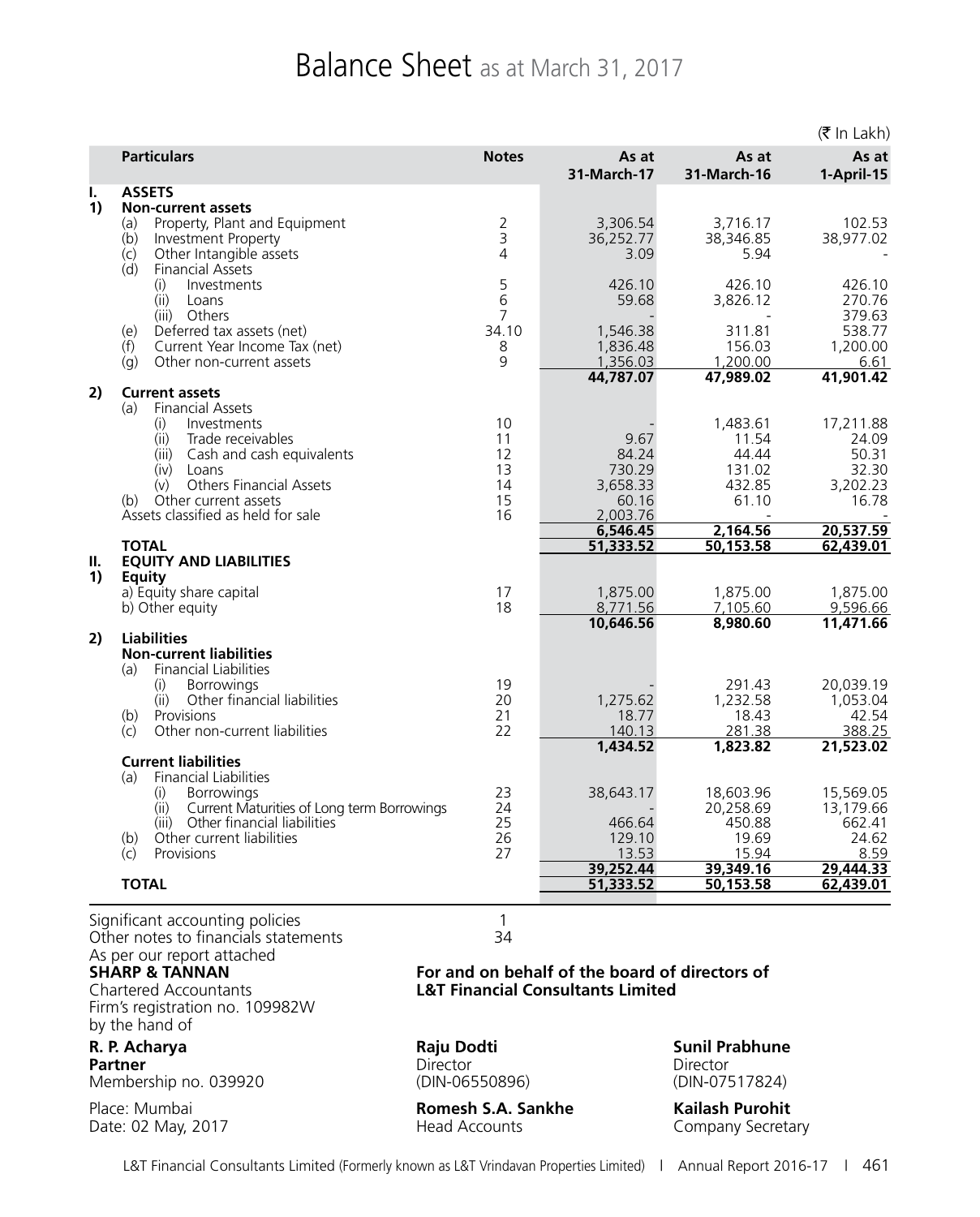## Statement of Profit and Loss for the year ended March 31, 2017

| <b>Particulars</b><br>Year ended<br>Year ended<br><b>Notes</b><br>31st March 17<br>31st March 16<br>Τ.<br><b>INCOME:</b><br>Revenue from operations<br>28<br>4,548.64<br>1,198.12<br>Other income<br>29<br>806.12<br>465.07<br><b>Total Income</b><br>5,354.76<br>1,663.19<br><b>EXPENSES:</b><br>Employee benefits expense<br>55.44<br>30<br>362.04<br>Finance costs<br>31<br>4,075.31<br>3,214.20<br>756.19<br>239.73<br>Depreciation and amortization expense<br>2,3,4<br>Other expenses<br>427.34<br>411.68<br>32<br>Provisions and contingencies<br>33<br>550.44<br><b>Total Expenses</b><br>6,171.32<br>3,921.05<br>Profit/(loss) before exceptional items and tax<br>(816.56)<br>(2,257.85)<br><b>Exceptional Items</b><br>Profit/(loss) before tax<br>(816.56)<br>(2,257.85)<br>Less:<br>Tax expense:<br>Deferred tax<br>(1,234.57)<br>226.96<br><b>MAT Credit Entitlement</b><br>(1,249.00)<br>226.96<br>(2,483.57)<br>Profit/(Loss) for the period/ year from Continuing<br>1,667.01<br>operations<br>(2,484.81)<br>Profit/(loss) from discontinued operations<br>Less: Tax expense of discontinued operations<br>Profit/(loss) from Discontinued operations (after tax)<br>Profit/(loss) for the period/ year<br>1,667.01<br>(2,484.81)<br>Other comprehensive income for the year<br>III.<br>Items that may be reclassified to profit or loss<br>Remeasurements of the net defined benefit plans<br>(1.05)<br>(6.34)<br>Income tax relating to these items<br>Items that will not be reclassified to profit or loss<br>Total comprehensive income for the year<br>1,665.96<br>(2,491.15)<br><b>Earnings per equity share:</b><br>(13.25)<br><b>Basic</b><br>34.5<br>8.89<br>Diluted<br>34.5<br>8.89<br>(13.25)<br>$\mathbf{1}$<br>Significant accounting policies<br>Other notes to financials statements<br>34<br>As per our report attached<br><b>SHARP &amp; TANNAN</b><br>For and on behalf of the board of directors of<br><b>L&amp;T Financial Consultants Limited</b><br><b>Chartered Accountants</b><br>Firm's registration no. 109982W<br>by the hand of<br>R. P. Acharya<br>Raju Dodti<br><b>Sunil Prabhune</b><br>Director<br><b>Partner</b><br>Director<br>(DIN-07517824)<br>Membership no. 039920<br>(DIN-06550896)<br><b>Kailash Purohit</b><br>Place: Mumbai<br>Romesh S.A. Sankhe<br>Date: 02 May, 2017<br><b>Head Accounts</b><br>Company Secretary |    |  |  |  | (₹ In Lakh) |
|----------------------------------------------------------------------------------------------------------------------------------------------------------------------------------------------------------------------------------------------------------------------------------------------------------------------------------------------------------------------------------------------------------------------------------------------------------------------------------------------------------------------------------------------------------------------------------------------------------------------------------------------------------------------------------------------------------------------------------------------------------------------------------------------------------------------------------------------------------------------------------------------------------------------------------------------------------------------------------------------------------------------------------------------------------------------------------------------------------------------------------------------------------------------------------------------------------------------------------------------------------------------------------------------------------------------------------------------------------------------------------------------------------------------------------------------------------------------------------------------------------------------------------------------------------------------------------------------------------------------------------------------------------------------------------------------------------------------------------------------------------------------------------------------------------------------------------------------------------------------------------------------------------------------------------------------------------------------------------------------------------------------------------------------------------------------------------------------------------------------------------------------------------------------------------------------------------------------------------------------------------------------------------------------------------------------------------------------------------------------------------|----|--|--|--|-------------|
|                                                                                                                                                                                                                                                                                                                                                                                                                                                                                                                                                                                                                                                                                                                                                                                                                                                                                                                                                                                                                                                                                                                                                                                                                                                                                                                                                                                                                                                                                                                                                                                                                                                                                                                                                                                                                                                                                                                                                                                                                                                                                                                                                                                                                                                                                                                                                                                  |    |  |  |  |             |
|                                                                                                                                                                                                                                                                                                                                                                                                                                                                                                                                                                                                                                                                                                                                                                                                                                                                                                                                                                                                                                                                                                                                                                                                                                                                                                                                                                                                                                                                                                                                                                                                                                                                                                                                                                                                                                                                                                                                                                                                                                                                                                                                                                                                                                                                                                                                                                                  |    |  |  |  |             |
|                                                                                                                                                                                                                                                                                                                                                                                                                                                                                                                                                                                                                                                                                                                                                                                                                                                                                                                                                                                                                                                                                                                                                                                                                                                                                                                                                                                                                                                                                                                                                                                                                                                                                                                                                                                                                                                                                                                                                                                                                                                                                                                                                                                                                                                                                                                                                                                  |    |  |  |  |             |
|                                                                                                                                                                                                                                                                                                                                                                                                                                                                                                                                                                                                                                                                                                                                                                                                                                                                                                                                                                                                                                                                                                                                                                                                                                                                                                                                                                                                                                                                                                                                                                                                                                                                                                                                                                                                                                                                                                                                                                                                                                                                                                                                                                                                                                                                                                                                                                                  |    |  |  |  |             |
|                                                                                                                                                                                                                                                                                                                                                                                                                                                                                                                                                                                                                                                                                                                                                                                                                                                                                                                                                                                                                                                                                                                                                                                                                                                                                                                                                                                                                                                                                                                                                                                                                                                                                                                                                                                                                                                                                                                                                                                                                                                                                                                                                                                                                                                                                                                                                                                  |    |  |  |  |             |
|                                                                                                                                                                                                                                                                                                                                                                                                                                                                                                                                                                                                                                                                                                                                                                                                                                                                                                                                                                                                                                                                                                                                                                                                                                                                                                                                                                                                                                                                                                                                                                                                                                                                                                                                                                                                                                                                                                                                                                                                                                                                                                                                                                                                                                                                                                                                                                                  | Ш. |  |  |  |             |
|                                                                                                                                                                                                                                                                                                                                                                                                                                                                                                                                                                                                                                                                                                                                                                                                                                                                                                                                                                                                                                                                                                                                                                                                                                                                                                                                                                                                                                                                                                                                                                                                                                                                                                                                                                                                                                                                                                                                                                                                                                                                                                                                                                                                                                                                                                                                                                                  |    |  |  |  |             |
|                                                                                                                                                                                                                                                                                                                                                                                                                                                                                                                                                                                                                                                                                                                                                                                                                                                                                                                                                                                                                                                                                                                                                                                                                                                                                                                                                                                                                                                                                                                                                                                                                                                                                                                                                                                                                                                                                                                                                                                                                                                                                                                                                                                                                                                                                                                                                                                  |    |  |  |  |             |
|                                                                                                                                                                                                                                                                                                                                                                                                                                                                                                                                                                                                                                                                                                                                                                                                                                                                                                                                                                                                                                                                                                                                                                                                                                                                                                                                                                                                                                                                                                                                                                                                                                                                                                                                                                                                                                                                                                                                                                                                                                                                                                                                                                                                                                                                                                                                                                                  |    |  |  |  |             |
|                                                                                                                                                                                                                                                                                                                                                                                                                                                                                                                                                                                                                                                                                                                                                                                                                                                                                                                                                                                                                                                                                                                                                                                                                                                                                                                                                                                                                                                                                                                                                                                                                                                                                                                                                                                                                                                                                                                                                                                                                                                                                                                                                                                                                                                                                                                                                                                  |    |  |  |  |             |
|                                                                                                                                                                                                                                                                                                                                                                                                                                                                                                                                                                                                                                                                                                                                                                                                                                                                                                                                                                                                                                                                                                                                                                                                                                                                                                                                                                                                                                                                                                                                                                                                                                                                                                                                                                                                                                                                                                                                                                                                                                                                                                                                                                                                                                                                                                                                                                                  |    |  |  |  |             |
|                                                                                                                                                                                                                                                                                                                                                                                                                                                                                                                                                                                                                                                                                                                                                                                                                                                                                                                                                                                                                                                                                                                                                                                                                                                                                                                                                                                                                                                                                                                                                                                                                                                                                                                                                                                                                                                                                                                                                                                                                                                                                                                                                                                                                                                                                                                                                                                  |    |  |  |  |             |
|                                                                                                                                                                                                                                                                                                                                                                                                                                                                                                                                                                                                                                                                                                                                                                                                                                                                                                                                                                                                                                                                                                                                                                                                                                                                                                                                                                                                                                                                                                                                                                                                                                                                                                                                                                                                                                                                                                                                                                                                                                                                                                                                                                                                                                                                                                                                                                                  |    |  |  |  |             |
|                                                                                                                                                                                                                                                                                                                                                                                                                                                                                                                                                                                                                                                                                                                                                                                                                                                                                                                                                                                                                                                                                                                                                                                                                                                                                                                                                                                                                                                                                                                                                                                                                                                                                                                                                                                                                                                                                                                                                                                                                                                                                                                                                                                                                                                                                                                                                                                  |    |  |  |  |             |
|                                                                                                                                                                                                                                                                                                                                                                                                                                                                                                                                                                                                                                                                                                                                                                                                                                                                                                                                                                                                                                                                                                                                                                                                                                                                                                                                                                                                                                                                                                                                                                                                                                                                                                                                                                                                                                                                                                                                                                                                                                                                                                                                                                                                                                                                                                                                                                                  |    |  |  |  |             |
|                                                                                                                                                                                                                                                                                                                                                                                                                                                                                                                                                                                                                                                                                                                                                                                                                                                                                                                                                                                                                                                                                                                                                                                                                                                                                                                                                                                                                                                                                                                                                                                                                                                                                                                                                                                                                                                                                                                                                                                                                                                                                                                                                                                                                                                                                                                                                                                  |    |  |  |  |             |
|                                                                                                                                                                                                                                                                                                                                                                                                                                                                                                                                                                                                                                                                                                                                                                                                                                                                                                                                                                                                                                                                                                                                                                                                                                                                                                                                                                                                                                                                                                                                                                                                                                                                                                                                                                                                                                                                                                                                                                                                                                                                                                                                                                                                                                                                                                                                                                                  |    |  |  |  |             |
|                                                                                                                                                                                                                                                                                                                                                                                                                                                                                                                                                                                                                                                                                                                                                                                                                                                                                                                                                                                                                                                                                                                                                                                                                                                                                                                                                                                                                                                                                                                                                                                                                                                                                                                                                                                                                                                                                                                                                                                                                                                                                                                                                                                                                                                                                                                                                                                  |    |  |  |  |             |
|                                                                                                                                                                                                                                                                                                                                                                                                                                                                                                                                                                                                                                                                                                                                                                                                                                                                                                                                                                                                                                                                                                                                                                                                                                                                                                                                                                                                                                                                                                                                                                                                                                                                                                                                                                                                                                                                                                                                                                                                                                                                                                                                                                                                                                                                                                                                                                                  |    |  |  |  |             |
|                                                                                                                                                                                                                                                                                                                                                                                                                                                                                                                                                                                                                                                                                                                                                                                                                                                                                                                                                                                                                                                                                                                                                                                                                                                                                                                                                                                                                                                                                                                                                                                                                                                                                                                                                                                                                                                                                                                                                                                                                                                                                                                                                                                                                                                                                                                                                                                  |    |  |  |  |             |
|                                                                                                                                                                                                                                                                                                                                                                                                                                                                                                                                                                                                                                                                                                                                                                                                                                                                                                                                                                                                                                                                                                                                                                                                                                                                                                                                                                                                                                                                                                                                                                                                                                                                                                                                                                                                                                                                                                                                                                                                                                                                                                                                                                                                                                                                                                                                                                                  |    |  |  |  |             |
|                                                                                                                                                                                                                                                                                                                                                                                                                                                                                                                                                                                                                                                                                                                                                                                                                                                                                                                                                                                                                                                                                                                                                                                                                                                                                                                                                                                                                                                                                                                                                                                                                                                                                                                                                                                                                                                                                                                                                                                                                                                                                                                                                                                                                                                                                                                                                                                  |    |  |  |  |             |
|                                                                                                                                                                                                                                                                                                                                                                                                                                                                                                                                                                                                                                                                                                                                                                                                                                                                                                                                                                                                                                                                                                                                                                                                                                                                                                                                                                                                                                                                                                                                                                                                                                                                                                                                                                                                                                                                                                                                                                                                                                                                                                                                                                                                                                                                                                                                                                                  |    |  |  |  |             |
|                                                                                                                                                                                                                                                                                                                                                                                                                                                                                                                                                                                                                                                                                                                                                                                                                                                                                                                                                                                                                                                                                                                                                                                                                                                                                                                                                                                                                                                                                                                                                                                                                                                                                                                                                                                                                                                                                                                                                                                                                                                                                                                                                                                                                                                                                                                                                                                  |    |  |  |  |             |
|                                                                                                                                                                                                                                                                                                                                                                                                                                                                                                                                                                                                                                                                                                                                                                                                                                                                                                                                                                                                                                                                                                                                                                                                                                                                                                                                                                                                                                                                                                                                                                                                                                                                                                                                                                                                                                                                                                                                                                                                                                                                                                                                                                                                                                                                                                                                                                                  |    |  |  |  |             |
|                                                                                                                                                                                                                                                                                                                                                                                                                                                                                                                                                                                                                                                                                                                                                                                                                                                                                                                                                                                                                                                                                                                                                                                                                                                                                                                                                                                                                                                                                                                                                                                                                                                                                                                                                                                                                                                                                                                                                                                                                                                                                                                                                                                                                                                                                                                                                                                  |    |  |  |  |             |
|                                                                                                                                                                                                                                                                                                                                                                                                                                                                                                                                                                                                                                                                                                                                                                                                                                                                                                                                                                                                                                                                                                                                                                                                                                                                                                                                                                                                                                                                                                                                                                                                                                                                                                                                                                                                                                                                                                                                                                                                                                                                                                                                                                                                                                                                                                                                                                                  |    |  |  |  |             |
|                                                                                                                                                                                                                                                                                                                                                                                                                                                                                                                                                                                                                                                                                                                                                                                                                                                                                                                                                                                                                                                                                                                                                                                                                                                                                                                                                                                                                                                                                                                                                                                                                                                                                                                                                                                                                                                                                                                                                                                                                                                                                                                                                                                                                                                                                                                                                                                  |    |  |  |  |             |
|                                                                                                                                                                                                                                                                                                                                                                                                                                                                                                                                                                                                                                                                                                                                                                                                                                                                                                                                                                                                                                                                                                                                                                                                                                                                                                                                                                                                                                                                                                                                                                                                                                                                                                                                                                                                                                                                                                                                                                                                                                                                                                                                                                                                                                                                                                                                                                                  |    |  |  |  |             |
|                                                                                                                                                                                                                                                                                                                                                                                                                                                                                                                                                                                                                                                                                                                                                                                                                                                                                                                                                                                                                                                                                                                                                                                                                                                                                                                                                                                                                                                                                                                                                                                                                                                                                                                                                                                                                                                                                                                                                                                                                                                                                                                                                                                                                                                                                                                                                                                  |    |  |  |  |             |
|                                                                                                                                                                                                                                                                                                                                                                                                                                                                                                                                                                                                                                                                                                                                                                                                                                                                                                                                                                                                                                                                                                                                                                                                                                                                                                                                                                                                                                                                                                                                                                                                                                                                                                                                                                                                                                                                                                                                                                                                                                                                                                                                                                                                                                                                                                                                                                                  |    |  |  |  |             |
|                                                                                                                                                                                                                                                                                                                                                                                                                                                                                                                                                                                                                                                                                                                                                                                                                                                                                                                                                                                                                                                                                                                                                                                                                                                                                                                                                                                                                                                                                                                                                                                                                                                                                                                                                                                                                                                                                                                                                                                                                                                                                                                                                                                                                                                                                                                                                                                  |    |  |  |  |             |
|                                                                                                                                                                                                                                                                                                                                                                                                                                                                                                                                                                                                                                                                                                                                                                                                                                                                                                                                                                                                                                                                                                                                                                                                                                                                                                                                                                                                                                                                                                                                                                                                                                                                                                                                                                                                                                                                                                                                                                                                                                                                                                                                                                                                                                                                                                                                                                                  |    |  |  |  |             |
|                                                                                                                                                                                                                                                                                                                                                                                                                                                                                                                                                                                                                                                                                                                                                                                                                                                                                                                                                                                                                                                                                                                                                                                                                                                                                                                                                                                                                                                                                                                                                                                                                                                                                                                                                                                                                                                                                                                                                                                                                                                                                                                                                                                                                                                                                                                                                                                  |    |  |  |  |             |
|                                                                                                                                                                                                                                                                                                                                                                                                                                                                                                                                                                                                                                                                                                                                                                                                                                                                                                                                                                                                                                                                                                                                                                                                                                                                                                                                                                                                                                                                                                                                                                                                                                                                                                                                                                                                                                                                                                                                                                                                                                                                                                                                                                                                                                                                                                                                                                                  |    |  |  |  |             |
|                                                                                                                                                                                                                                                                                                                                                                                                                                                                                                                                                                                                                                                                                                                                                                                                                                                                                                                                                                                                                                                                                                                                                                                                                                                                                                                                                                                                                                                                                                                                                                                                                                                                                                                                                                                                                                                                                                                                                                                                                                                                                                                                                                                                                                                                                                                                                                                  |    |  |  |  |             |
|                                                                                                                                                                                                                                                                                                                                                                                                                                                                                                                                                                                                                                                                                                                                                                                                                                                                                                                                                                                                                                                                                                                                                                                                                                                                                                                                                                                                                                                                                                                                                                                                                                                                                                                                                                                                                                                                                                                                                                                                                                                                                                                                                                                                                                                                                                                                                                                  |    |  |  |  |             |
|                                                                                                                                                                                                                                                                                                                                                                                                                                                                                                                                                                                                                                                                                                                                                                                                                                                                                                                                                                                                                                                                                                                                                                                                                                                                                                                                                                                                                                                                                                                                                                                                                                                                                                                                                                                                                                                                                                                                                                                                                                                                                                                                                                                                                                                                                                                                                                                  |    |  |  |  |             |
|                                                                                                                                                                                                                                                                                                                                                                                                                                                                                                                                                                                                                                                                                                                                                                                                                                                                                                                                                                                                                                                                                                                                                                                                                                                                                                                                                                                                                                                                                                                                                                                                                                                                                                                                                                                                                                                                                                                                                                                                                                                                                                                                                                                                                                                                                                                                                                                  |    |  |  |  |             |
|                                                                                                                                                                                                                                                                                                                                                                                                                                                                                                                                                                                                                                                                                                                                                                                                                                                                                                                                                                                                                                                                                                                                                                                                                                                                                                                                                                                                                                                                                                                                                                                                                                                                                                                                                                                                                                                                                                                                                                                                                                                                                                                                                                                                                                                                                                                                                                                  |    |  |  |  |             |
|                                                                                                                                                                                                                                                                                                                                                                                                                                                                                                                                                                                                                                                                                                                                                                                                                                                                                                                                                                                                                                                                                                                                                                                                                                                                                                                                                                                                                                                                                                                                                                                                                                                                                                                                                                                                                                                                                                                                                                                                                                                                                                                                                                                                                                                                                                                                                                                  |    |  |  |  |             |
|                                                                                                                                                                                                                                                                                                                                                                                                                                                                                                                                                                                                                                                                                                                                                                                                                                                                                                                                                                                                                                                                                                                                                                                                                                                                                                                                                                                                                                                                                                                                                                                                                                                                                                                                                                                                                                                                                                                                                                                                                                                                                                                                                                                                                                                                                                                                                                                  |    |  |  |  |             |
|                                                                                                                                                                                                                                                                                                                                                                                                                                                                                                                                                                                                                                                                                                                                                                                                                                                                                                                                                                                                                                                                                                                                                                                                                                                                                                                                                                                                                                                                                                                                                                                                                                                                                                                                                                                                                                                                                                                                                                                                                                                                                                                                                                                                                                                                                                                                                                                  |    |  |  |  |             |
|                                                                                                                                                                                                                                                                                                                                                                                                                                                                                                                                                                                                                                                                                                                                                                                                                                                                                                                                                                                                                                                                                                                                                                                                                                                                                                                                                                                                                                                                                                                                                                                                                                                                                                                                                                                                                                                                                                                                                                                                                                                                                                                                                                                                                                                                                                                                                                                  |    |  |  |  |             |
|                                                                                                                                                                                                                                                                                                                                                                                                                                                                                                                                                                                                                                                                                                                                                                                                                                                                                                                                                                                                                                                                                                                                                                                                                                                                                                                                                                                                                                                                                                                                                                                                                                                                                                                                                                                                                                                                                                                                                                                                                                                                                                                                                                                                                                                                                                                                                                                  |    |  |  |  |             |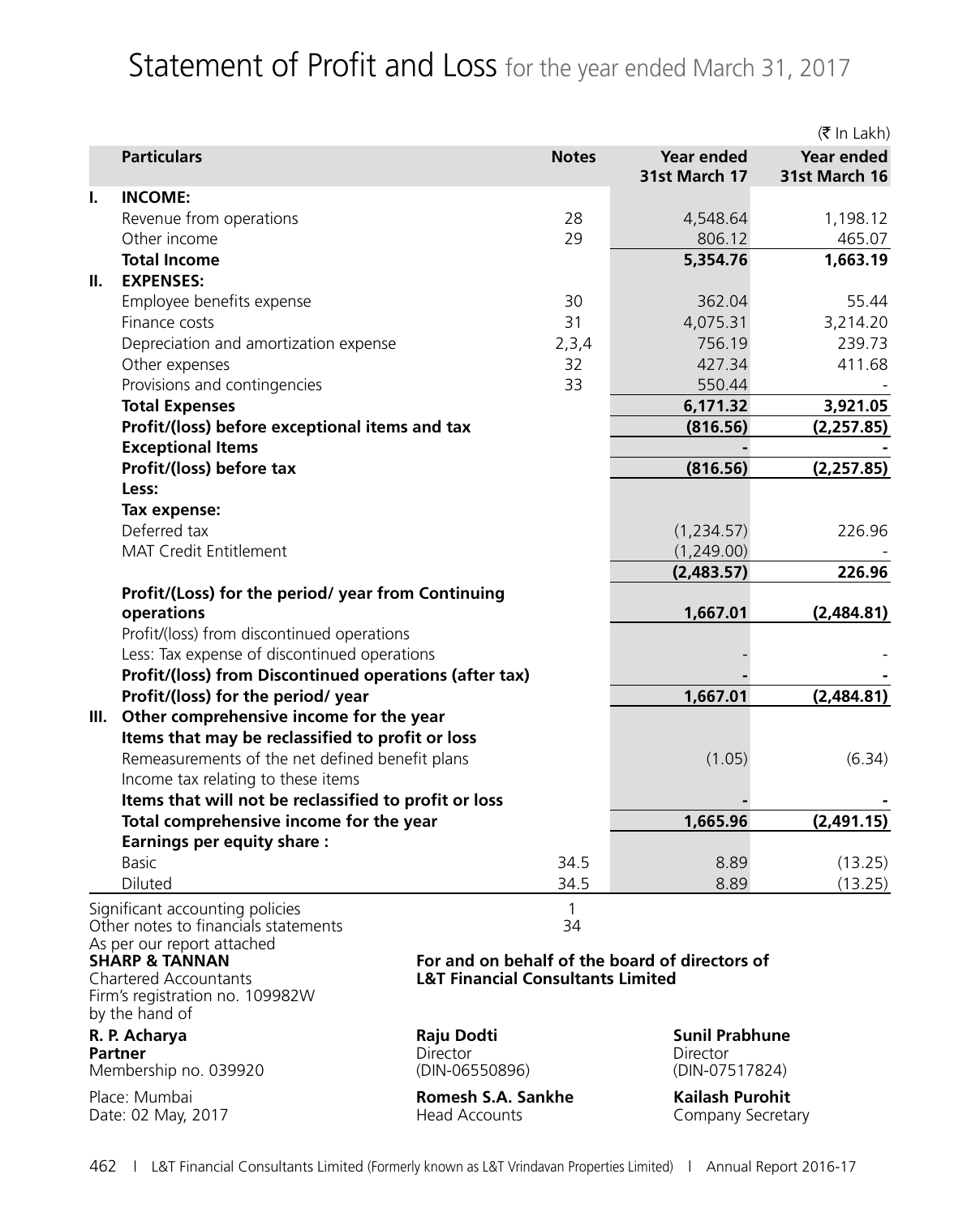### Statement of changes in equity for the year ended March 31, 2017

#### **a. Equity Share Capital**

|    | <b>Balance as at 1st April 2015</b>                             |                                                  | <b>Change during period</b>        |                                                                                      | <b>Balance as at 31st March 2016</b> |              |
|----|-----------------------------------------------------------------|--------------------------------------------------|------------------------------------|--------------------------------------------------------------------------------------|--------------------------------------|--------------|
|    | 1,875.00                                                        |                                                  |                                    |                                                                                      | 1,875.00                             |              |
|    | <b>Balance as at 1st April 2016</b>                             |                                                  | <b>Change during period</b>        |                                                                                      | <b>Balance as at 31st March 2017</b> |              |
|    | 1,875.00                                                        |                                                  |                                    |                                                                                      | 1,875.00                             |              |
| b. | <b>Other Equity</b>                                             |                                                  |                                    |                                                                                      |                                      |              |
|    |                                                                 |                                                  |                                    | <b>Reserves and Surplus</b>                                                          |                                      |              |
|    | <b>Particulars</b>                                              | <b>Debenture</b><br>Redemption<br><b>Reserve</b> | <b>Retained</b><br><b>Earnings</b> | <b>Other</b><br><b>Reserve</b><br>(arising on<br>the grant of<br>ESOP <sub>s</sub> ) | General<br><b>Reserve</b>            | <b>Total</b> |
|    | <b>Balance at 1 April 2015</b>                                  | 1,696.00                                         | 7,900.28                           | 0.39                                                                                 |                                      | 9,596.67     |
|    | Total Comprehensive Income for<br>the year                      | $\overline{\phantom{a}}$                         | (2,491.15)                         |                                                                                      |                                      | (2,491.15)   |
|    | Transferred from surplus in the<br>Statement of Profit and Loss | 1,672.37                                         | (1,672.37)                         | 0.08                                                                                 |                                      | 0.08         |
|    | <b>Balance at 31 March 2016</b>                                 | 3,368.37                                         | 3,736.76                           | 0.47                                                                                 |                                      | 7,105.60     |

| <b>Particulars</b>                            |                                                  |                                    | <b>Reserves and Surplus</b>                                                   |                           |              |  |  |  |  |  |
|-----------------------------------------------|--------------------------------------------------|------------------------------------|-------------------------------------------------------------------------------|---------------------------|--------------|--|--|--|--|--|
|                                               | <b>Debenture</b><br>Redemption<br><b>Reserve</b> | <b>Retained</b><br><b>Earnings</b> | Other<br><b>Reserve</b><br>(arising on<br>the grant of<br>ESOP <sub>s</sub> ) | General<br><b>Reserve</b> | <b>Total</b> |  |  |  |  |  |
| <b>Balance at 1 April 2016</b>                | 3,368.37                                         | 3,736.76                           | 0.47                                                                          |                           | 7,105.60     |  |  |  |  |  |
| Total Comprehensive Income for<br>the year    |                                                  | 1,665.96                           |                                                                               |                           | 1,665.96     |  |  |  |  |  |
| Transfer from Debenture<br>Redemption Reserve | (3,368.37)                                       |                                    |                                                                               | 3,368.37                  |              |  |  |  |  |  |
| <b>Balance at 31 March 2017</b>               | ۰                                                | 5,402.72                           | 0.47                                                                          | 3,368.37                  | 8,771.56     |  |  |  |  |  |

# As per our report attached

Firm's registration no. 109982W by the hand of

# **Partner** Director Director Director Director Director Director

#### **SHARP & TANNAN For and on behalf of the board of directors of** Chartered Accountants **L&T Financial Consultants Limited**

**R. P. Acharya Raju Dodti Sunil Prabhune** Membership no. 039920 (DIN-06550896) (DIN-07517824)

Place: Mumbai **Romesh S.A. Sankhe Kailash Purohit** Date: 02 May, 2017 **Head Accounts** Company Secretary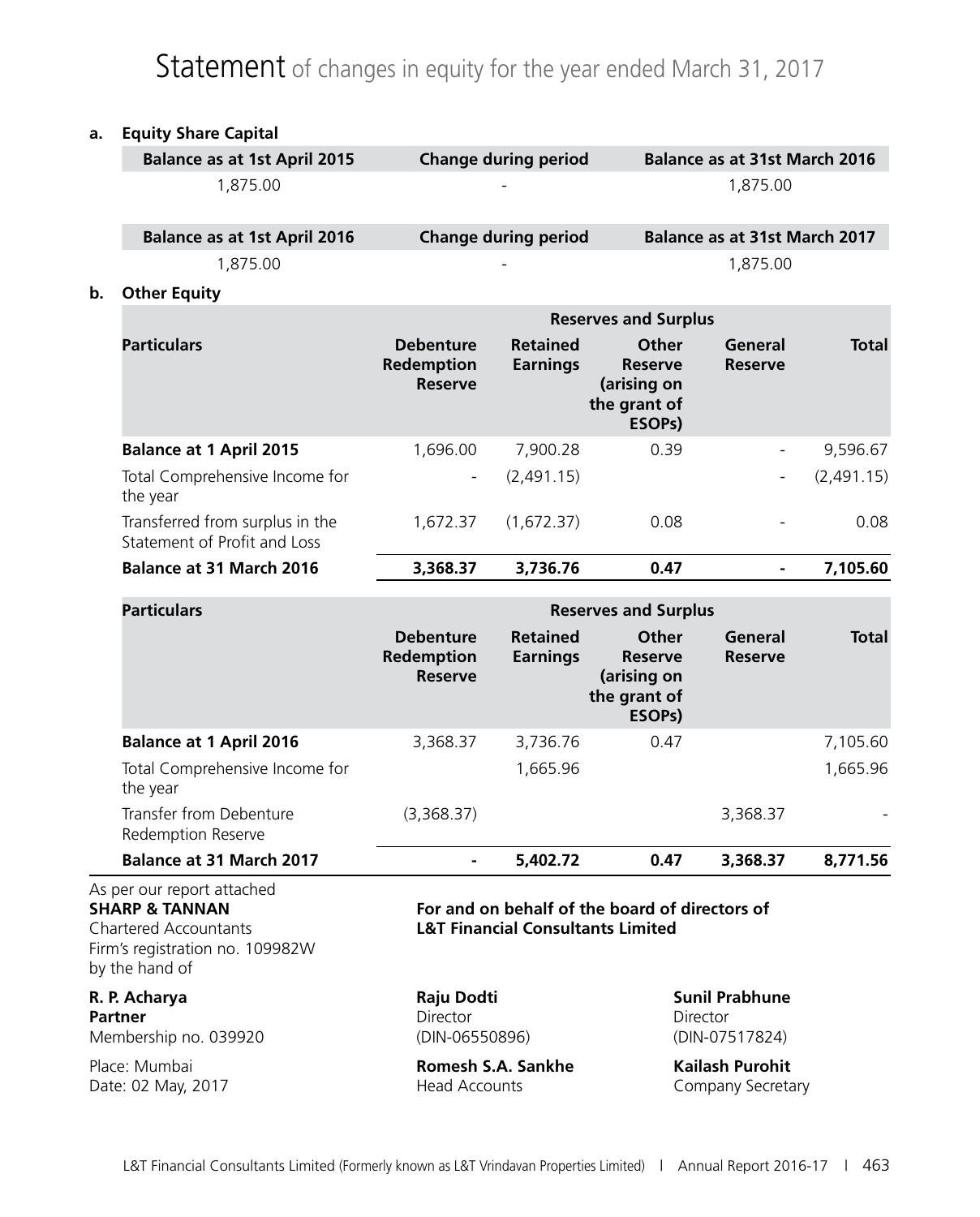### Cash Flow Statement for the year ended March 31, 2017

|    |                                                                                                         |          | $(5 \text{ In } \text{Lakh})$ |
|----|---------------------------------------------------------------------------------------------------------|----------|-------------------------------|
|    |                                                                                                         | 2016-17  | 2015-16                       |
| А. | <b>Cash flow from operating activities</b>                                                              |          |                               |
|    | Profit/(loss) before tax as per statement of profit and loss                                            | (816.56) | (2, 257.85)                   |
|    | <b>Adjustment for:</b>                                                                                  |          |                               |
|    | Provision for employee benefits                                                                         | 14.65    | 11.09                         |
|    | Depreciation                                                                                            | 756.19   | 239.73                        |
|    | Profit on sale of current investment                                                                    | (16.39)  | (49.63)                       |
|    | Profit on sale of Fixed Assets                                                                          | (156.94) |                               |
|    | Interest/Dividend income on ICD/FD/ Investment                                                          | (627.72) | (415.41)                      |
|    | Lease rental income on amortisation of security deposit                                                 | (124.03) | (111.23)                      |
|    | Expense on fair valuation of ESOP                                                                       |          | 0.08                          |
|    | Interest expenses                                                                                       | 4,067.25 | 3,206.12                      |
|    | Provisions and contingencies                                                                            | 550.44   |                               |
|    | Operating profit before working capital changes                                                         | 3,646.89 | 622.89                        |
|    | <b>Changes in working capital</b>                                                                       |          |                               |
|    | (Increase)/ Decrease in Financial Assets-Loans                                                          | 73.07    | 301.31                        |
|    | (Increase)/ Decrease in Trade Receivables                                                               | 1.87     | 12.55                         |
|    | (Increase)/ decrease in other financial assets and other current assets                                 | (255.01) | 113.17                        |
|    | Increase/ (decrease) in current and non current liabilities and financial<br>liabilities and provisions | 29.29    | (132.45)                      |
|    | <b>Cash generated from operations</b>                                                                   | 3,496.11 | 917.47                        |
|    | Direct taxes paid                                                                                       | (587.48) | (189.43)                      |
|    | Net cash generated from operating activities (A)                                                        | 2,908.63 | 728.04                        |
| В. | <b>Cash flows from investing activities</b>                                                             |          |                               |
|    | Add : Inflows from investing activities                                                                 |          |                               |
|    | Sale/ Redemption of current investments                                                                 | 1,500.00 | 15,777.90                     |
|    | Inter corporate deposits recovered                                                                      | 385.27   | 2,898.95                      |
|    | Interest received from investing activities                                                             | 627.72   | 415.41                        |
|    | Sale of Investment Properties                                                                           | 500.00   |                               |
|    |                                                                                                         | 3,012.99 | 19,092.26                     |
|    | Less: Outflow for investing activities                                                                  |          |                               |
|    | Inter corporate Deposit given                                                                           | 767.29   | 3,861.38                      |
|    | Purchase of property, plant and equipment and Investment<br>properties                                  | 646.89   | 3,229.14                      |
|    |                                                                                                         | 1,414.18 | 7,090.52                      |
|    | Net cash from generated from investing activities (B)                                                   | 1,598.81 | 12,001.73                     |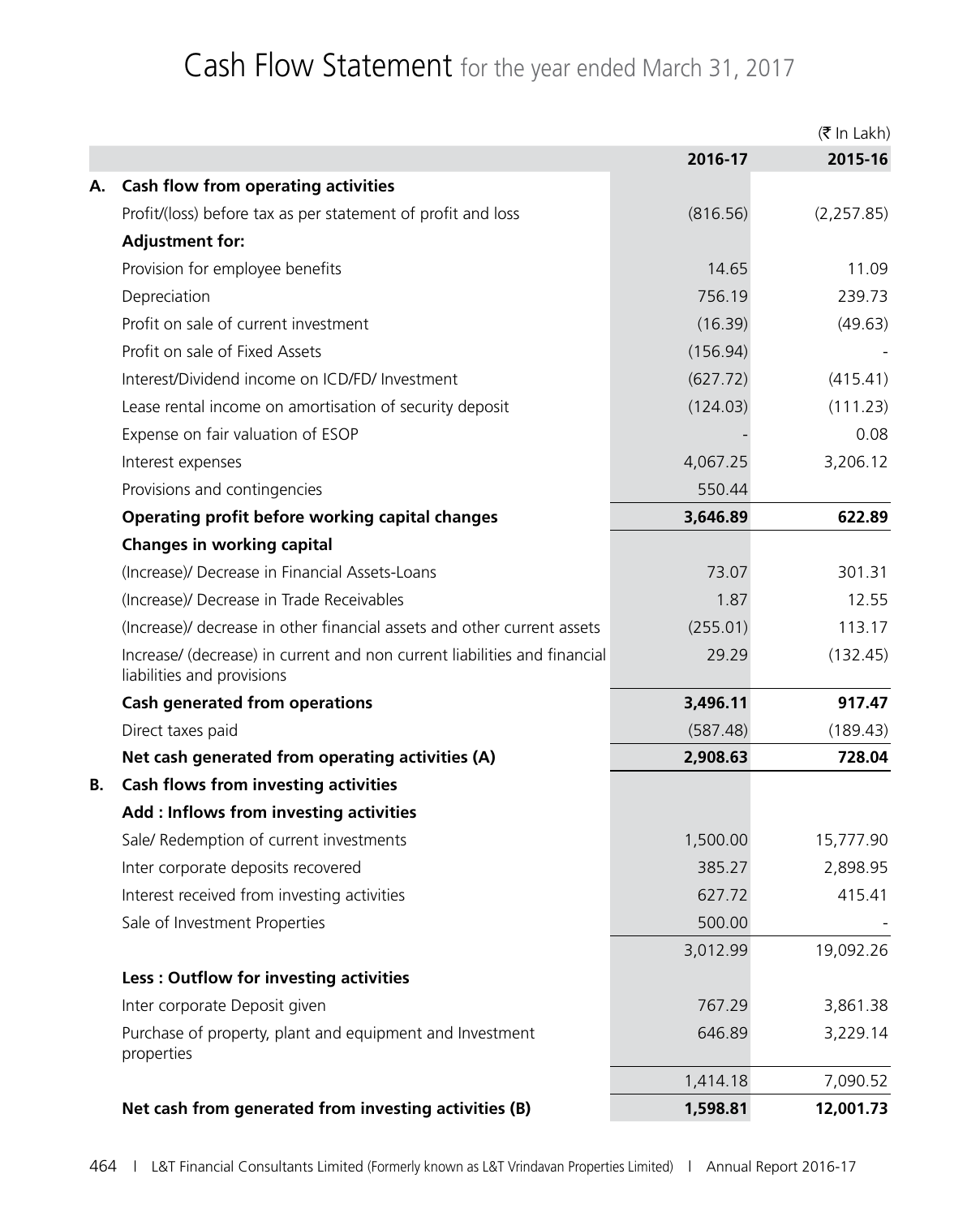### Cash Flow Statement for the year ended March 31, 2017

|    |                                                                |            | $(5 \text{ In Lakh})$ |
|----|----------------------------------------------------------------|------------|-----------------------|
|    |                                                                | 2016-17    | 2015-16               |
| C. | <b>Cash flows from financing activities</b>                    |            |                       |
|    | Add : Inflows from financing activities                        |            |                       |
|    | Proceeds from long term borrowings                             |            | 290.00                |
|    | Proceeds from short term borrowings (net)                      | 19,598.65  | 3,804.19              |
|    |                                                                | 19,598.65  | 4,094.19              |
|    | Less: Outflows for financing activities                        |            |                       |
|    | Interest expenses paid                                         | 3,776.29   | 3,673.25              |
|    | Repayment of long term borrowings                              | 20,290.00  | 13,156.58             |
|    |                                                                | 24,066.29  | 16,829.83             |
|    | Net cash used in financing activities (C)                      | (4,467.64) | (12, 735.64)          |
|    | Net increase/(decrease) in cash and cash equivalents $(A+B+C)$ | 39.80      | (5.87)                |
|    | Cash and cash equivalents as at beginning of the year          | 44.44      | 50.31                 |
|    | Cash and cash equivalents as at end of the year                | 84.24      | 44.44                 |

#### **Notes:**

- 1. Cash flow statement has been prepared under indirect method as set out in the Ind AS 7.
- 2. Cash and cash equivalents represent cash and bank balances.
- 3. Previous year figures have been regrouped/reclassified wherever applicable.

### As per our report attached Firm's registration no. 109982W by the hand of

**R. P. Acharya Raju Dodti Sunil Prabhune** Membership no. 039920 Director Director

#### **SHARP & TANNAN For and on behalf of the board of directors of** Chartered Accountants **L&T Financial Consultants Limited**

(DIN-06550896) (DIN-07517824)

Place: Mumbai **Romesh S.A. Sankhe Kailash Purohit** Date: 02 May, 2017 **Head Accounts** Company Secretary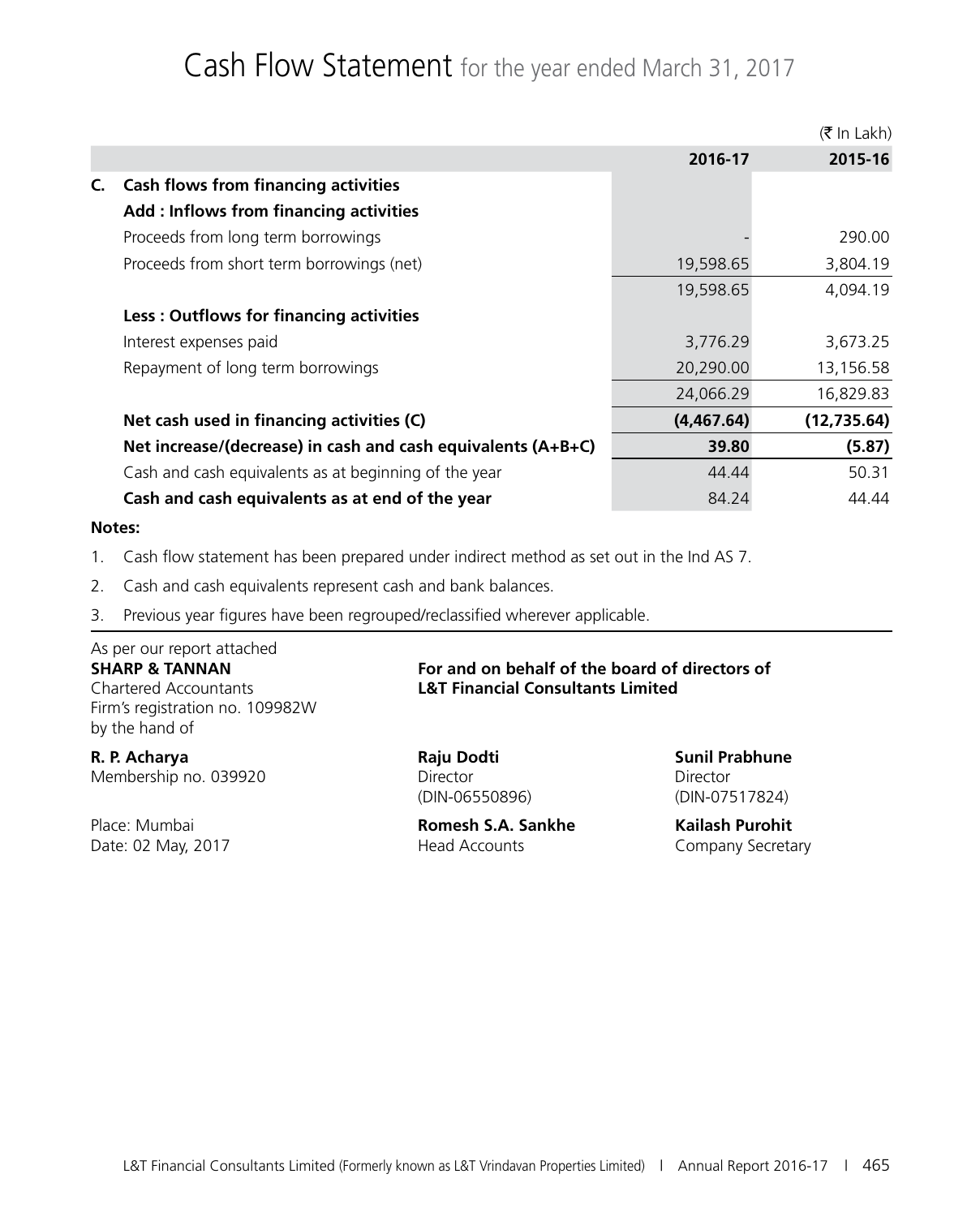#### **1. Significant accounting policies**

#### **A. Basis of preparation of financial statements**

These financial statements have been prepared in accordance with Indian Accounting Standard (Ind AS) notified under the Companies (Indian Accounting Standard) Rules, 2015 read with Section 133 of the Companies Act, 2013 with effect from 1st April 2016. Previous period numbers in the financial statements have been restated to Ind AS.

These financial statements are the first financial statements of the Company under Ind AS. Refer Note 34.12 for an explanation of how the transition from previous GAAP to Ind AS has affected the financial position, financial performance and cash flows. The Company has presented a reconciliation from the presentation of financial statements under Accounting Standards notified under the Companies (Accounting Standards) Rules, 2006 ("Previous GAAP") to Ind AS of Shareholders' equity as at 31st March 2016 and 1st April 2015 and of the comprehensive net income for the year ended 31st March 2016.

All assets and liabilities have been classified as current or non-current as per the Company's normal operating cycle and other criteria set out in the Schedule III to the Companies Act, 2013.

The financial statements are presented in 'Indian Rupees' (INR), which is Company's functional and presentation currency and the same has been rounded off to the nearest lakhs.

#### **B. Financial Instruments**

#### **(a) Financial Assets:**

 All financial assets are recognised initially at fair value. Transaction costs that are attributable to the acquisition of the financial asset (other than financial assets recorded at fair value through profit or loss) are added to the fair value measured on initial recognition of financial assets.

 Financials assets are subsequently measured either at amortised cost, fair value through other comprehensive income (FVTOCI) or fair value through profit or loss (FVTPL) based on assessment of it's business model test and contractual cash flows characteristics.

 Trade receivables are recognised initially at fair value and subsequently measured at amortised cost using the effective interest method, less provision for impairment.

 The gains/ losses on sale of investments are recognised in the statement of profit and loss on the trade day. Profit or loss on sale of investments is determined on weighted average cost basis.

#### **(b) Financial Liabilities:**

 Trade and other payables represent liabilities for goods and services provided to the Company prior to the end of financial year which are unpaid. Trade and other payables are initially recognised at fair value, and subsequently carried at amortised cost.

#### **C. Use of Estimates**

The preparation of financial statements requires the Management to make estimates and assumptions considered in the reported amounts of assets and liabilities (including contingent liabilities) as of the date of the financial statements and the reported income and expenses during the reporting year. Management believes that the estimates used in preparation of the financial statements are prudent and reasonable. Actual results could differ from these estimates. Any change in such estimates is recognised prospectively.

#### **D. Revenue Recognition**

- Revenue is recognized to the extent that it is probable that the economic benefits will flow to the Company and the revenue can be reliably measured.
- Income from services is recognized as per the terms of contracts on accrual basis.
- Interest income on deposits is recognised on a time proportion basis taking into account the amount outstanding and the rate applicable..
- Dividend is accounted when the right to its receipt is established.
- Rental income is recognised on accrual basis.

#### **E. Property, plant and equipment and intangible assets**

Property, plant and equipment are stated at cost of acquisition including any cost attributable for bringing the asset to its working condition, less accumulated depreciation.

Intangible fixed assets comprising of software licenses are stated at cost of acquisition including any cost attributable for bringing the asset to its working condition, less accumulated amortisation. Any expenses on such software licenses for support and maintenance payable annually are charged to the statement of Profit and Loss.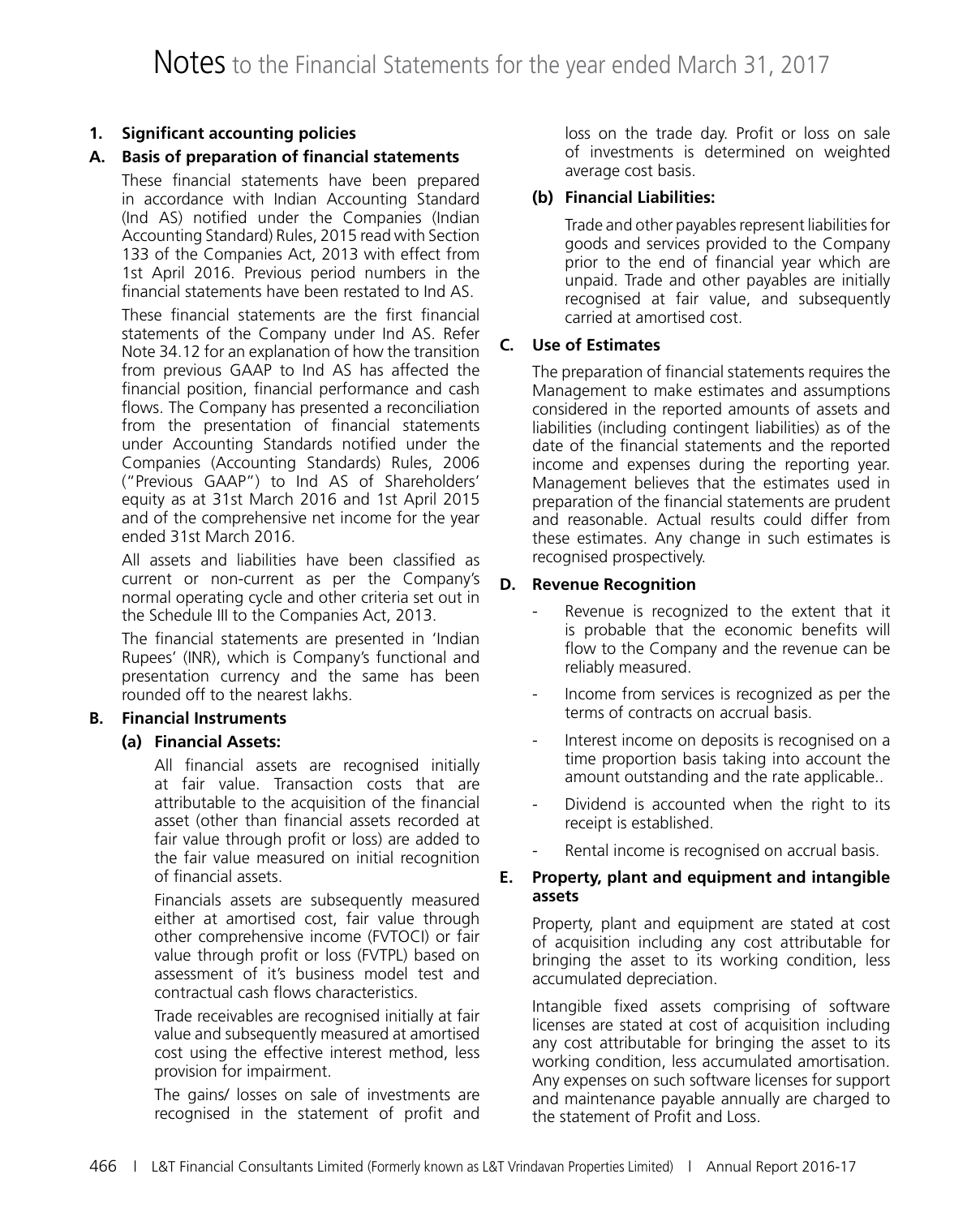Property, plant and equipment not ready for the intended use on the date of the Balance Sheet are disclosed as "Capital Work in Progress".

#### **Transition to Ind AS**

On Transition to Ind AS, the group has elected to continue with the carrying value of all its property, plant and equipment recognised at 1st April, 2015 measured as per previous GAAP and use that carrying value as the deemed cost of the property, plant and equipment.

#### **F. Investment Properties**

Property that is held for long term rental yields or for capital appreciation or both, and that is not occupied by the company, is classified as investment property. Investment property is measured initially at cost, including related transaction costs and where applicable borrowing costs. Subsequent expenditure is capitalized to the asset's carrying amount only when it is probable that future economic benefits associated with the expenditure will flow to the group and the cost of the item can be measured reliably. All other repairs and maintenance costs are expensed when incurred. When part of investment property is replaced, the carrying amount of the replaced part is derecognized.

Investment properties are depreciated using the straight line method over their estimated useful lives.

#### **Transition to Ind AS**

On transition to Ind AS, the group has elected to continue with carrying value of all its investment properties recognised at 1st April 2015 measured as per the previous GAAP and use that carrying value as the deemed cost of investment properties.

#### **G. Income Taxes**

Current tax is determined as the amount of tax payable in respect of taxable income for the year as determined in accordance with the provision of Income Tax Act, 1961.

Deferred tax is provided in full, using the liability method, on temporary differences arising between the tax bases of assets and liabilities and their carrying amounts in financial statements. Deferred tax assets are recognised with regard to all deductible timing differences to the extent it is probable that taxable profit will be available against which deductible timing differences can be utilised. When the Company carries forward unused tax losses and unabsorbed depreciation,

deferred tax assets are recognised only to the extent it is probable certainty backed by convincing evidence that sufficient future taxable income will be available against which deferred tax assets can be realised. The carrying amounts of deferred tax assets are reviewed at each balance sheet date and reduced by the extent that it is no longer probable that sufficient taxable profit will be available to allow all or a part of the deferred tax asset to be utilised.

Minimum Alternate Tax (MAT) credit is recognised as an asset only when and to the extent there is convincing evidence that the Company will pay normal Income Tax during the specified period. In the year in which the MAT credit becomes eligible to be recognised as an asset in accordance with the Guidance Note issued by the ICAI, the said assets is created by way of a credit to the Statement of Profit and Loss.

#### **H. Provisions and Contingent Liabilities and Contingent Assets**

A provision is recognised when the Company has a present legal or constructive obligation as a result of past events and it is probable that an outflow of resources will be required to settle the obligation, in respect of which reliable estimate can be made. Provisions are not discounted to their present value and are determined based on best estimate required to settle the obligation at the Balance Sheet date. These are reviewed at each Balance Sheet date and adjusted to reflect the current best estimates.

A contingent liability is a possible obligation that arises from past events whose existence will be confirmed by the occurrence or non-occurrence of one or more uncertain future events beyond the control of the Company or a present obligation that is not recognized because it is not probable that an outflow of resources will be required to settle the obligation. A contingent liability also arises in extremely rare cases where there is a liability that cannot be recognized because it cannot be measured reliably. The Company does not recognize a contingent liability but discloses its existence in the financial statements. Contingent Assets are not recognised.

#### **I. Cash and Cash Equivalents**

Cash and Bank Balances that have insignificant risk of change in value including term deposits, which have original durations up to three months, are included in cash and cash equivalents in the Cash Flow Statement.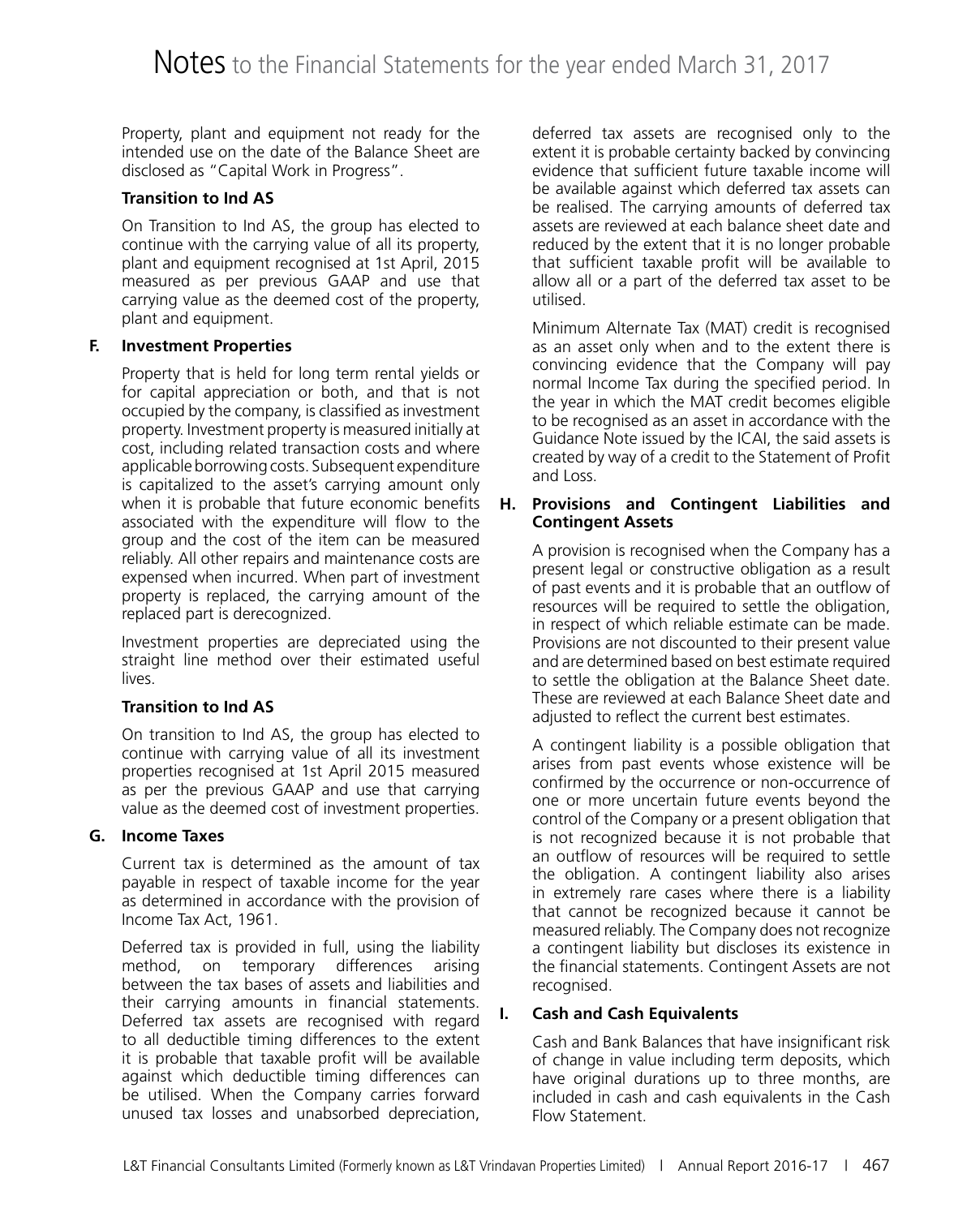#### **J. Trade Receivables:**

Trade receivables are recognised initially at fair value and subsequently measured at amortised cost using the effective interest method, less provision for impairment.

#### **K. Leases**

#### **Where the company is lessee**

#### **Operating lease:**

Operating leases, where the lessor effectively retains substantially all the risks and benefits of ownership of the leased item, are classified as operating leases. Operating lease payments are recognized as an expense in the Statement of Profit and Loss on a straight-line basis over the lease term. Initial direct costs incurred specifically for operating leases are recognised as expenses in the year in which they are incurred.

#### **Where the company is lessor**

#### **Finance Lease:**

Leases in which the company transfers substantially all the risks and benefits of ownership of the asset are classified as finance leases. Assets given under finance lease are recognized as a receivable at an amount equal to the net investment in the lease. After initial recognition, the company apportions lease rentals between the principal repayment and interest income so as to achieve a constant periodic rate of return on the net investment outstanding in respect of the finance lease. The interest income is recognized in the Statement of Profit and Loss. Initial direct costs such as legal costs, brokerage costs, etc. are recognized immediately in the Statement of Profit and Loss.

#### **Operating Lease:**

Leases in which the company does not transfer substantially all the risks and benefits of ownership of the asset are classified as operating leases. Assets subject to operating leases are included in fixed assets. Lease income on an operating lease is recognized in the Statement of Profit and Loss on a straight-line basis over the lease term. Costs, including depreciation, are recognized as an expense in the Statement of Profit and Loss. Initial direct costs such as legal costs, brokerage costs, etc. are recognized immediately in the Statement of Profit and Loss.

#### **L. Depreciation and Amortisation**

Depreciation/Amortization on fixed assets is calculated on a straight-line which reflect the management's estimate of the useful lives of respective fixed assets and are greater than or equal to the corresponding rate prescribed in Schedule II of the Companies Act, 2013.

- Fixed assets costing  $\bar{\tau}$  5,000/- or less are fully depreciated in the year of installation.
- Depreciation is charged for the full month in the month of purchase/sale even used for part of the month.

#### **M. Earnings per share**

Basic and diluted earnings per share are computed in accordance with Ind AS 33 – Earnings per share.

Basic earnings per share is calculated by dividing the net profit or loss after tax for the year attributable to equity shareholders by the weighted average number of equity shares outstanding during the year. Diluted earnings per equity share are computed using the weighted average number of equity shares and dilutive potential equity shares outstanding during the year, except where the results are anti-dilutive.

### **N. Retirement and other employee benefits**

#### **Short term employee benefits:**

All employee benefits falling due wholly within twelve months of rendering the services are classified as short-term employee benefits. Benefits such as salaries, short term compensated absences etc. and estimated variable remuneration are recognized in the period in which the employee renders the related service.

#### **Post employment benefits:**

#### **(a) Defined contribution plans:**

 The Company's provident fund and pension are defined contribution plans. The contribution paid/payable under the scheme is recognized during the period in which the employee renders the related services.

#### **(b) Defined benefit plan**

 The Company's gratuity scheme is defined benefit plan. The employee gratuity obligation is determined based on actuarial valuation using Projected Unit Credit method which recognizes each period of service as giving rise to additional unit of employee benefit entitlement and measures each unit separately to build up the final obligation.

 The obligation is measured at the present value of the estimated future cash flows. The discount rate used for determining the present value of the obligation under defined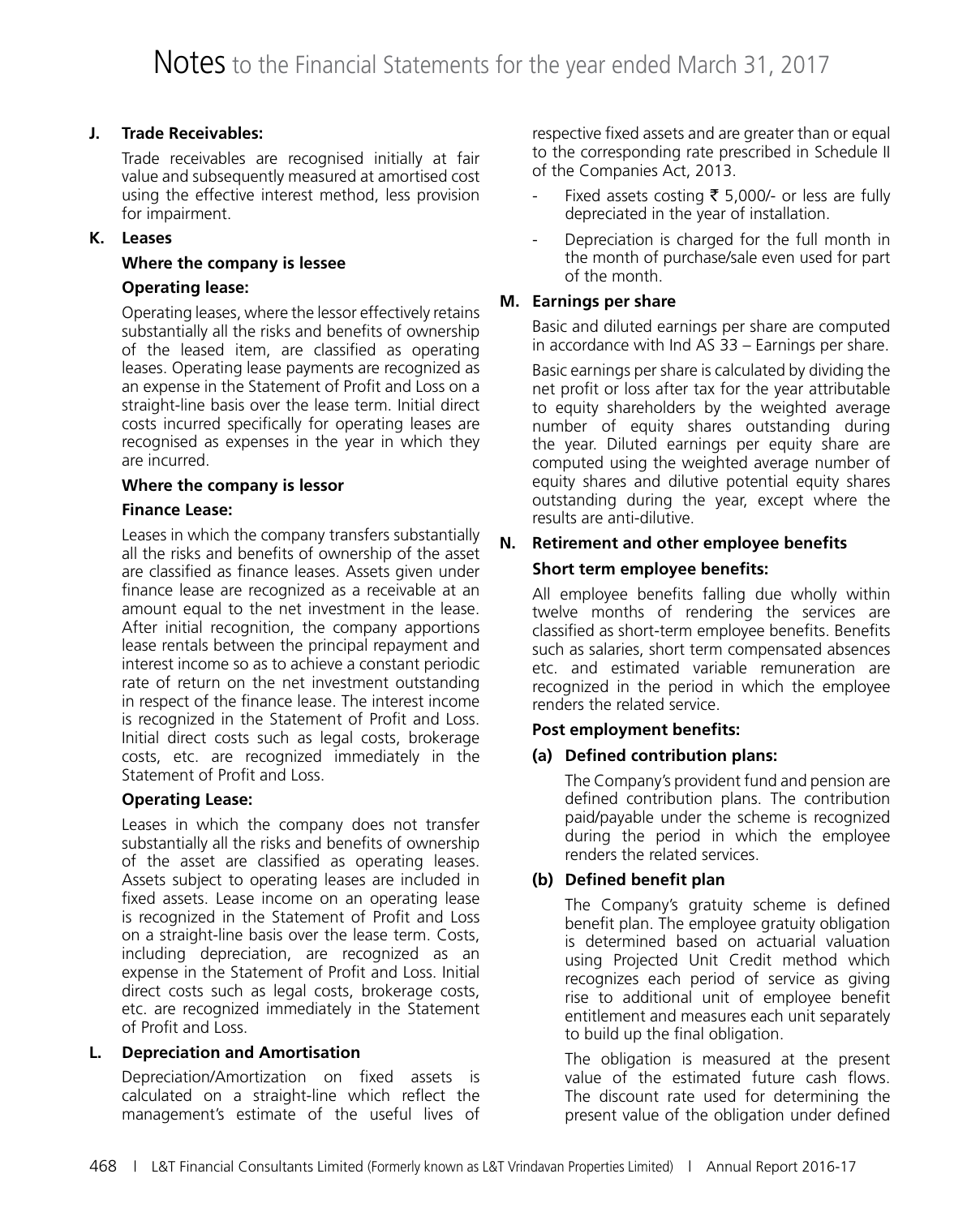benefit plans, is based on the market yield on government securities of a maturity period equivalent to the weighted average maturity profile of the related obligations at the balance sheet date.

 Actuarial gains and losses are recognized in the period in which they incur directly in the other comprehensive income. They are included in retained earnings in the statement of changes in equity and in the balance sheet.

#### **Long Term Employee Benefits:**

 Accumulated leave, which is expected to be utilized within the next twelve months, is treated as short-term employee benefit. The Company measures the expected cost of such absences as the additional amount that it expects to pay as a result of the unused entitlement that has accumulated at the reporting date.

 The Company treats accumulated leave expected to be carried forward beyond twelve months, as long-term employee benefit for measurement purposes. Such long-term compensated absences are provided for based on the actuarial valuation using the projected unit credit method at the reporting date. Actuarial gains/losses are immediately taken to the statement of profit and loss and are not deferred.

 The Company presents the entire leave as a current liability in the balance sheet, since it does not have an Unconditional right to defer its settlement for twelve months after the reporting date.

#### **O. Impairment of Assets**

Property, plant and equipment and intangible assets are reviewed for impairment whenever events or changes in circumstances indicate that the carrying amount may not be recoverable. An impairment loss is recognised for the amount by which the asset's carrying amount exceeds its recoverable amount, which is the higher of the asset's net selling price or its value in use.

#### **P. Commitments**

Commitments are future liabilities for contracted expenditure. Commitments are classified and disclosed as follows:-

a. Estimated amount of contracts remaining to be executed on capital account are not provided for.

b. Other non cancellable commitments, if any to the extent they are considered material and relevant in the opinion of the management.

#### **Q. Borrowings**

Borrowings are initially recognised at fair value, net of transaction costs incurred. Borrowings are subsequently measured at amortised cost. Any difference between the proceeds (net of transaction costs) and the redemption amount is recognised in profit or loss over the period of the borrowings using effective interest rate method.

#### **R. Borrowing Costs**

Borrowing cost includes interest and exchange differences arising from foreign currency borrowings to the extent they are regarded as an adjustment to the interest cost.

Borrowing costs that are attributable to the construction of a qualifying asset are capitalised as part of cost of such asset till such time the asset is ready for its intended use. A qualifying asset is an asset that necessarily requires a substantial period of time to get ready for its intended use. All other borrowing costs are recognised as an expense in the period in which they are incurred.

#### **S. Cash flow Statements**

Cash flows are reported using the indirect method whereby cash flows from operating, investing and financing activities of the Company are segregated and profit before tax is adjusted for the effects of transactions of non-cash nature and any deferrals or accruals of past or future cash receipts or payments.

#### **T. Extraordinary and exceptional items**

Income or expenses that arise from events or transactions that are clearly distinct from the ordinary activities of the Company are classified as extraordinary items. Specific disclosure of such events/transactions is made in the financial statements. Similarly, any external event beyond the control of the Company, significantly impacting income or expense, is also treated as extraordinary item and disclosed as such.

On certain occasions, the size, type or incidence of an item of income or expense, pertaining to the ordinary activities of the Company, is such that its disclosure improves an understanding of the performance of the Company. Such income or expense is classified as an exceptional item and accordingly disclosed in the notes to the financial statements.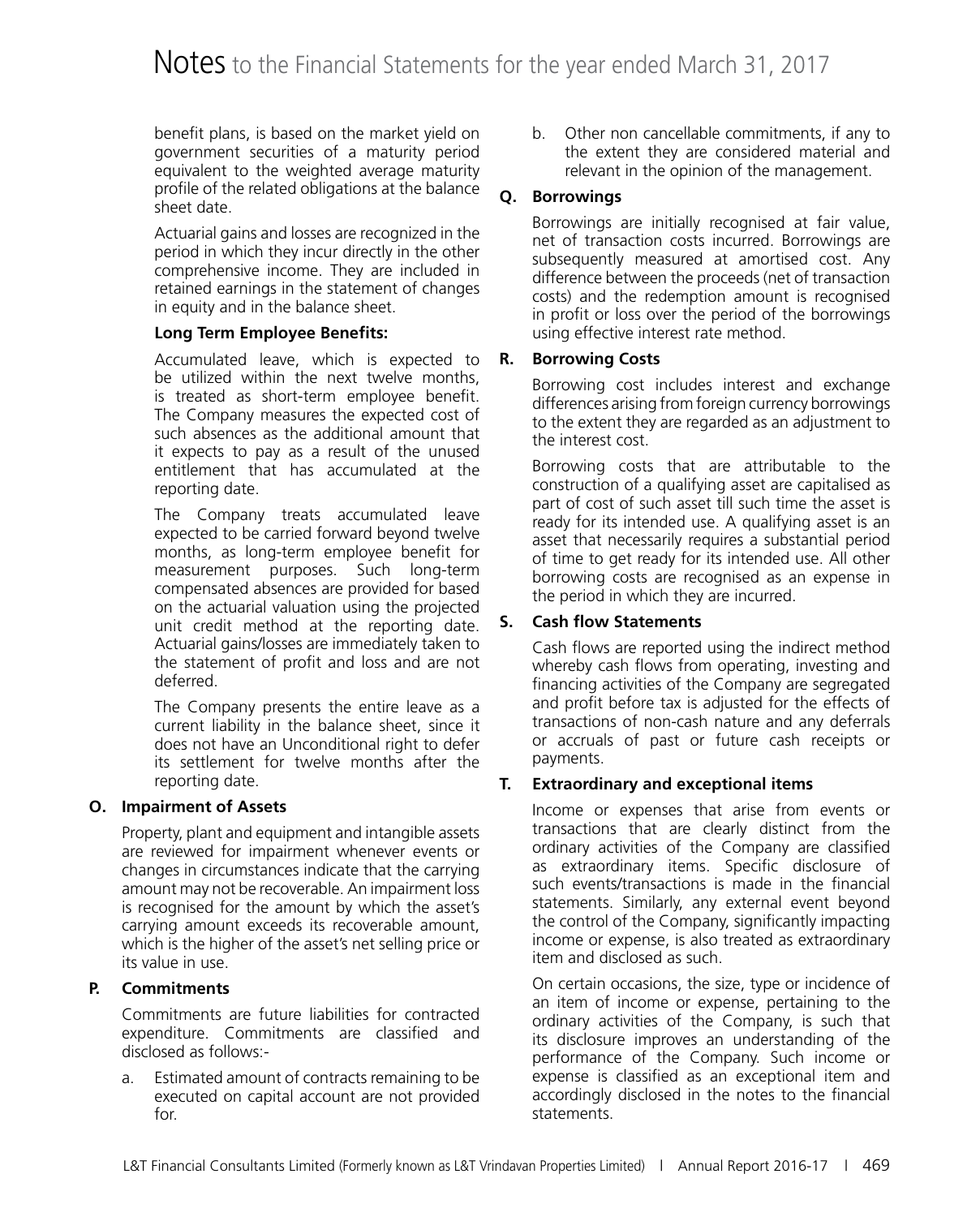| <b>Particulars</b>               |                                  | <b>Cost/Valuation</b> |                          |                                                      |                                                                                 |           | <b>Depreciation</b>      |        | <b>Book Value</b>                                    |               |
|----------------------------------|----------------------------------|-----------------------|--------------------------|------------------------------------------------------|---------------------------------------------------------------------------------|-----------|--------------------------|--------|------------------------------------------------------|---------------|
|                                  | Cost as at<br>1st April,<br>2015 |                       | ions                     | Deemed Additions Deduct- As at 31st<br>March<br>2016 | <b>Revised For the Deduct-</b><br><b>Opening</b><br>as at 1st<br>April,<br>2015 | year      |                          | As at  | As at 31st As at 31st<br>ions 31-March-16 March 2016 | March<br>2015 |
| Office equipments                | 60.30                            | 490.25                | $\sim$                   | 550.55                                               | $\sim$                                                                          | 51.69     | $\sim$                   | 51.69  | 498.86                                               | 60.30         |
| Computers                        | 1.75                             | 17.63                 | $\overline{\phantom{a}}$ | 19.38                                                | $\sim$                                                                          | 6.08      | $\overline{\phantom{a}}$ | 6.08   | 13.30                                                | 1.75          |
| Furniture and<br><b>Fixtures</b> | 40.48                            | 507.85                | $\overline{\phantom{a}}$ | 548.33                                               | $\sim$                                                                          | 12.49     | $\overline{\phantom{a}}$ | 12.49  | 535.84                                               | 40.48         |
| Electrical &<br>Installation     |                                  | $-2,711.11$           | $\sim$                   | 2.711.11                                             | $\sim 100$                                                                      | 42.94     | $\overline{\phantom{a}}$ | 42.94  | 2.668.17                                             |               |
| <b>Total</b>                     | 102.53                           | 3,726.84              | $\blacksquare$           | 3,829.37                                             |                                                                                 | $-113.20$ | ٠                        | 113.20 | 3.716.17                                             | 102.53        |

 $(\bar{\bar{\mathbf{z}}}$  In Lakh)

| <b>Particulars</b>                             |     |                                  | <b>Cost/Valuation</b> |                          |                                                      |                                        |               | <b>Depreciation</b>            |                                          | <b>Book Value</b>     |                   |  |
|------------------------------------------------|-----|----------------------------------|-----------------------|--------------------------|------------------------------------------------------|----------------------------------------|---------------|--------------------------------|------------------------------------------|-----------------------|-------------------|--|
|                                                |     | Cost as at<br>1st April,<br>2016 |                       | ions                     | Deemed Additions Deduct- As at 31st<br>March<br>2017 | Opening<br>as at 1st<br>April,<br>2016 | year          | <b>Revised For the Deduct-</b> | As at 31st<br>ions March 2017 March 2017 | As at 31st As at 31st | March<br>2016     |  |
| Office equipments                              |     | 550.55                           | 16.84                 | $\overline{\phantom{0}}$ | 567.39                                               |                                        | 51.69 112.25  | $\blacksquare$                 | 163.94                                   | 403.45                | 498.86            |  |
| Computers                                      |     | 19.38                            | 3.26                  |                          | 22.64                                                | 6.08                                   | 7.22          |                                | 13.30                                    | 9.34                  | 13.30             |  |
| Furniture<br><b>Fixtures</b>                   | and | 548.33                           |                       |                          | 548.33                                               | 12.49                                  | 52.70         |                                | 65.19                                    | 483.14                | 535.84            |  |
| Electrical<br>Installation                     |     | & 2,711.11                       |                       |                          | 2,711.11                                             |                                        | 42.94 257.56  | $\blacksquare$                 | 300.50                                   | 2,410.61              | 2,668.17          |  |
| Total (a)                                      |     | 3,829.37                         | 20.10                 |                          | 3,849.47                                             |                                        | 113.20 429.73 |                                | 542.93                                   | 3,306.54              | 3,716.17          |  |
| <b>Investment Properties</b>                   |     |                                  |                       |                          |                                                      |                                        |               |                                |                                          |                       | $($ ₹ In Lakh $)$ |  |
| <b>Particulars</b>                             |     |                                  |                       |                          |                                                      |                                        |               |                                | As at                                    |                       | As at             |  |
|                                                |     |                                  |                       |                          |                                                      |                                        |               |                                | 31-March-17                              |                       | 31-March-16       |  |
| <b>Gross Carrying Amount</b>                   |     |                                  |                       |                          |                                                      |                                        |               |                                |                                          |                       |                   |  |
| Opening gross carrying amount/ Deemed cost     |     |                                  |                       |                          |                                                      |                                        |               |                                | 38,470.77                                |                       | 38,977.02         |  |
| Add: Additions                                 |     |                                  |                       |                          |                                                      |                                        |               |                                | 626.80                                   |                       | (506.25)          |  |
| Less: Classified as Assets held for sale       |     |                                  |                       |                          |                                                      |                                        |               |                                | (2, 178.60)                              |                       |                   |  |
| Less: Sale during the year                     |     |                                  |                       |                          |                                                      |                                        |               |                                | (366.37)                                 |                       |                   |  |
| <b>Closing gross carrying amount</b>           |     |                                  |                       |                          |                                                      |                                        |               |                                | 36,552.60                                |                       | 38,470.77         |  |
| <b>Accumulated Depreciation and Impairment</b> |     |                                  |                       |                          |                                                      |                                        |               |                                |                                          |                       |                   |  |
| Opening accumulated depreciation               |     |                                  |                       |                          |                                                      |                                        |               |                                | 123.92                                   |                       |                   |  |
| Add: Depreciation and Impairment               |     |                                  |                       |                          |                                                      |                                        |               |                                | 323.62                                   |                       | 123.92            |  |
| Less: Classified as Assets held for sale       |     |                                  |                       |                          |                                                      |                                        |               |                                | (124.40)                                 |                       |                   |  |
| Less: Deduction due to sale                    |     |                                  |                       |                          |                                                      |                                        |               |                                | (23.31)                                  |                       |                   |  |
| <b>Closing accumulated depreciation</b>        |     |                                  |                       |                          |                                                      |                                        |               |                                | 299.83                                   |                       | 123.92            |  |

**Net Carrying Amount 36,252.77 38,346.85**

#### $(\bar{z}$  In Lakh)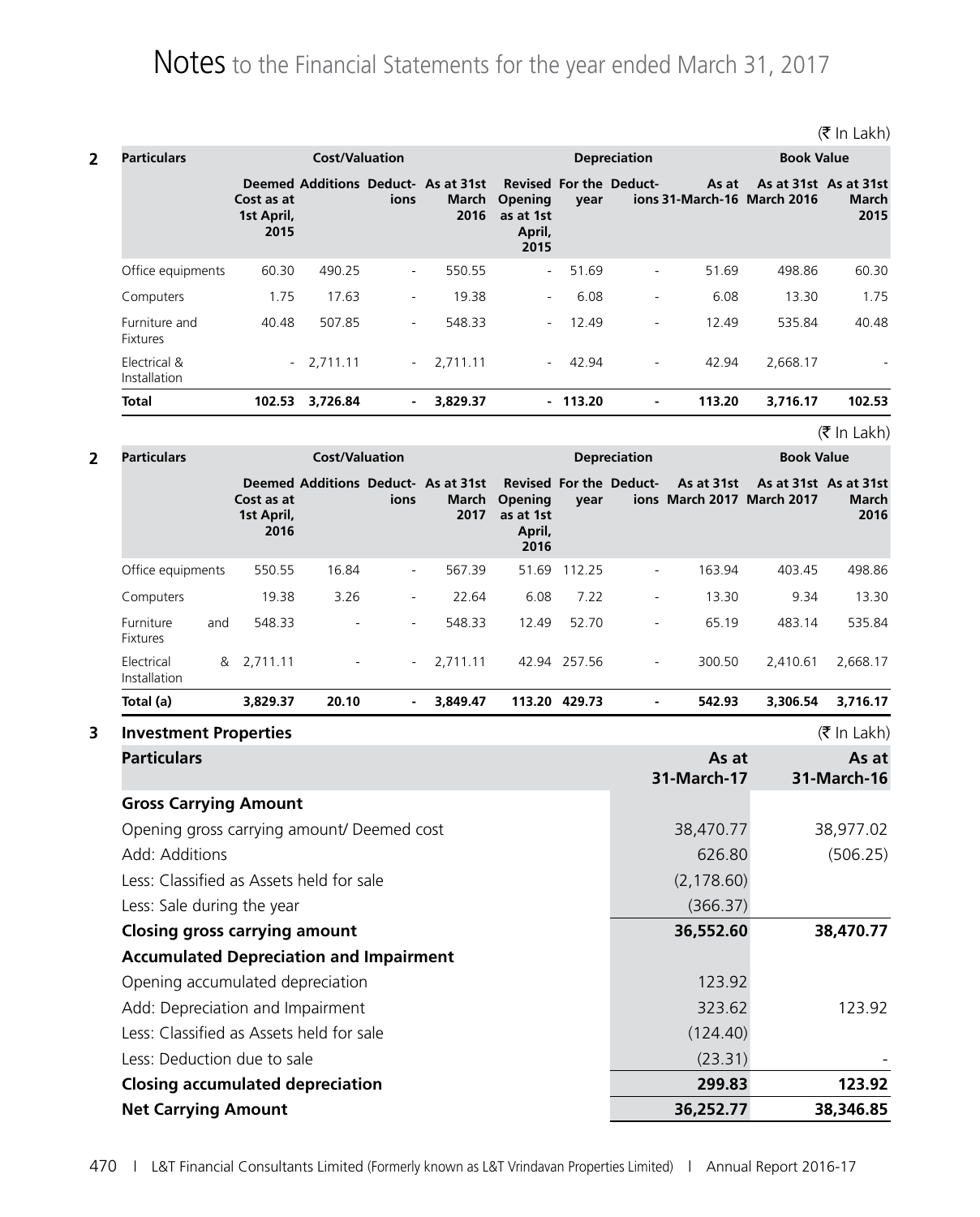#### **(i) Amount recognised in profit or loss for investment properties**

|                                                                      |                      | $(5 \text{ In } \text{Lakh})$ |
|----------------------------------------------------------------------|----------------------|-------------------------------|
|                                                                      | As at<br>31-March-17 | As at<br>31-March-16          |
|                                                                      |                      |                               |
| Rental Income                                                        | 3,711.64             | 1,198.12                      |
| Direct Operating Expenses from property that generated rental income | 284.19               | 358.60                        |
| Direct Operating Expenses from property that did not generate rental |                      |                               |
| income                                                               |                      |                               |
| Profit from investment properties before depreciation                | 3,427.45             | 839.52                        |
| Depreciation and impairment                                          | 323.62               | 123.92                        |
| <b>Profit from investment properties</b>                             | 3,103.83             | 715.60                        |

#### **(ii) Contractual obligations**

Refer to Note 34.7 for disclosure of contractual obligations to purchase, construct or develop investment property or for its repairs, maintenance or enhancements.

#### **(iii) Leasing arrangements**

Certain investment properties are leased to tenants under long term operating leases with rentals payable monthly.

Minimum lease payments receivable under non-cancellable operating leases of investment properties are:

| <b>Particulars</b>                             | As at<br>31-March-17 | As at<br>31-March-16 |
|------------------------------------------------|----------------------|----------------------|
| Within one year                                | 2,265.88             | 3,104.43             |
| Later than one year but not later than 5 years | 2,583.33             | 7,003.80             |
| Later than 5 years                             |                      |                      |
|                                                | 4,849.21             | 10,108.23            |

 $\left( \mathfrak{F}\right)$  in Lakh)

| Particulars      |                                  | <b>Cost/Valuation</b> |        |      |                                              |                    | <b>Depreciation</b> |      |                                                                                                                            | <b>Book Value</b> |  |
|------------------|----------------------------------|-----------------------|--------|------|----------------------------------------------|--------------------|---------------------|------|----------------------------------------------------------------------------------------------------------------------------|-------------------|--|
|                  | Cost as at<br>1st April,<br>2015 |                       | ions   | 2016 | March Opening<br>as at 1st<br>April,<br>2015 | vear               |                     |      | Deemed Additions Deduct- As at 31st Revised For the Deduct- As at 31st As at 31st As at 31st<br>ions March 2016 March 2016 | March<br>2015     |  |
| Computer Sotware | $\overline{\phantom{a}}$         | 8.55                  | $\sim$ | 8.55 |                                              | 2.61<br>$\sim 100$ |                     | 2.61 | 5.94                                                                                                                       |                   |  |
| <b>Total</b>     |                                  | 8.55                  | ۰.     | 8.55 | $\sim$ 100 $\mu$                             | 2.61               | $\blacksquare$      | 2.61 | 5.94                                                                                                                       |                   |  |

 $\left( \mathfrak{F}\right)$  in Lakh)

| 4 | <b>Particulars</b> |                                  | <b>Cost/Valuation</b> |        |                                                                     |                                              |      | <b>Depreciation</b> |                                       | <b>Book Value</b> |                                   |
|---|--------------------|----------------------------------|-----------------------|--------|---------------------------------------------------------------------|----------------------------------------------|------|---------------------|---------------------------------------|-------------------|-----------------------------------|
|   |                    | Cost as at<br>1st April,<br>2016 |                       | ions   | Deemed Additions Deduct- As at 31st Revised For the Deduct-<br>2017 | March Opening<br>as at 1st<br>April,<br>2016 | vear |                     | As at<br>ions 31-March-17 31-March-17 |                   | As at As at 31st<br>March<br>2016 |
|   | Computer Sotware   | 8.55                             |                       | $\sim$ | 8.55                                                                | 2.61                                         | 2.85 |                     | 5.46                                  | 3.09              | 5.94                              |
|   | Total (a)          | 8.55                             | ٠                     | ۰.     | 8.55                                                                | 2.61                                         | 2.85 | $\blacksquare$      | 5.46                                  | 3.09              | 5.94                              |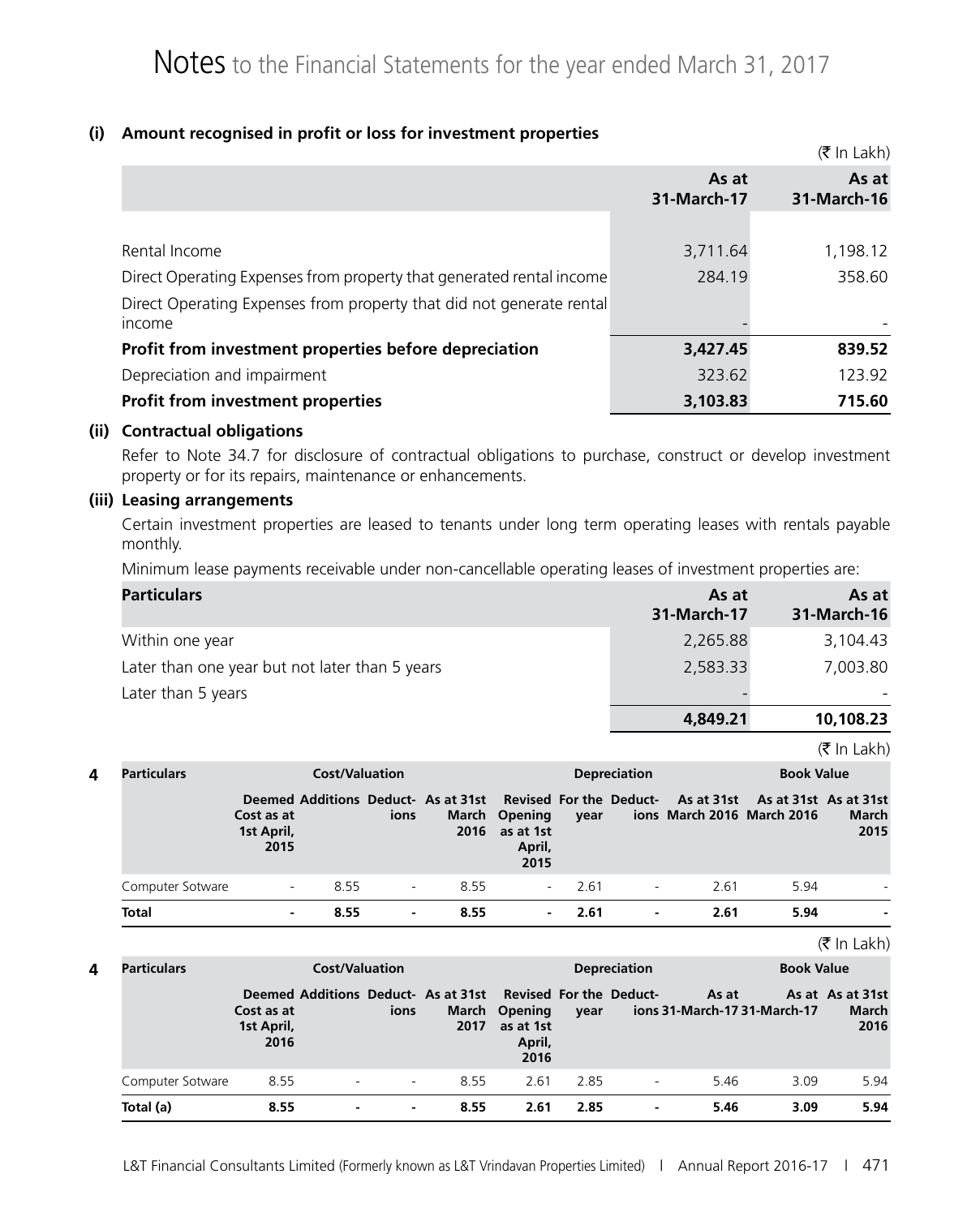| 5. | <b>Non Current Financial Assets-Investments</b><br>$(\bar{\bar{\mathbf{x}}}$ In Lakh) |                      |        |                     |  |  |  |  |  |  |
|----|---------------------------------------------------------------------------------------|----------------------|--------|---------------------|--|--|--|--|--|--|
|    | <b>Particulars</b>                                                                    | As at<br>31-March-17 |        | As at<br>1-April-15 |  |  |  |  |  |  |
|    | <b>Investments in Equity Instruments:</b>                                             |                      |        |                     |  |  |  |  |  |  |
|    | <b>Investments in Subsidiary Companies</b>                                            |                      |        |                     |  |  |  |  |  |  |
|    | Mudit Cements Private Limited                                                         | 426.10               | 426.10 | 426 10              |  |  |  |  |  |  |
|    | $(21,04,800$ Equity Shares of ₹10 each fully paid)                                    |                      |        |                     |  |  |  |  |  |  |
|    | <b>Total</b>                                                                          | 426.10               | 426.10 | 426.10              |  |  |  |  |  |  |
|    |                                                                                       |                      |        |                     |  |  |  |  |  |  |

**6 Non Current Financial Assets- Loans** (₹ In Lakh)

| <b>Particulars</b>                    | As at<br>31-March-17 | As at<br>31-March-16 | As at<br>1-April-15 |
|---------------------------------------|----------------------|----------------------|---------------------|
| Security Deposit                      |                      |                      |                     |
| Secured Considered Good:              | 19.88                | 16.86                | 16.51               |
| Loans and advances to related parties |                      |                      |                     |
| Secured Considered Good:              |                      |                      |                     |
| Unsecured Considered Good:            | 39.80                | 3,809.26             | 254.25              |
| <b>Total</b>                          | 59.68                | 3,826.12             | 270.76              |

**7 Non Current Financial Assets- Others** (₹ In Lakh)

| <b>Particulars</b> | As at | As at<br>31-March-17 31-March-16 | As at<br>1-April-15 |
|--------------------|-------|----------------------------------|---------------------|
| Capital Advance    |       | $\overline{\phantom{a}}$         | 379.63              |
| Total              |       | $\blacksquare$                   | 379.63              |

| 8 | $(\bar{\bar{\mathbf{x}}}$ In Lakh)<br>Non Current Assets- Current Year Income Tax (net) |                      |                      |                     |  |
|---|-----------------------------------------------------------------------------------------|----------------------|----------------------|---------------------|--|
|   | <b>Particulars</b>                                                                      | As at<br>31-March-17 | As at<br>31-March-16 | As at<br>1-April-15 |  |
|   | Advance Tax Instalments current year                                                    | 587.48               | 156.03               |                     |  |
|   | MAT Credit Entitlement                                                                  | 1249.00              |                      | 1200.00             |  |
|   |                                                                                         | 1,836.48             | 156.03               | 1,200.00            |  |
|   | Less: Provision for current year tax                                                    |                      |                      |                     |  |
|   | Total                                                                                   | 1,836.48             | 156.03               | 1,200,00            |  |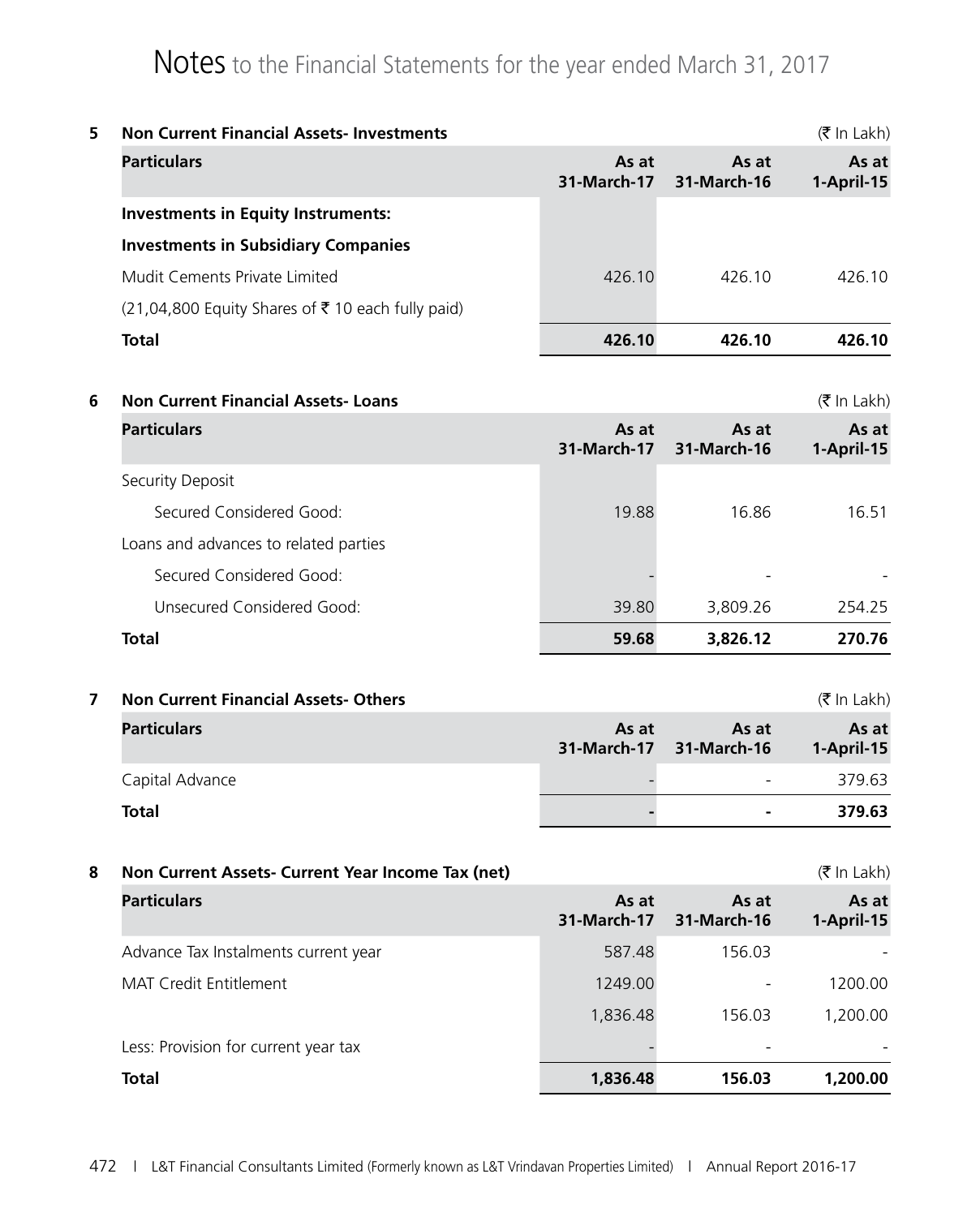| 9  | <b>Other Non Current Assets</b><br>$(\bar{\bar{\mathbf{z}}}$ In Lakh) |                      |                      |                     |  |  |
|----|-----------------------------------------------------------------------|----------------------|----------------------|---------------------|--|--|
|    | <b>Particulars</b>                                                    | As at<br>31-March-17 | As at<br>31-March-16 | As at<br>1-April-15 |  |  |
|    | Income Tax prior years                                                |                      |                      |                     |  |  |
|    | <b>MAT Credit Entitlement</b>                                         | 1200.00              | 1,200.00             |                     |  |  |
|    | Income Tax balance net of provisions                                  | 156.03               |                      |                     |  |  |
|    | Others                                                                |                      |                      | 6.61                |  |  |
|    | <b>Total</b>                                                          | 1,356.03             | 1,200.00             | 6.61                |  |  |
| 10 | <b>Current Financial Assets-Investments</b>                           |                      |                      | (₹ In Lakh)         |  |  |
|    | <b>Particulars</b>                                                    | As at<br>31-March-17 | As at<br>31-March-16 | As at<br>1-April-15 |  |  |
|    | <b>Investment in Non Convertible Debentures</b>                       |                      |                      |                     |  |  |
|    | (Listed but not quoted)                                               |                      |                      |                     |  |  |
|    | 9.63% Jindal Steel & Power Limited                                    |                      | 1,483.61             |                     |  |  |
|    | (150 debentures of ₹10 lakh each)                                     |                      |                      |                     |  |  |
|    | <b>Investment in Mutual Fund</b>                                      |                      |                      |                     |  |  |
|    | L&T Short Term Opportunities Fund Direct Plan - Dividend              |                      |                      | 10,378.12           |  |  |
|    | L&T Liquid Fund Direct Plan - Daily Dividend                          |                      |                      | 4,698.09            |  |  |
|    | L&T Arbitrage Opportunities Fund Direct Monthly Dividend              |                      |                      | 2,135.67            |  |  |
|    | <b>Total</b>                                                          |                      | 1,483.61             | 17,211.88           |  |  |
| 11 | <b>Current Financial Assets- Trade receivables</b>                    |                      |                      | $($ ₹ In Lakh $)$   |  |  |
|    | <b>Particulars</b>                                                    | As at<br>31-March-17 | As at<br>31-March-16 | As at<br>1-April-15 |  |  |
|    | Trade Receivable                                                      |                      |                      |                     |  |  |
|    | Secured, considered good                                              |                      |                      |                     |  |  |
|    | Unsecured, considered good<br>Doubtful                                | 9.67                 | 11.54                | 24.09               |  |  |
|    | <b>Total</b>                                                          | 9.67                 | 11.54                | 24.09               |  |  |
|    | Trade Receivable from related parties out of the above                | 9.67                 | 11.54                | 24.09               |  |  |
|    | <b>Total</b>                                                          | 9.67                 | 11.54                | 24.09               |  |  |
|    | 12 Current Financial Assets-Cash and cash equivalents                 |                      |                      | $($ ₹ In Lakh $)$   |  |  |
|    | <b>Particulars</b>                                                    | As at<br>31-March-17 | As at                | As at               |  |  |
|    | <b>Balances with banks</b>                                            |                      | 31-March-16          | 1-April-15          |  |  |
|    | in current accounts                                                   | 84.24                | 44.44                | 50.31               |  |  |
|    | Cash on Hand                                                          |                      |                      |                     |  |  |
|    | <b>Total</b>                                                          | 84.24                | 44.44                | 50.31               |  |  |

Note- There is no cash on hand as on 8th November, 2016. Also, the company has no transaction in cash during the period from 8th November, 2016 to 30th December, 2016.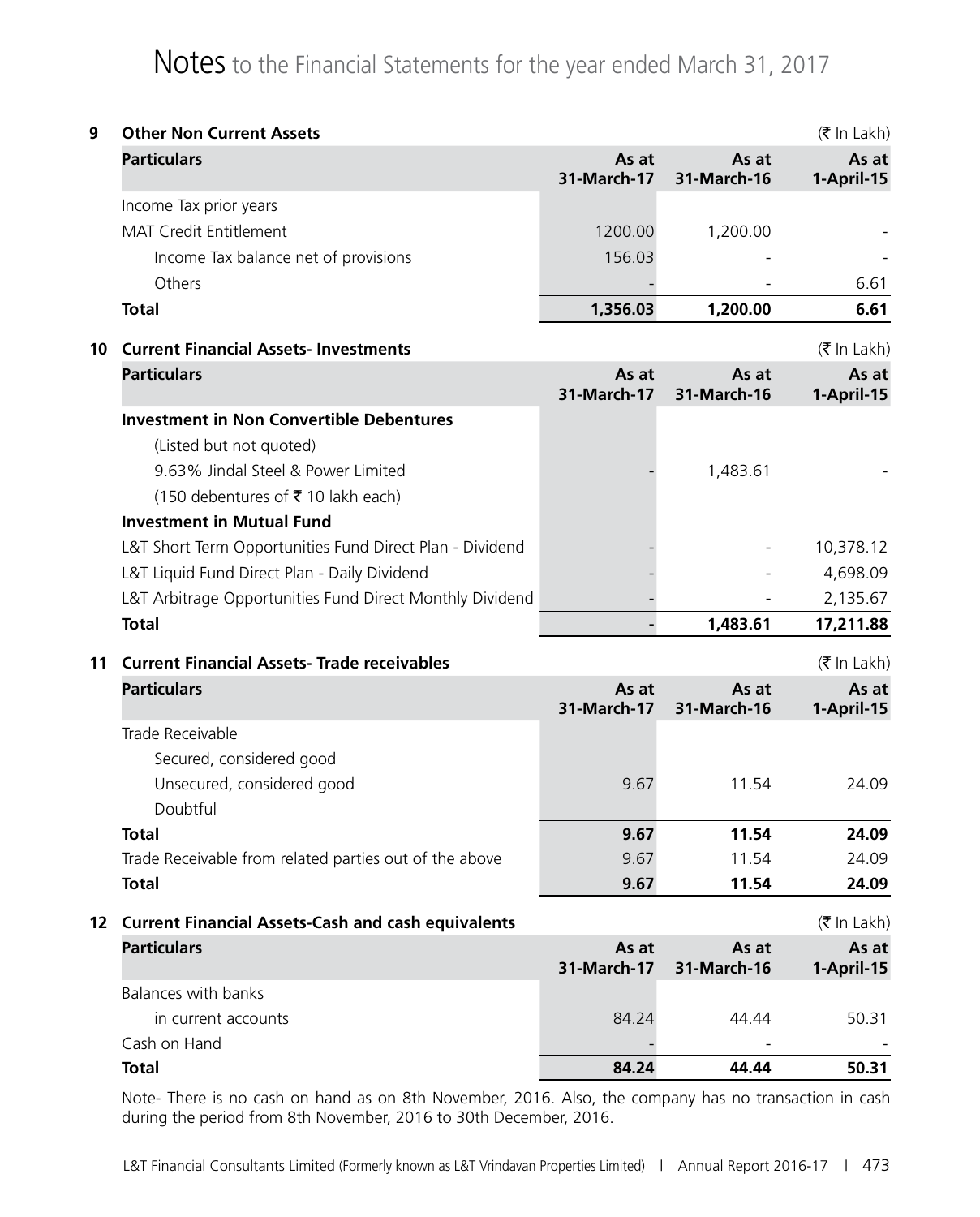| 13 Current Financial Assets-Loans          |                      |                      |                     |
|--------------------------------------------|----------------------|----------------------|---------------------|
| <b>Particulars</b>                         | As at<br>31-March-17 | As at<br>31-March-16 | As at<br>1-April-15 |
| Loans and advances to related parties      |                      |                      |                     |
| Secured Considered Good                    |                      |                      |                     |
| Unsecured Considered Good                  | 730.29               | 131.02               | 32.30               |
| Doubtful                                   |                      |                      |                     |
| Less: Allowance for bad and doubtful loans |                      |                      |                     |
| <b>Total</b>                               | 730.29               | 131.02               | 32.30               |

**14** Other Financial Assets (₹ In Lakh)

| <b>Particulars</b>                                        | As at<br>31-March-17 | As at<br>31-March-16 | As at<br>1-April-15 |
|-----------------------------------------------------------|----------------------|----------------------|---------------------|
| Current maturity of loans and advances to related parties | 4,158.33             | 432.85               | 3,202.23            |
| Less: Provision on Advances                               | (500.00)             |                      |                     |
|                                                           | 3,658.33             | 432.85               | 3,202.23            |
| <b>Total</b>                                              | 3,658.33             | 432.85               | 3,202.23            |

#### **15 Other current assets** (` In Lakh)

| <b>Particulars</b> | As at | As at<br>31-March-17 31-March-16 | As at<br>1-April-15 |
|--------------------|-------|----------------------------------|---------------------|
| Others             | 60.16 | 61.10                            | 16.78               |
| <b>Total</b>       | 60.16 | 61.10                            | 16.78               |

#### **16 Assets classified as held for sale** ( $\vec{\tau}$  In Lakh)

| <b>Particulars</b> | As at    | As at<br>31-March-17 31-March-16 | As at<br>1-April-15 |
|--------------------|----------|----------------------------------|---------------------|
| Land               | 81.61    | $\overline{\phantom{0}}$         |                     |
| <b>Building</b>    | 1922.15  | $\overline{\phantom{0}}$         |                     |
| <b>Total</b>       | 2,003.76 | $\overline{\phantom{0}}$         |                     |

Land and Building classified as held for sale was measured at lower of carrying amount and fair value less costs to sell at the time of the reclassification, resulting in write down of  $\bar{\tau}$  50.44 lakhs as provision on assets held for sale.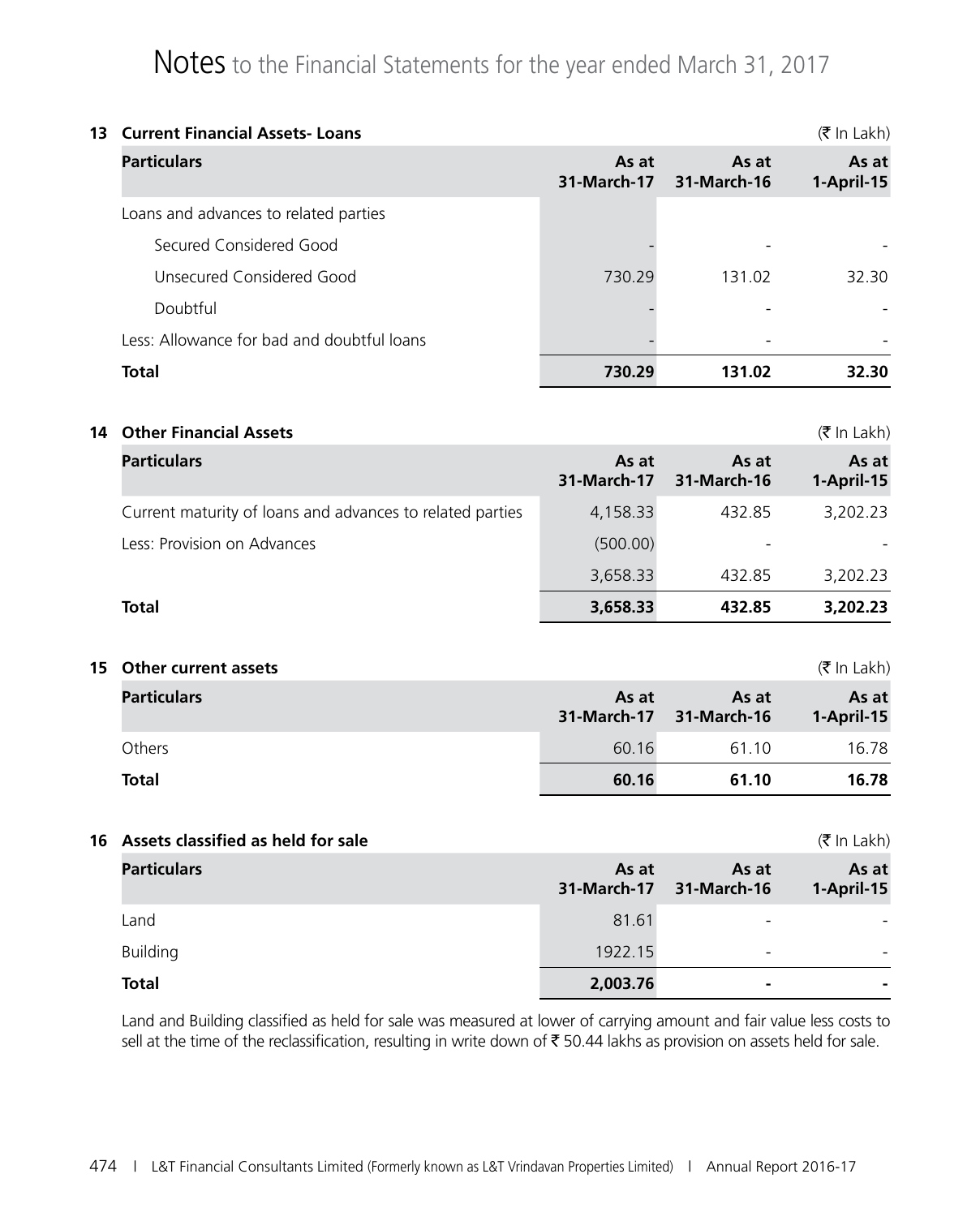| 17 | <b>Equity share capital</b>                                                                                                              |   |                   |                |                     |                |                     | $(\bar{\bar{\mathbf{x}}}$ In Lakh) |
|----|------------------------------------------------------------------------------------------------------------------------------------------|---|-------------------|----------------|---------------------|----------------|---------------------|------------------------------------|
|    | <b>Particulars</b>                                                                                                                       |   | As at 31-March-17 |                | As at 31-March-16   |                | As at 1-April-15    |                                    |
|    |                                                                                                                                          |   | <b>Number</b>     | ₹ In Lakh      | <b>Number</b>       | ₹ In Lakh      | <b>Number</b>       | ₹ In Lakh                          |
|    | <b>Authorised</b>                                                                                                                        |   |                   |                |                     |                |                     |                                    |
|    | Equity shares of $\bar{\tau}$ 10 each                                                                                                    |   | 25,000,000        |                | 2,500.00 25,000,000 |                | 2,500.00 25,000,000 | 2,500.00                           |
|    | Issued, Subscribed & Paid up<br>shares                                                                                                   |   |                   |                |                     |                |                     |                                    |
|    | Equity shares of ₹10 each                                                                                                                |   | 18,750,000        |                | 1,875.00 18,750,000 |                | 1,875.00 18,750,000 | 1,875.00                           |
|    | Total Issued, Subscribed<br>Paid up shares capital                                                                                       | & | 18,750,000        |                | 1,875.00 18,750,000 |                | 1,875.00 18,750,000 | 1,875.00                           |
|    | (I) Reconciliation of the shares As at 31-March-17<br>and amount outstanding at<br>the beginning and at the end<br>of the reporting year |   |                   |                | As at 31-March-16   |                | As at 1-April-15    |                                    |
|    |                                                                                                                                          |   | <b>Number</b>     | $\bar{z}$ lakh | <b>Number</b>       | $\bar{z}$ lakh | <b>Number</b>       | ₹ lakh                             |
|    | outstanding<br>Shares<br>at<br>beginning of the year                                                                                     |   | the 18,750,000    |                | 1,875.00 18,750,000 |                | 1,875.00 18,750,000 | 1,875.00                           |
|    | Shares issued during the year                                                                                                            |   |                   |                |                     |                |                     |                                    |
|    | Shares outstanding at the end<br>of the year                                                                                             |   | 18,750,000        |                | 1,875.00 18,750,000 |                | 1,875.00 18,750,000 | 1,875.00                           |

#### **(II) Terms/rights attached to equity shares**

The Company has only one class of equity shares having a par value of  $\bar{\tau}$  10 per share. Members of the Company holding equity shares capital therein have a right to vote, on every resolution placed before the Company and right to receive dividend. The voting rights on a poll is in proportion to the share of the paid up equity capital of the Company held by the shareholders. The Company declares dividends in Indian rupees. The final dividend proposed by the Board of Directors is subject to the approval of the Shareholders in the ensuing Annual General Meeting.

| (III) Equity<br>Company held by the holding<br>company                                                                                                                     | shares in the As at 31-March-17 |                  |                     | As at 31-March-16       |                     | As at 1-April-15 |  |
|----------------------------------------------------------------------------------------------------------------------------------------------------------------------------|---------------------------------|------------------|---------------------|-------------------------|---------------------|------------------|--|
|                                                                                                                                                                            | <b>Number</b>                   | ₹ lakh           | <b>Number</b>       | ₹ lakh                  | <b>Number</b>       | ₹ lakh           |  |
| Equity Shares of $\bar{\tau}$ 10 each fully<br>paid held by L&T Finance Holdings<br>Limited (Holding company) directly                                                     |                                 |                  |                     |                         |                     |                  |  |
| or through its beneficially nominees. 18,750,000                                                                                                                           |                                 |                  | 1,875.00 18,750,000 |                         | 1,875.00 18,750,000 | 1,875.00         |  |
|                                                                                                                                                                            |                                 |                  |                     |                         |                     |                  |  |
| (IV) Details of shareholders As at 31-March-17<br>holding more than 5% shares<br>in the Company                                                                            |                                 |                  | As at 31-March-16   |                         | As at 1-April-15    |                  |  |
|                                                                                                                                                                            |                                 | Number % Holding |                     | <b>Number % Holding</b> |                     | Number % Holding |  |
| Equity Shares of $\bar{\tau}$ 10 each fully<br>paid held by L&T Finance Holdings<br>Limited (Holding company) directly<br>or through its beneficially nominees. 18,750,000 |                                 |                  | 100% 18.750.000     |                         | 100% 18,750,000     | 100%             |  |
|                                                                                                                                                                            |                                 |                  |                     |                         |                     |                  |  |

L&T Financial Consultants Limited (Formerly known as L&T Vrindavan Properties Limited) | Annual Report 2016-17 | 475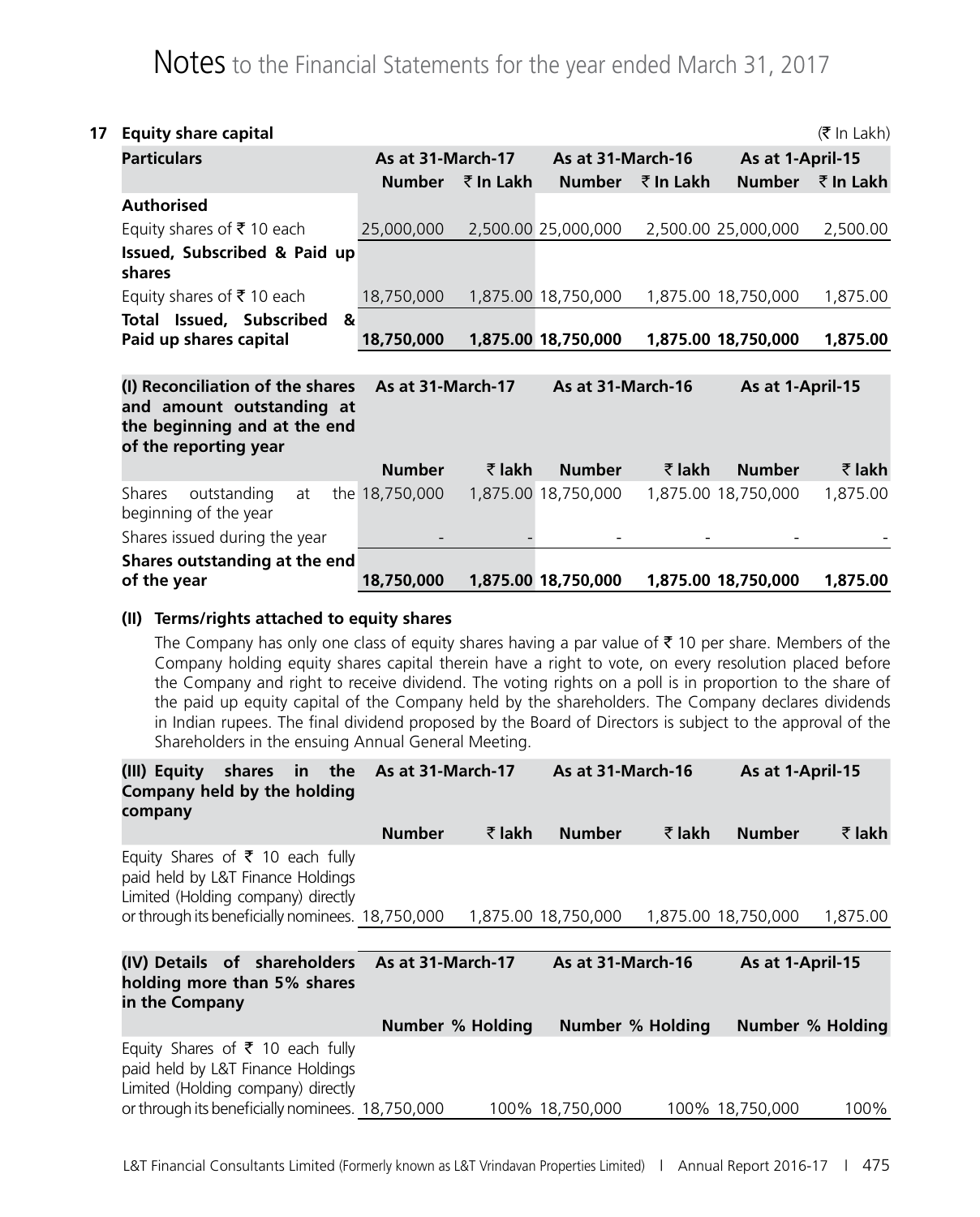|    | 18 Other Equity                                                       |                      |                      |                     |  |
|----|-----------------------------------------------------------------------|----------------------|----------------------|---------------------|--|
|    | <b>Particulars</b>                                                    | As at<br>31-March-17 | As at<br>31-March-16 | As at<br>1-April-15 |  |
|    | (I) Debenture Redemption Reserve                                      |                      |                      |                     |  |
|    | As per last Balance sheet                                             | 3,368.37             | 1,696.00             |                     |  |
|    | Add: Transferred from surplus in the Statement of Profit<br>and Loss  |                      | 1,672.37             | 1,696.00            |  |
|    | Less: Transferred to General Reserve                                  | (3,368.37)           |                      |                     |  |
|    | <b>Closing balance</b>                                                |                      | 3,368.37             | 1,696.00            |  |
|    | (II) Other Reserve (arising on the grant of ESOPs)                    |                      |                      |                     |  |
|    | As per last Balance sheet                                             | 0.47                 | 0.39                 |                     |  |
|    | Add : Transferred from surplus in the Statement of Profit<br>and Loss |                      | 0.08                 | 0.39                |  |
|    | <b>Closing Balance</b>                                                | 0.47                 | 0.47                 | 0.39                |  |
|    | (III) General Reserve                                                 |                      |                      |                     |  |
|    | As per last Balance sheet                                             |                      |                      |                     |  |
|    | Add: Transferred from Debenture Redemption Reserve                    | 3,368.37             |                      |                     |  |
|    | <b>Closing balance</b>                                                | 3,368.37             |                      |                     |  |
|    | (III) Surplus in the Statement of Profit and Loss                     |                      |                      |                     |  |
|    | As per last Balance sheet                                             | 3,736.76             | 7,900.28             | (1,927.23)          |  |
|    | Add: Profit for the year                                              | 1,667.01             | (2,484.81)           | 11,523.51           |  |
|    | Add : Other comprehensive income                                      | (1.05)               | (6.34)               |                     |  |
|    | Less: Transferred to Debenture Redemption Reserve                     |                      | 1,672.37             | 1,696.00            |  |
|    | <b>Closing balance</b>                                                | 5,402.71             | 3,736.76             | 7,900.28            |  |
|    | <b>Total reserves and surplus</b>                                     | 8,771.56             | 7,105.60             | 9,596.66            |  |
| 19 | <b>Non Current Financial Liabilities - Borrowings</b>                 |                      |                      | (₹ In Lakh)         |  |
|    | <b>Particulars</b>                                                    | As at<br>31-March-17 | As at<br>31-March-16 | As at<br>1-April-15 |  |
|    | <b>Secured</b>                                                        |                      |                      |                     |  |
|    | Redeemable non-convertible debentures                                 |                      |                      | 20034.19            |  |
|    | <b>Unsecured</b>                                                      |                      |                      |                     |  |
|    | Inter corporate borrowings                                            |                      | 291.43               | 5.00                |  |
|    | Total (a+b)                                                           |                      | 291.43               | 20,039.19           |  |
| 20 | <b>Other financial liabilities</b>                                    |                      |                      | $($ ₹ In Lakh $)$   |  |
|    | <b>Particulars</b>                                                    | As at<br>31-March-17 | As at<br>31-March-16 | As at<br>1-April-15 |  |
|    | Security deposit                                                      | 1275.62              | 1,232.58             | 1053.04             |  |
|    | <b>Total</b>                                                          | 1,275.62             | 1,232.58             | 1,053.04            |  |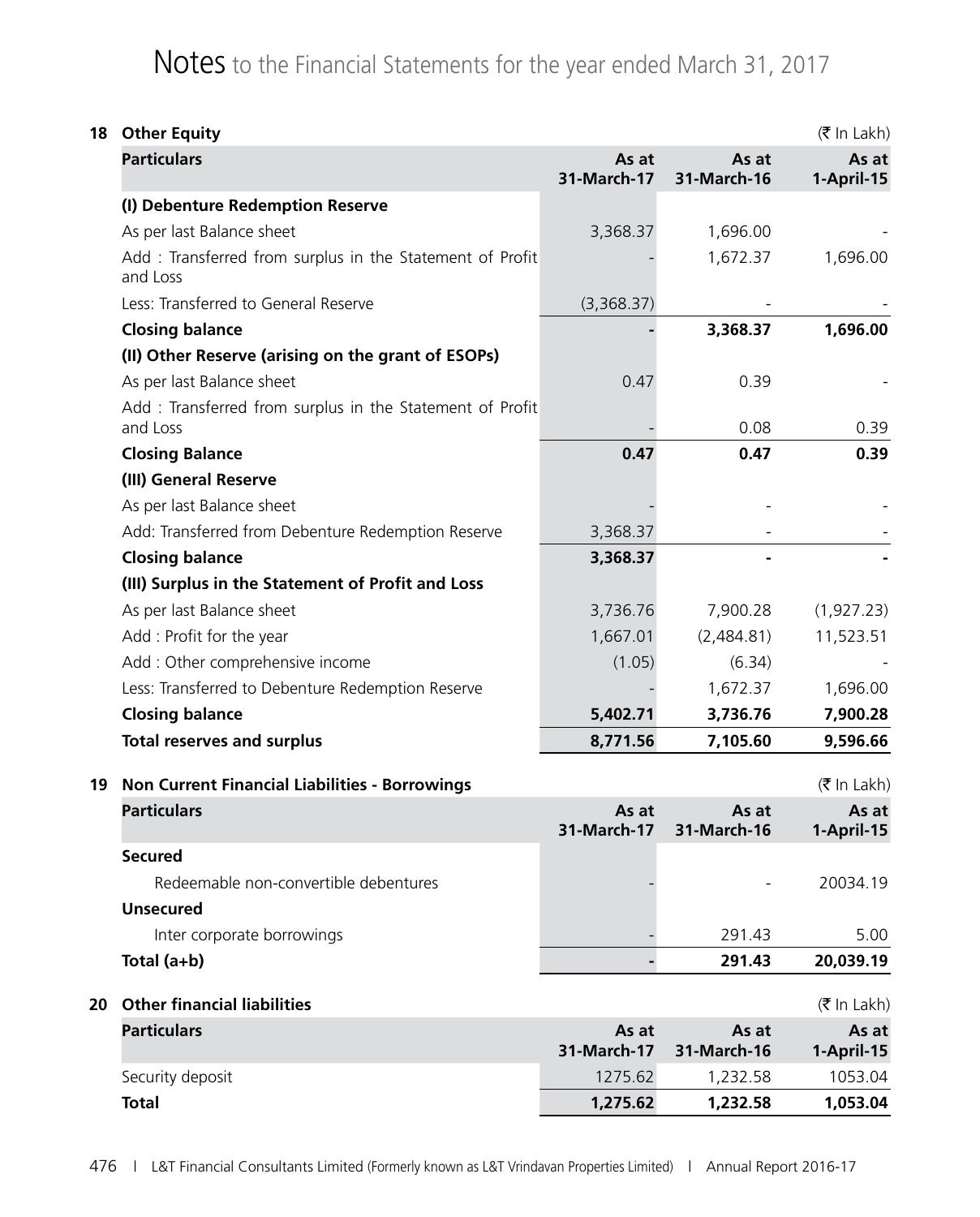| 21 | <b>Provisions</b>                                                             |                      |                              | $(\bar{\bar{\mathbf{x}}}$ In Lakh) |
|----|-------------------------------------------------------------------------------|----------------------|------------------------------|------------------------------------|
|    | <b>Particulars</b>                                                            | As at<br>31-March-17 | As at<br>31-March-16         | As at<br>1-April-15                |
|    | For employee benefit                                                          |                      |                              |                                    |
|    | Gratuity                                                                      | 18.77                | 18.43                        | 10.06                              |
|    | Other                                                                         |                      |                              |                                    |
|    | Tax provisions (net of advance tax)                                           |                      |                              | 32.48                              |
|    | <b>Total</b>                                                                  | 18.77                | 18.43                        | 42.54                              |
| 22 | <b>Other Non Current Liabilities</b>                                          |                      |                              | $(\bar{\bar{\mathbf{x}}}$ In Lakh) |
|    | <b>Particulars</b>                                                            | As at<br>31-March-17 | As at<br>31-March-16         | As at<br>1-April-15                |
|    | Other Non Current Liabilities                                                 | 140.13               | 281.38                       | 388.25                             |
|    | <b>Total</b>                                                                  | 140.13               | 281.38                       | 388.25                             |
| 23 | <b>Current Financial Liabilities - Borrowings</b>                             |                      |                              | (₹ In Lakh)                        |
|    | <b>Particulars</b>                                                            | As at<br>31-March-17 | As at                        | As at                              |
|    | <b>Unsecured</b>                                                              |                      | 31-March-16                  | 1-April-15                         |
|    | Inter corporate borrowings                                                    | 38,643.17            | 18,603.96                    | 15569.05                           |
|    | Total (a+b)                                                                   | 38,643.17            | 18,603.96                    | 15,569.05                          |
|    |                                                                               |                      |                              |                                    |
|    | 24 Current Financial Liabilities - Current Maturities of Long term Borrowings |                      |                              | $($ ₹ In Lakh $)$                  |
|    | <b>Particulars</b>                                                            | As at<br>31-March-17 | As at<br>31-March-16         | As at<br>1-April-15                |
|    | <b>Secured</b>                                                                |                      |                              |                                    |
|    | Current maturities of Redeemable non convertible debenture                    |                      | 20,258.69                    |                                    |
|    | Total (a)                                                                     |                      | 20,258.69                    |                                    |
|    | <b>Unsecured</b>                                                              |                      |                              |                                    |
|    | Inter corporate borrowings                                                    |                      |                              | 13,179.66                          |
|    | Total (b)                                                                     |                      | $\qquad \qquad \blacksquare$ | 13,179.66                          |
|    | <b>Total</b>                                                                  |                      | 20,258.69                    | 13,179.66                          |
| 25 | <b>Current Financial Liabilities -Other financial liabilities</b>             |                      |                              | $(\bar{\bar{\mathbf{x}}}$ In Lakh) |
|    | <b>Particulars</b>                                                            | As at<br>31-March-17 | As at<br>31-March-16         | As at<br>1-April-15                |
|    | Accrued expenses                                                              | 273.48               | 114.37                       | 35.76                              |
|    | Payable to related parties                                                    | 8.51                 | 69.77                        | 479.99                             |
|    | Advance money received                                                        | 24.48                |                              |                                    |
|    | Other Liabilities                                                             | 160.17               | 266.74                       | 146.66                             |
|    | <b>Total</b>                                                                  | 466.64               | 450.88                       | 662.41                             |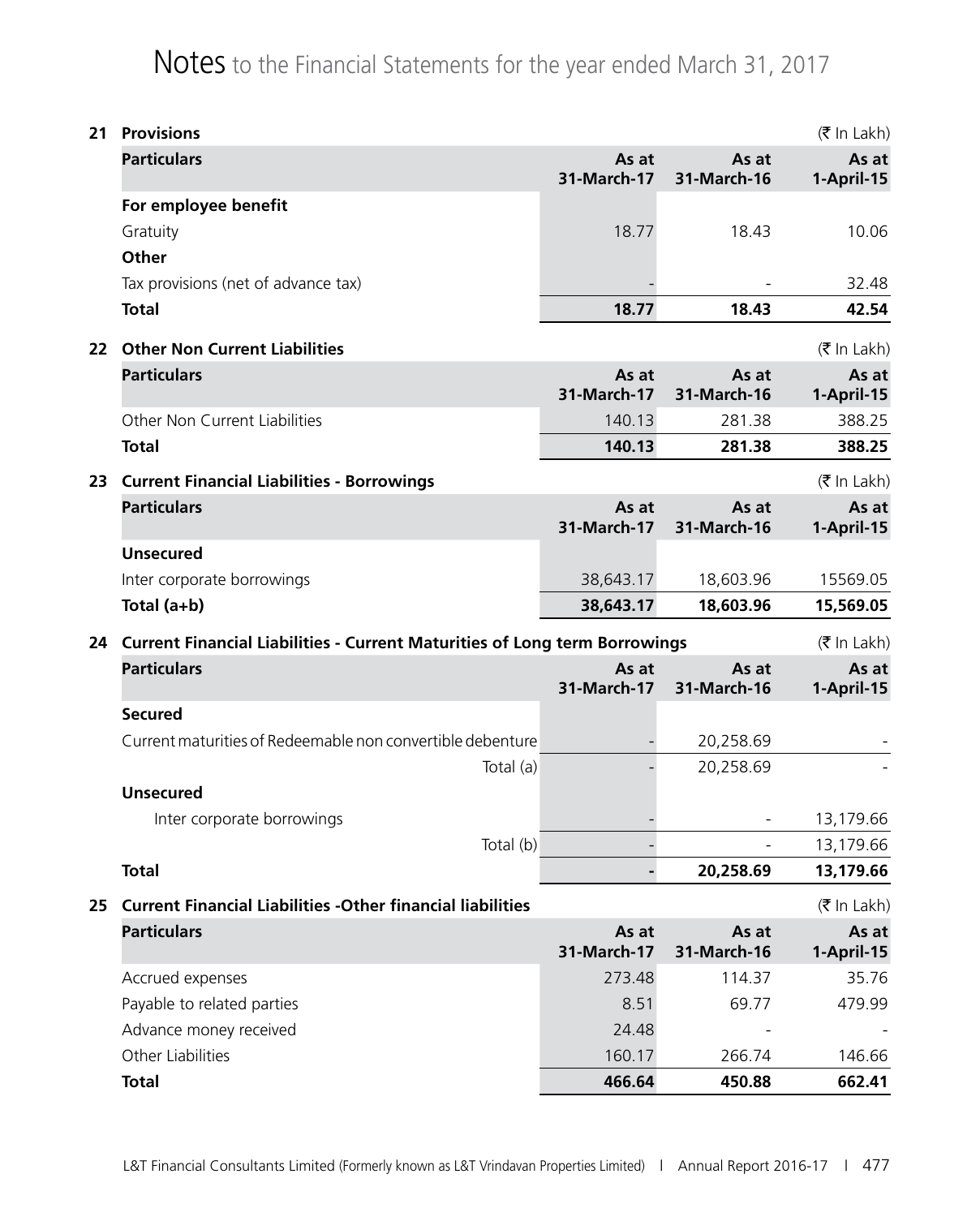| 26 | <b>Other Current Liabilities</b>               |                      |                      | $(\bar{\bar{\mathbf{z}}}$ In Lakh) |
|----|------------------------------------------------|----------------------|----------------------|------------------------------------|
|    |                                                | As at<br>31-March-17 | As at<br>31-March-16 | As at<br>1-April-15                |
|    | Statutory dues                                 | 129.10               | 19.69                | 24.62                              |
|    | <b>Total</b>                                   | 129.10               | 19.69                | 24.62                              |
| 27 | Provision                                      |                      |                      | $($ ₹ In Lakh $)$                  |
|    |                                                | As at<br>31-March-17 | As at<br>31-March-16 | As at<br>1-April-15                |
|    | Provision for employee benefit                 |                      |                      |                                    |
|    | Gratuity                                       | 0.26                 | 0.34                 | 0.22                               |
|    | Leave encashment                               | 13.27                | 15.60                | 8.37                               |
|    | <b>Total</b>                                   | 13.53                | 15.94                | 8.59                               |
| 28 | <b>Revenue from operations</b>                 |                      |                      | $($ ₹ In Lakh $)$                  |
|    |                                                | As at 31-March-17    |                      | As at 31-March-16                  |
|    | Lease rental income                            | 3711.64              |                      | 1,198.12                           |
|    | Arranger Fees                                  | 837.00               |                      |                                    |
|    | <b>Total</b>                                   | 4,548.64             |                      | 1,198.12                           |
| 29 | <b>Other Income</b>                            |                      |                      | $(\bar{\bar{\mathbf{z}}}$ In Lakh) |
|    |                                                | As at 31-March-17    |                      | As at 31-March-16                  |
|    | Dividend on investments                        |                      |                      | 4.83                               |
|    | Interest on investments                        | 1.18                 |                      | 78.54                              |
|    | Profit on sale of current investments          | 16.39                |                      | 49.63                              |
|    | Interest income on inter corporate deposit/ FD | 626.54               |                      | 332.04                             |
|    | Profit on sale of Fixed Assets                 | 156.94               |                      |                                    |
|    | Other Income                                   | 5.07                 |                      | 0.03                               |
|    | <b>Total</b>                                   | 806.12               |                      | 465.07                             |
| 30 | <b>Employee benefits expense</b>               |                      |                      | (₹ In Lakh)                        |
|    |                                                | As at 31-March-17    |                      | As at 31-March-16                  |
|    | Salaries                                       | 320.06               |                      | 276.22                             |
|    | Contribution to and provision for:             |                      |                      |                                    |
|    | Provident fund                                 | 12.01                | 10.01                |                                    |
|    | <b>ESIC</b>                                    |                      |                      |                                    |
|    | Gratuity                                       | 6.36                 | 3.25                 |                                    |
|    | Leave encashment                               | 8.29<br>26.66        | 7.84                 | 21.10                              |
|    | Corporate Expenses Charged to group company    |                      |                      | (263.22)                           |
|    | ESOP charges                                   |                      |                      | 0.09                               |
|    | Staff welfare                                  | 15.32                |                      | 21.25                              |
|    | <b>Total</b>                                   | 362.04               |                      | 55.44                              |
|    |                                                |                      |                      |                                    |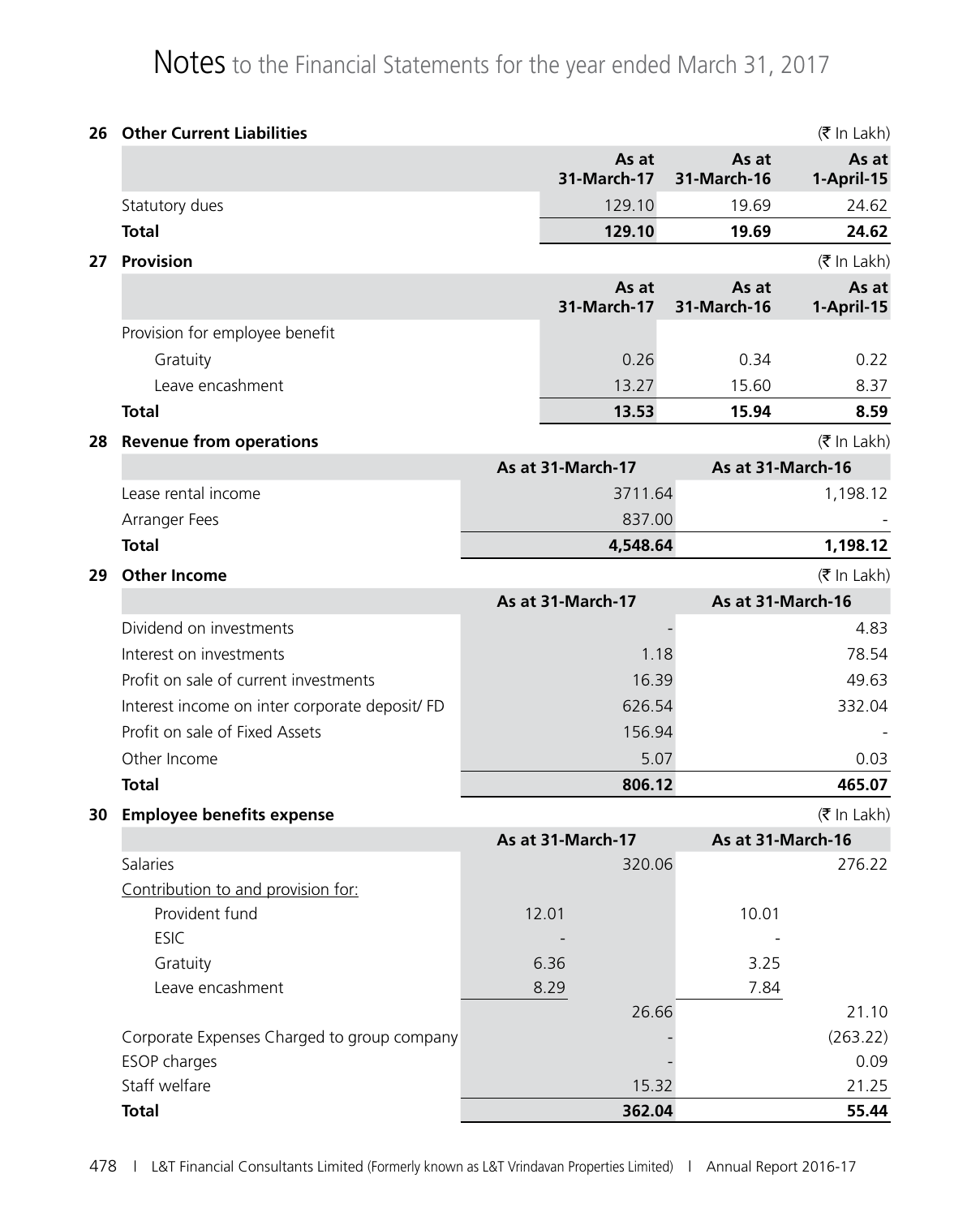| 31 | $(5 \text{ In } \text{Lakh})$<br><b>Finance costs</b> |                   |                   |  |  |  |
|----|-------------------------------------------------------|-------------------|-------------------|--|--|--|
|    |                                                       | As at 31-March-17 | As at 31-March-16 |  |  |  |
|    | Interest on debentures                                | 2041.02           | 1,624.06          |  |  |  |
|    | Interest on Inter corporate deposits                  | 1922.32           | 1,483.85          |  |  |  |
|    | Interest on Security Deposit                          | 103.91            | 98.21             |  |  |  |
|    | Others                                                | 8.06              | 8.08              |  |  |  |
|    | <b>Total</b>                                          | 4,075.31          | 3,214.20          |  |  |  |

#### **32 Other expenses** (₹ In Lakh)

|                             | As at 31-March-17 | As at 31-March-16 |        |
|-----------------------------|-------------------|-------------------|--------|
| Professional and legal fees |                   | 39.00             | 25.50  |
| Travelling and conveyance   |                   | 41.90             | 2.00   |
| Printing and stationery     |                   | 0.33              | 0.62   |
| Electricity charges (net)   |                   | 42.26             | 102.43 |
| Insurance                   |                   | 0.78              | 10.35  |
| Telephone and communication |                   | 10.98             | 2.07   |
| Advertising and publicity   |                   | 0.06              | 1.14   |
| Auditors remuneration       |                   |                   |        |
| Audit fees                  | 1.50              | 0.75              |        |
| Tax Audit Fees              | 0.50              | 0.25              |        |
| Limited review fees         | 1.55              | 0.90              |        |
| Other services              | 2.12              | 5.67<br>1.28      | 3.18   |
| Rates & taxes               |                   | 23.33             | 0.02   |
| Repairs & maintenance (net) |                   | 241.93            | 256.17 |
| Listing and Custodian fees  |                   | 0.33              | 0.30   |
| Miscellaneous expenses      |                   | 20.77             | 7.90   |
| <b>Total</b>                |                   | 427.34            | 411.68 |

#### **33 Provisions and contingencies** (₹ In Lakh)

|                                   | As at 31-March-17 | As at 31-March-16 |
|-----------------------------------|-------------------|-------------------|
| Provision on loans and advances   | 500.00            |                   |
| Provision on assets held for sale | 50.44             |                   |
| Total                             | 550.44            | -                 |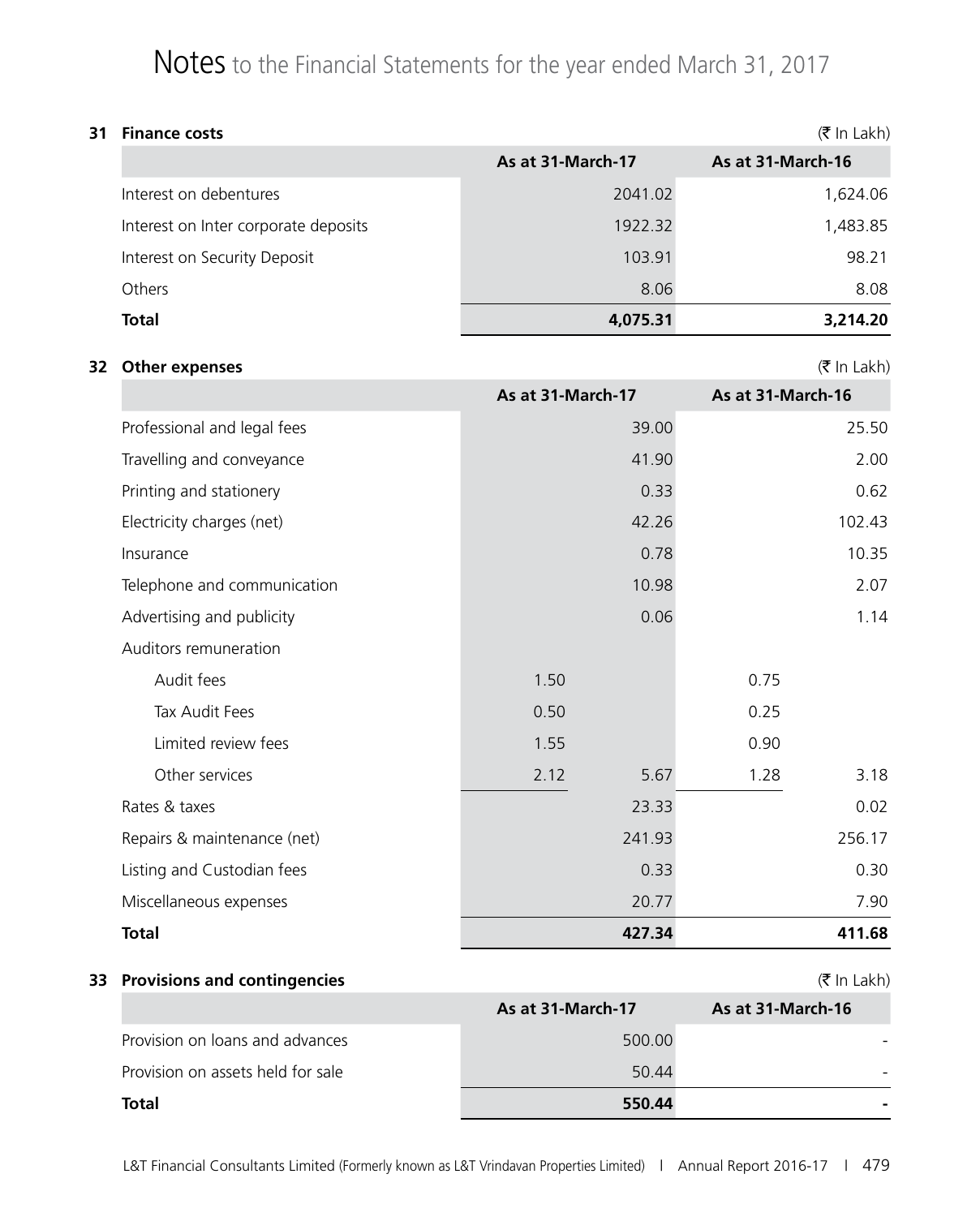#### **34.1 Disclosure pursuant to Indian Accounting Standard (Ind AS) 19 "Employee Benefits"**

**i. Defined contribution plans:** The Company makes provident fund contribution to defined contribution plans for qualifying employees. Under the schemes, the Company is required to contribute a specified percentage of the payroll costs to fund the benefits.An amount of  $\bar{\tau}$  12.01 lakhs, (previous year  $\bar{\tau}$  10.01 lakhs) towards contribution to provident fund is recognised as an expense and included in employee benefit expenses in the statement of profit and loss. The contributions payable to these plans by the Company are at the rates specified in the rules of the schemes.

#### **ii. Defined benefit plans:**

The Company offers the gratuity under employee benefit schemes to its employees.

| <b>Particulars</b><br>Sr<br>No.<br>As at<br>As at<br>As at<br>31.03.2017<br>01.04.2015<br>31.03.2016<br>Present value of defined benefit obligation<br>- Wholly funded<br>(A)<br>- Wholly unfunded<br>19.03<br>18.77<br>10.28<br>19.03<br>18.77<br>10.28<br>Less: Fair value of plan assets<br>Amount to be recognised as liability or (asset)<br>18.77<br>10.28<br>19.03<br>Amounts reflected in the Balance Sheet<br>B)<br>Liabilities<br>18.77<br>10.28<br>19.03<br>Assets<br>18.77<br>10.28<br>Net liability/(asset)<br>19.03<br>(₹ In Lakh)<br>The amounts recognised in Statement of Profit and Loss are as follows:<br>b)<br><b>Particulars</b><br><b>Gratuity plan</b><br>FY 2016-17<br>FY 2015-16<br>Current service cost<br>4.86<br>1<br>2.44<br>1.50<br>$\overline{2}$<br>Interest cost<br>0.81<br>Expected (Return) on Plan Assets<br>3<br>Interest income on plan assets<br>4<br>Actuarial losses/(gains)<br>5<br>Actuarial losses/(gains)- diff between actual return on plan assets and<br>6<br>interest income<br>Actuarial losses/ (gains)-others<br>1.05<br>6.34<br>7<br>Past service cost<br>8<br>Effect of any curtailment or settlement<br>9<br>Actuarial gain/(loss) not recognised in books<br>10<br>Adjustment for earlier years<br>11<br>Effect of the limit in para 64(b)<br>12<br><b>Business Combination</b><br>13<br>Translation adjustments<br>14 | a) | The amounts recognised in Balance Sheet are as follows: |  |                      | (₹ In Lakh) |
|---------------------------------------------------------------------------------------------------------------------------------------------------------------------------------------------------------------------------------------------------------------------------------------------------------------------------------------------------------------------------------------------------------------------------------------------------------------------------------------------------------------------------------------------------------------------------------------------------------------------------------------------------------------------------------------------------------------------------------------------------------------------------------------------------------------------------------------------------------------------------------------------------------------------------------------------------------------------------------------------------------------------------------------------------------------------------------------------------------------------------------------------------------------------------------------------------------------------------------------------------------------------------------------------------------------------------------------------------------------------------------|----|---------------------------------------------------------|--|----------------------|-------------|
|                                                                                                                                                                                                                                                                                                                                                                                                                                                                                                                                                                                                                                                                                                                                                                                                                                                                                                                                                                                                                                                                                                                                                                                                                                                                                                                                                                                 |    |                                                         |  | <b>Gratuity plan</b> |             |
|                                                                                                                                                                                                                                                                                                                                                                                                                                                                                                                                                                                                                                                                                                                                                                                                                                                                                                                                                                                                                                                                                                                                                                                                                                                                                                                                                                                 |    |                                                         |  |                      |             |
|                                                                                                                                                                                                                                                                                                                                                                                                                                                                                                                                                                                                                                                                                                                                                                                                                                                                                                                                                                                                                                                                                                                                                                                                                                                                                                                                                                                 |    |                                                         |  |                      |             |
|                                                                                                                                                                                                                                                                                                                                                                                                                                                                                                                                                                                                                                                                                                                                                                                                                                                                                                                                                                                                                                                                                                                                                                                                                                                                                                                                                                                 |    |                                                         |  |                      |             |
|                                                                                                                                                                                                                                                                                                                                                                                                                                                                                                                                                                                                                                                                                                                                                                                                                                                                                                                                                                                                                                                                                                                                                                                                                                                                                                                                                                                 |    |                                                         |  |                      |             |
|                                                                                                                                                                                                                                                                                                                                                                                                                                                                                                                                                                                                                                                                                                                                                                                                                                                                                                                                                                                                                                                                                                                                                                                                                                                                                                                                                                                 |    |                                                         |  |                      |             |
|                                                                                                                                                                                                                                                                                                                                                                                                                                                                                                                                                                                                                                                                                                                                                                                                                                                                                                                                                                                                                                                                                                                                                                                                                                                                                                                                                                                 |    |                                                         |  |                      |             |
|                                                                                                                                                                                                                                                                                                                                                                                                                                                                                                                                                                                                                                                                                                                                                                                                                                                                                                                                                                                                                                                                                                                                                                                                                                                                                                                                                                                 |    |                                                         |  |                      |             |
|                                                                                                                                                                                                                                                                                                                                                                                                                                                                                                                                                                                                                                                                                                                                                                                                                                                                                                                                                                                                                                                                                                                                                                                                                                                                                                                                                                                 |    |                                                         |  |                      |             |
|                                                                                                                                                                                                                                                                                                                                                                                                                                                                                                                                                                                                                                                                                                                                                                                                                                                                                                                                                                                                                                                                                                                                                                                                                                                                                                                                                                                 |    |                                                         |  |                      |             |
|                                                                                                                                                                                                                                                                                                                                                                                                                                                                                                                                                                                                                                                                                                                                                                                                                                                                                                                                                                                                                                                                                                                                                                                                                                                                                                                                                                                 |    |                                                         |  |                      |             |
|                                                                                                                                                                                                                                                                                                                                                                                                                                                                                                                                                                                                                                                                                                                                                                                                                                                                                                                                                                                                                                                                                                                                                                                                                                                                                                                                                                                 |    |                                                         |  |                      |             |
|                                                                                                                                                                                                                                                                                                                                                                                                                                                                                                                                                                                                                                                                                                                                                                                                                                                                                                                                                                                                                                                                                                                                                                                                                                                                                                                                                                                 |    |                                                         |  |                      |             |
|                                                                                                                                                                                                                                                                                                                                                                                                                                                                                                                                                                                                                                                                                                                                                                                                                                                                                                                                                                                                                                                                                                                                                                                                                                                                                                                                                                                 |    |                                                         |  |                      |             |
|                                                                                                                                                                                                                                                                                                                                                                                                                                                                                                                                                                                                                                                                                                                                                                                                                                                                                                                                                                                                                                                                                                                                                                                                                                                                                                                                                                                 |    |                                                         |  |                      |             |
|                                                                                                                                                                                                                                                                                                                                                                                                                                                                                                                                                                                                                                                                                                                                                                                                                                                                                                                                                                                                                                                                                                                                                                                                                                                                                                                                                                                 |    |                                                         |  |                      |             |
|                                                                                                                                                                                                                                                                                                                                                                                                                                                                                                                                                                                                                                                                                                                                                                                                                                                                                                                                                                                                                                                                                                                                                                                                                                                                                                                                                                                 |    |                                                         |  |                      |             |
|                                                                                                                                                                                                                                                                                                                                                                                                                                                                                                                                                                                                                                                                                                                                                                                                                                                                                                                                                                                                                                                                                                                                                                                                                                                                                                                                                                                 |    |                                                         |  |                      |             |
|                                                                                                                                                                                                                                                                                                                                                                                                                                                                                                                                                                                                                                                                                                                                                                                                                                                                                                                                                                                                                                                                                                                                                                                                                                                                                                                                                                                 |    |                                                         |  |                      |             |
|                                                                                                                                                                                                                                                                                                                                                                                                                                                                                                                                                                                                                                                                                                                                                                                                                                                                                                                                                                                                                                                                                                                                                                                                                                                                                                                                                                                 |    |                                                         |  |                      |             |
|                                                                                                                                                                                                                                                                                                                                                                                                                                                                                                                                                                                                                                                                                                                                                                                                                                                                                                                                                                                                                                                                                                                                                                                                                                                                                                                                                                                 |    |                                                         |  |                      |             |
|                                                                                                                                                                                                                                                                                                                                                                                                                                                                                                                                                                                                                                                                                                                                                                                                                                                                                                                                                                                                                                                                                                                                                                                                                                                                                                                                                                                 |    |                                                         |  |                      |             |
|                                                                                                                                                                                                                                                                                                                                                                                                                                                                                                                                                                                                                                                                                                                                                                                                                                                                                                                                                                                                                                                                                                                                                                                                                                                                                                                                                                                 |    |                                                         |  |                      |             |
|                                                                                                                                                                                                                                                                                                                                                                                                                                                                                                                                                                                                                                                                                                                                                                                                                                                                                                                                                                                                                                                                                                                                                                                                                                                                                                                                                                                 |    |                                                         |  |                      |             |
|                                                                                                                                                                                                                                                                                                                                                                                                                                                                                                                                                                                                                                                                                                                                                                                                                                                                                                                                                                                                                                                                                                                                                                                                                                                                                                                                                                                 |    |                                                         |  |                      |             |
|                                                                                                                                                                                                                                                                                                                                                                                                                                                                                                                                                                                                                                                                                                                                                                                                                                                                                                                                                                                                                                                                                                                                                                                                                                                                                                                                                                                 |    |                                                         |  |                      |             |
|                                                                                                                                                                                                                                                                                                                                                                                                                                                                                                                                                                                                                                                                                                                                                                                                                                                                                                                                                                                                                                                                                                                                                                                                                                                                                                                                                                                 |    |                                                         |  |                      |             |
|                                                                                                                                                                                                                                                                                                                                                                                                                                                                                                                                                                                                                                                                                                                                                                                                                                                                                                                                                                                                                                                                                                                                                                                                                                                                                                                                                                                 |    |                                                         |  |                      |             |
|                                                                                                                                                                                                                                                                                                                                                                                                                                                                                                                                                                                                                                                                                                                                                                                                                                                                                                                                                                                                                                                                                                                                                                                                                                                                                                                                                                                 | 15 |                                                         |  |                      |             |
| Amount capitalized out of the above<br>7.41<br><b>Total</b><br>9.59                                                                                                                                                                                                                                                                                                                                                                                                                                                                                                                                                                                                                                                                                                                                                                                                                                                                                                                                                                                                                                                                                                                                                                                                                                                                                                             |    |                                                         |  |                      |             |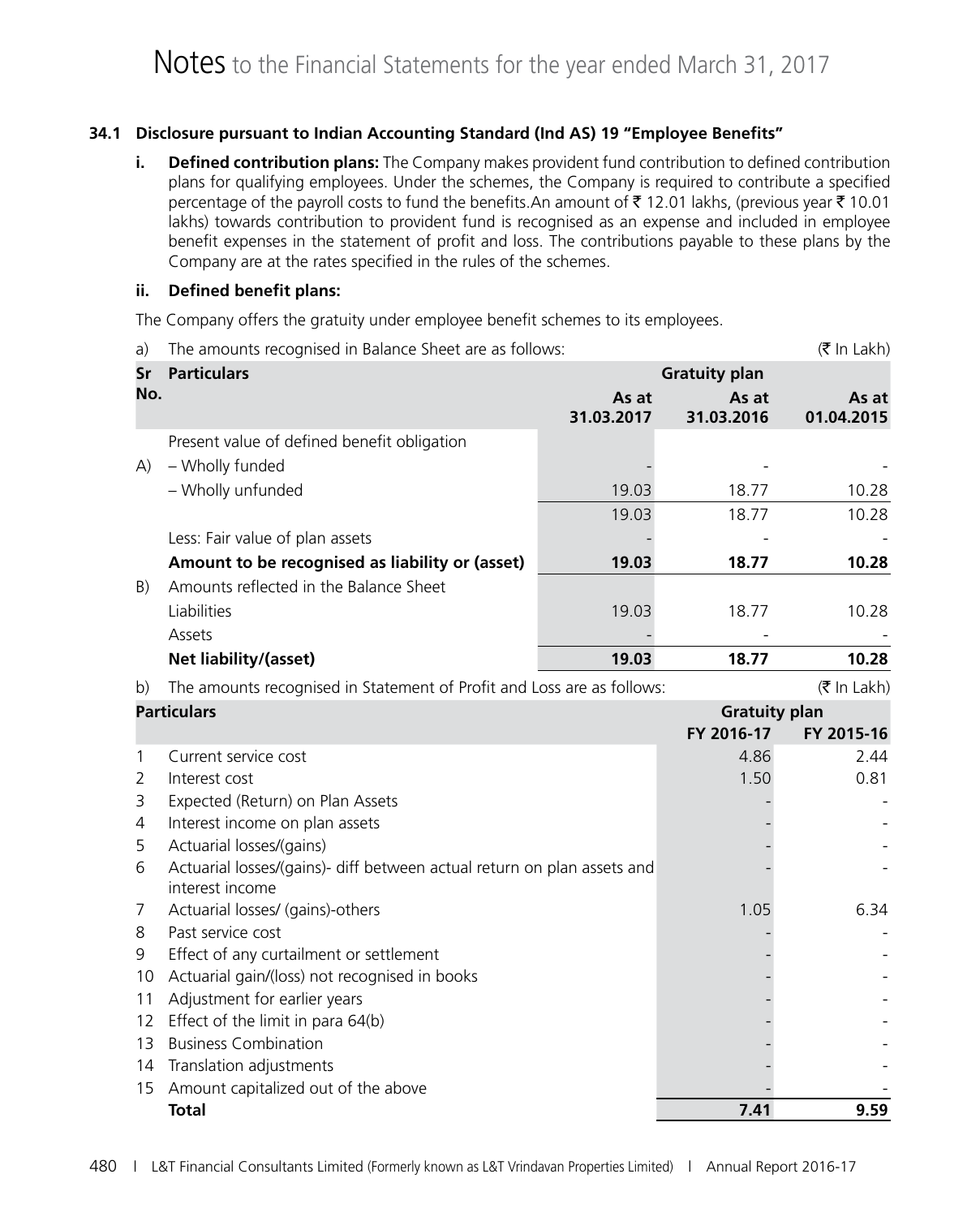c) The changes in the present value of defined benefit obligation representing reconciliation of opening and closing balances thereof are as follows:

|                                                                    |                      | $(\bar{\bar{\mathbf{x}}}$ In Lakh) |
|--------------------------------------------------------------------|----------------------|------------------------------------|
| <b>Particulars</b>                                                 | <b>Gratuity plan</b> |                                    |
|                                                                    | As at<br>31.03.2017  | As at<br>31.03.2016                |
| Opening balance of the present value of defined benefit obligation | 18.77                | 10.28                              |
| Add: Current service cost                                          | 4.86                 | 2.44                               |
| Add: Interest cost                                                 | 1.50                 | 0.81                               |
| Add: Contribution by plan participants                             |                      |                                    |
| Employer<br>$\mathsf{i}$                                           |                      |                                    |
| Employee<br>ii)                                                    |                      |                                    |
| Transfer-in/(out)<br>iii)                                          |                      |                                    |
| Add/(less): Actuarial losses/(gains)                               | 1.05                 | 6.34                               |
| Less: Benefits paid                                                | (9.10)               | (1.26)                             |
| Add: Past service cost                                             |                      |                                    |
| Add: Liabilities assumed on transfer of employees                  | 1.95                 | 0.16                               |
| Add: Business combination/acquisition                              |                      |                                    |
| Add: Adjustment for earlier years                                  |                      |                                    |
| Add/(less): Translation adjustments                                |                      |                                    |
| Closing balance of the present value of defined benefit obligation | 19.03                | 18.77                              |
|                                                                    |                      | $(\bar{\bar{\mathbf{x}}}$ In Lakh) |

d) Principal actuarial assumptions at the Balance Sheet date (expressed as weighted averages):

| <b>Gratuity Plan</b>      | As at<br>31.03.2017 | As at<br>31.03.2016 |
|---------------------------|---------------------|---------------------|
| Discount rate (p.a.)      | 7.50%               | 8.05%               |
| Salary Growth rate (p.a.) | $8.00\%$            | 8.00%               |

The discount rate as on 31st March 2017 is based on the prevailing market yields of Indian government securities as at 31 March 2017 for the estimated term of the obligations.The estimates of future salary increases considered takes into account the inflation, seniority, promotion and other relevant factors.

A one percentage point change in actuarial assumptions would have the following effects on the defined benefit obligation of gratuity plan:  $\sqrt{7}$  In Lakh)

|                                        |                              |         |                              | (K in Lakh) |
|----------------------------------------|------------------------------|---------|------------------------------|-------------|
| <b>Particulars</b>                     | <b>Effect of 1% increase</b> |         | <b>Effect of 1% decrease</b> |             |
|                                        | 2016-17                      | 2015-16 | 2016-17                      | 2015-16     |
| Impact of change in salary growth rate | 3.14                         | 3.18    | 2.88                         | 2.92        |
| Impact of change in discount rate      | (2.88)                       | (2.92)  | (3.17)                       | (3.21)      |

e) The average duration of the defined benefit plan obligations at the end of the reporting period is as follows:

| <b>Particulars</b> | As at<br>31.03.2017 | As at<br>31.03.2016  |
|--------------------|---------------------|----------------------|
| Gratuity plan      |                     | 17 years 13.65 years |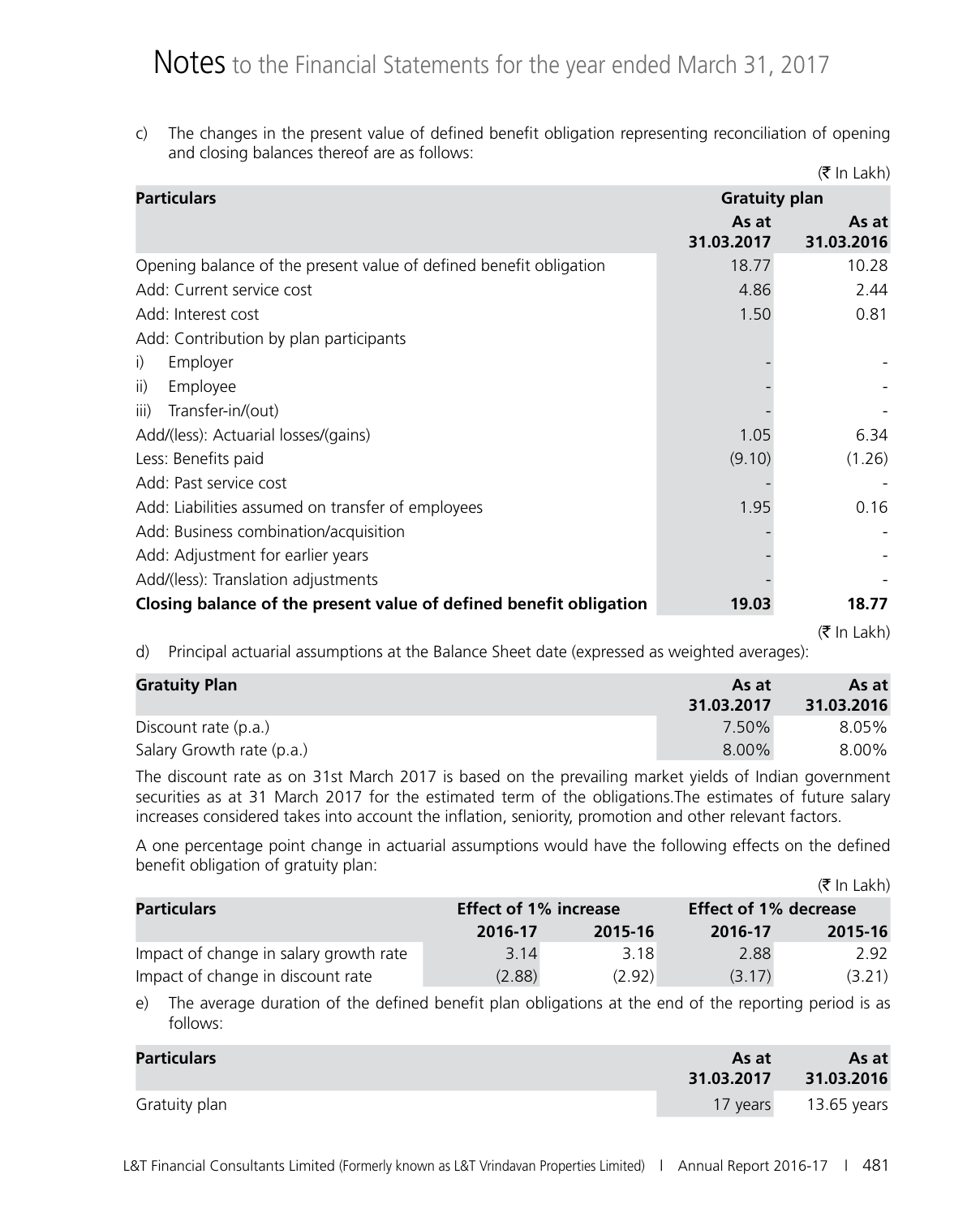#### **34.2. Borrowing Cost :**

Borrowing costs capitalized during the year is Nil. (previous year:  $\bar{\tau}$  462.02 lakh).

#### **34.3. Segment Reporting :**

The company has a single reportable segment which has similar risk and return for the purpose of AS 17 on "segment reporting". The company operates in a single geographical segment i.e. domestic.

#### **34.4. Related party disclosures: Accounting Standard - 24**

#### **(a) List of related party and relationships:**

#### **Ultimate Holding Company**

Larsen & Toubro Limited

#### **Holding Company**

L&T Finance Holdings Limited

#### **Subsidiary Company**

Mudit Cement Private Limited

#### **Fellow Subsidiary Company**

- L&T Finance Limited (Erstwhile Family Credit Limited)
- L&T Infrastructure Finance Company Limited
- L&T Housing Finance Limited
- L&T Investment Management Limited
- L&T Capital Markets Limited
- L&T Infra Debt Fund Limited
- L&T General Insurance Company Limited (till September 8, 2016)

#### **Key Managerial Personnel**

- Mr. Pradeep Shintre Manager (Upto February 26, 2016)
- Mr. Suresh Darak- Manager (From October 25, 2016)

|            | (b) Related Party Transaction:           |                      | (Exclusive of service tax)   |
|------------|------------------------------------------|----------------------|------------------------------|
| Sr.<br>No. | <b>Nature of Transactions</b>            | 2016-17<br>₹ in lakh | 2015-16<br>$\bar{z}$ in lakh |
|            | Inter Corporate Borrowings taken from    |                      |                              |
|            | L&T Finance Holdings Limited             | 38,179.82            | 19,146.17                    |
| 2          | <b>NCD repaid:</b>                       |                      |                              |
|            | L&T Finance Holdings Limited             | 500.00               |                              |
| 3          | Inter Corporate Deposit given to         |                      |                              |
|            | Mudit Cement Private Limited             | 767.29               | 3,861.38                     |
| 4          | <b>Inter Corporate Borrowings repaid</b> |                      |                              |
|            | L&T Finance Holdings Limited             | 18,871.17            | 28,208.55                    |
| 5          | Inter Corporate Deposit repaid by        |                      |                              |
|            | Mudit Cement Private Limited             | 385.27               | 2,898.95                     |
| 6          | <b>Interest Expended on NCD</b>          |                      |                              |
|            | L&T Finance Holdings Limited             | 50.86                | 52.00                        |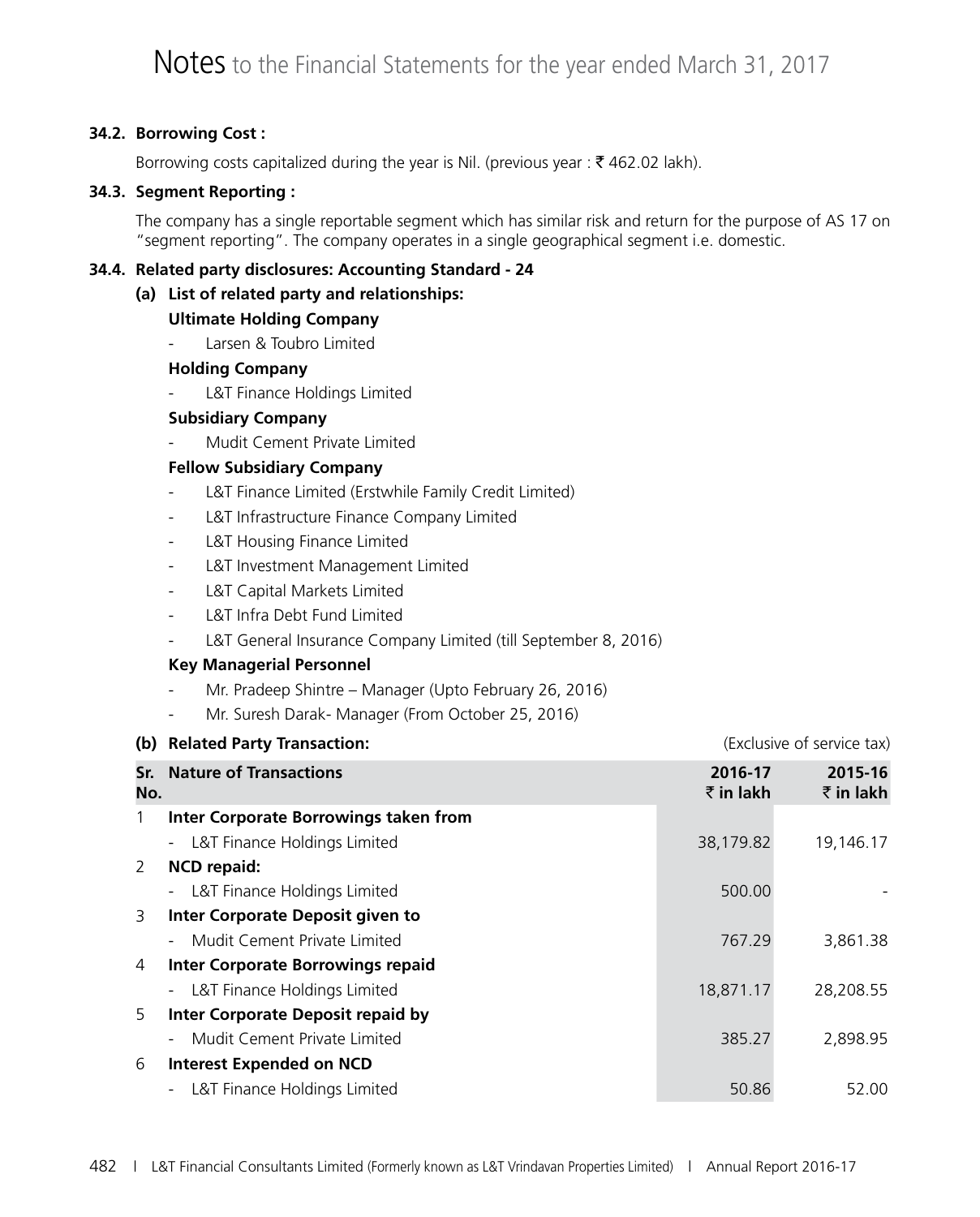| Sr.<br>No. | <b>Nature of Transactions</b>                                                     | 2016-17<br>₹ in lakh | 2015-16<br>₹ in lakh |
|------------|-----------------------------------------------------------------------------------|----------------------|----------------------|
| 7          | <b>Interest expended on Inter Corporate Borrowings</b>                            |                      |                      |
|            | L&T Finance Holdings Limited                                                      | 1,922.32             | 1,483.85             |
| 8          | <b>Lease Rental Income</b>                                                        |                      |                      |
|            | L&T Finance Limited (Erstwhile Family Credit Limited)                             | 1,514.62             | 245.79               |
|            | L&T Infrastructure Finance Company Limited<br>$\qquad \qquad \blacksquare$        | 982.62               | 126.74               |
|            | L&T Housing Finance Limited                                                       | 214.87               | 31.46                |
|            | Larsen & Toubro Limited<br>$\overline{\phantom{a}}$                               | 12.05                | 13.77                |
|            | L&T Investment Management Limited<br>$\overline{\phantom{a}}$                     | 744.31               | 602.58               |
|            | L&T Capital Markets Limited<br>$\qquad \qquad \blacksquare$                       | 22.12                | 14.21                |
|            | L&T Infra Debt Fund Limited                                                       | 4.82                 | 4.82                 |
|            | L&T General Insurance Company Limited<br>$\qquad \qquad \blacksquare$             |                      | 47.53                |
|            | L&T Finance Holdings Limited                                                      | 63.54                |                      |
| 9          | Interest Income on ICD given to                                                   |                      |                      |
|            | Mudit Cement Private Limited                                                      | 414.66               | 332.04               |
| 10         | <b>Professional Fees paid to</b>                                                  |                      |                      |
|            | Larsen & Toubro Limited                                                           | 2.10                 | 1.74                 |
| 11         | <b>ESOP charges debited by</b>                                                    |                      |                      |
|            | L&T Finance Holdings Limited                                                      |                      | 0.01                 |
| 12         | <b>Construction charges debited by</b>                                            |                      |                      |
|            | Larsen & Toubro Limited                                                           | 532.38               | 195.00               |
| 13         | Corporate support charges recovered                                               |                      |                      |
|            | L&T Finance Limited                                                               |                      | 263.22               |
| 14         | <b>Security Deposit taken from</b>                                                |                      |                      |
|            | L&T Investment Management Limited                                                 |                      | 81.33                |
| 15         | <b>Security Deposit repaid to</b>                                                 |                      |                      |
|            | L&T Finance Limited (Erstwhile Family Credit Limited)<br>$\overline{\phantom{a}}$ | 22.69                |                      |
|            | L&T General Insurance Company Limited<br>$\blacksquare$                           | 21.90                |                      |
|            | L&T Housing Finance Limited                                                       | 9.72                 |                      |
|            | Larsen & Toubro Limited                                                           | 6.56                 |                      |
| 16         | <b>Expenses recovered from</b>                                                    |                      |                      |
|            | L&T Investment Management Limited                                                 | 117.85               | 81.64                |
|            | L&T Finance Limited (Erstwhile Family Credit Limited)                             | 255.36               | 59.68                |
|            | L&T General Insurance Company Limited                                             | 11.74                | 31.44                |
|            | L&T Housing Finance Limited                                                       | 47.65                | 15.38                |
|            | L&T Infrastructure Finance Company Limited                                        | 120.82               | 10.64                |
|            | L&T Capital Markets Limited                                                       | 6.23                 | 7.07                 |
|            | Larsen & Toubro Limited                                                           |                      | 0.21                 |
|            | L&T Finance Holdings Limited                                                      | 11.76                |                      |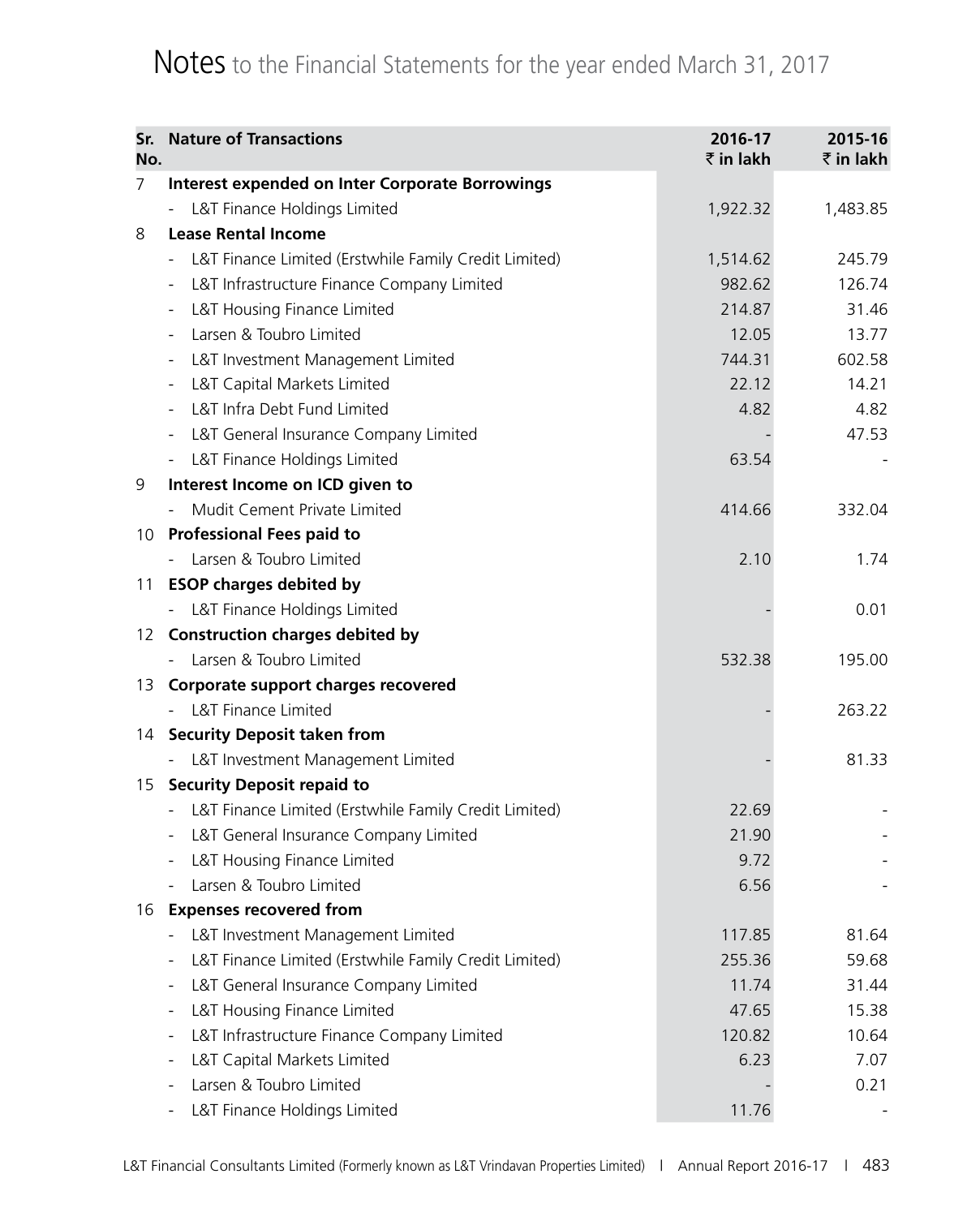#### **(c) Amount due to/from related party:-**

| No. | <b>Sr.</b> Nature of Transactions                                                 | As at<br>March 31,<br>2017<br>₹ in lakh | As at<br>March 31,<br>2016<br>₹ in lakh | As at<br>April 1,<br>2015<br>₹ in lakh |
|-----|-----------------------------------------------------------------------------------|-----------------------------------------|-----------------------------------------|----------------------------------------|
| 1   | <b>Account payable to</b>                                                         |                                         |                                         |                                        |
|     | Larsen & Toubro Limited                                                           | 3.46                                    | 69.35                                   | 67.62                                  |
|     | L&T Finance Holdings Limited                                                      |                                         | 0.42                                    | 412.36                                 |
|     | L&T Finance Limited (Erstwhile Family Credit Limited)<br>$\blacksquare$           |                                         |                                         | 0.20                                   |
| 2   | <b>Outstanding balance of ICB</b>                                                 |                                         |                                         |                                        |
|     | L&T Finance Holdings Limited                                                      | 38,179.82                               | 18,871.17                               | 27,933.55                              |
| 3   | <b>Outstanding balance of NCD</b>                                                 |                                         |                                         |                                        |
|     | - L&T Finance Holdings Limited                                                    |                                         | 500.00                                  | 500.00                                 |
| 4   | Interest accrued but not due ICB                                                  |                                         |                                         |                                        |
|     | L&T Finance Holdings Limited<br>$\blacksquare$                                    | 463.36                                  | 260.12                                  | 820.16                                 |
| 5   | Interest accrued but not due on NCD                                               |                                         |                                         |                                        |
|     | L&T Finance Holdings Limited                                                      |                                         | 0.57                                    | 0.85                                   |
| 6   | <b>Outstanding balance of ICD</b>                                                 |                                         |                                         |                                        |
|     | Mudit Cement Private Limited                                                      | 4,497.66                                | 4,115.63                                | 3,153.20                               |
| 7   | Interest accrued but not due on ICD                                               |                                         |                                         |                                        |
|     | Mudit Cement Private Limited                                                      | 430.76                                  | 114.62                                  | 298.52                                 |
| 8   | <b>Outstanding Security Deposit taken from</b>                                    |                                         |                                         |                                        |
|     | L&T Infrastructure Finance Company Limited<br>$\overline{\phantom{a}}$            | 721.18                                  | 721.18                                  | 721.18                                 |
|     | L&T Finance Limited (erstwhile Family Credit Limited)<br>$\overline{\phantom{a}}$ | 381.43                                  | 404.12                                  | 404.12                                 |
|     | L&T Investment Management Limited<br>$\overline{\phantom{a}}$                     | 352.64                                  | 352.64                                  | 271.31                                 |
|     | L&T Finance Holdings Limited<br>$\overline{\phantom{a}}$                          | 30.63                                   | 30.63                                   | 30.63                                  |
|     | L&T General Insurance Company Limited<br>$\qquad \qquad \blacksquare$             |                                         | 21.90                                   | 21.90                                  |
|     | L&T Housing Finance Limited<br>$\qquad \qquad \blacksquare$                       | 2.51                                    | 12.23                                   | 12.23                                  |
|     | L&T Capital Markets Limited                                                       | 6.60                                    | 6.60                                    | 6.60                                   |
|     | Larsen & Toubro Limited                                                           |                                         | 6.56                                    | 6.56                                   |
|     | L&T Infra Debt Fund Limited                                                       | 2.41                                    | 2.41                                    | 2.41                                   |
| 9   | <b>Receivable from</b>                                                            |                                         |                                         |                                        |
|     | Larsen & Toubro Limited                                                           |                                         |                                         | 15.25                                  |
|     | L&T Housing Finance Limited                                                       |                                         |                                         | 0.55                                   |
|     | L&T Investment Management Limited                                                 |                                         | 10.29                                   | 3.92                                   |
|     | L&T Infrastructure Finance Company Limited                                        |                                         |                                         | 2.58                                   |
|     | L&T Capital Markets Limited                                                       | 0.39                                    |                                         |                                        |
|     | L&T General Insurance Company Limited                                             | 4.22                                    | 0.89                                    | 1.98                                   |
| 10  | L&T Finance Limited (erstwhile Family Credit Limited)<br><b>Equity Investment</b> |                                         | 0.36                                    |                                        |
|     | Mudit Cement Private Limited                                                      | 426.10                                  | 426.10                                  | 426.10                                 |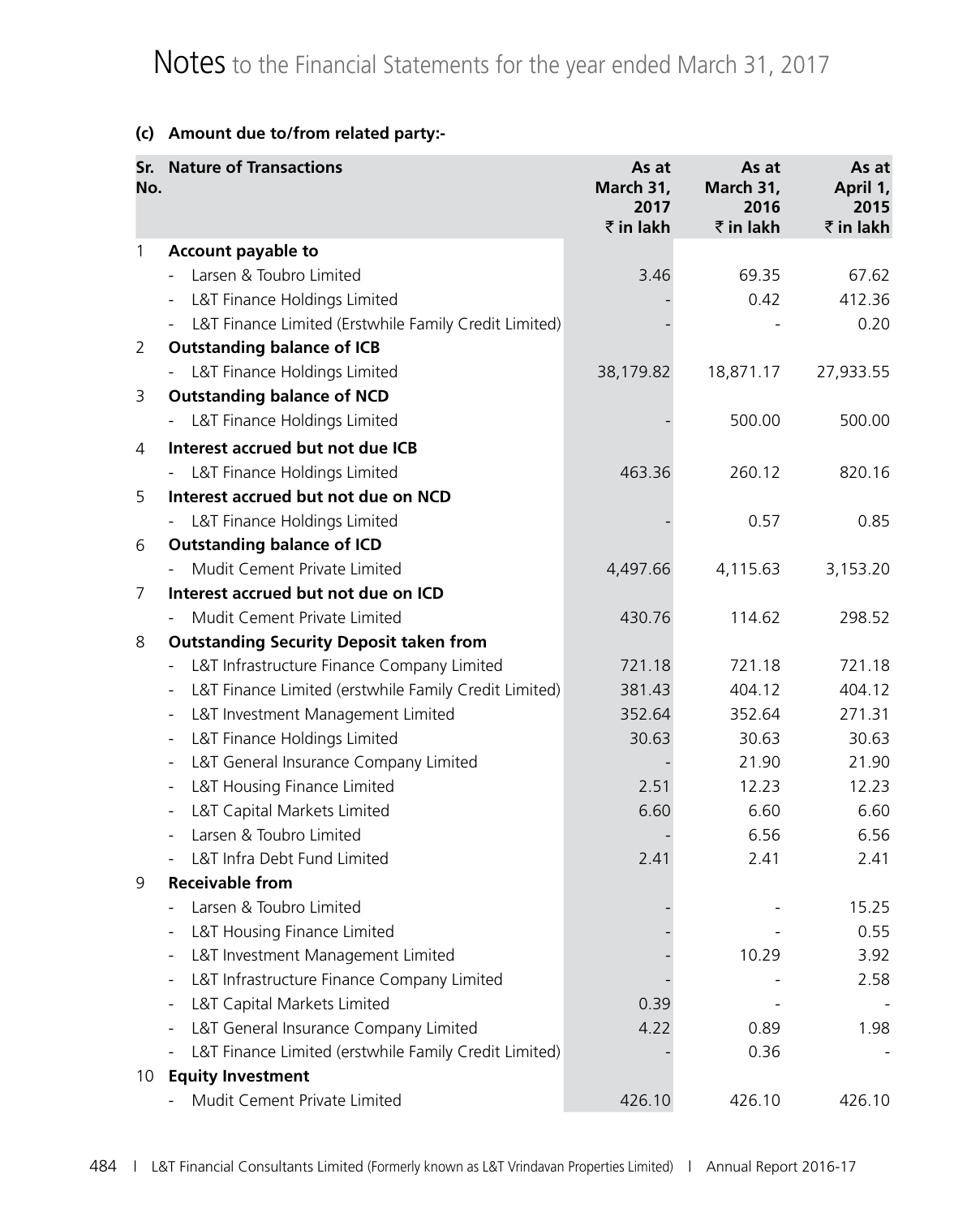#### **34.5. Earnings Per Share: Ind AS 33**

| <b>Particulars</b>                                                                     | 2016-17     | 2015-16     |
|----------------------------------------------------------------------------------------|-------------|-------------|
| <b>Basic &amp; Diluted</b>                                                             |             |             |
| Profit / (Loss) after tax as per statement of profit and loss ( $\bar{\tau}$ lakh) (i) | 1,667.01    | (2.484.81)  |
| Weighted average number of equity shares outstanding (ii)                              | 1,87,50,000 | 1.87.50.000 |
| Basic & Diluted EPS (₹) iii (i/ii)                                                     | 8.89        | (13.25)     |

- **34.6.** Provision for tax has been made in these financial statements in view of book profit under section 115 JB of Income Tax Act, 1961 for the previous year.
- **34.7.** Contingent Liabilities and commitment : Ind AS 37
	- i. There are no contingent liabilities as on March 31st 2017 (March 31st 2016: Nil, April 1st 2015: Nil).
	- ii. The Company has outstanding capital commitments amounting of  $\bar{\tau}$  Nil. (March 31<sup>st</sup> 2016:  $\bar{\tau}$  155.72, April 1<sup>st</sup> 2015: ₹ 2,984.60).
- **34.8.** The Company has no amounts due to suppliers under the Micro, Small and Medium Enterprises Development Act, 2006 as at 31st March, 2017. This information is given in respect of such vendors as could be identified as 'Micro'/'Medium'/'Small Enterprises' on the basis of information available with the Company.

#### **34.9 Disclosure pursuant to Ind AS 12 "Income Taxes"**

#### **The major components of tax expense for the year ended March 31, 2017 and March 31, 2016**

|     |                                                                        |            | (₹ In Lakh) |
|-----|------------------------------------------------------------------------|------------|-------------|
| Sr  | <b>Particulars</b>                                                     | 2016-17    | 2015-16     |
| No. |                                                                        |            |             |
| (a) | i) Profit and Loss section                                             |            |             |
|     | Current Income tax :                                                   |            |             |
|     | Current income tax charge                                              |            |             |
|     | Deferred Tax:                                                          |            |             |
|     | Relating to origination and reversal of temporary difference           | 536.11     | 307.30      |
|     | MAT credit recognised                                                  | (1,249.00) |             |
|     | Effect of previously recognised tax losses and tax offsets used during |            |             |
|     | the current year to reduce deferred tax expense                        | (1,770.68) | (80.34)     |
|     | Income tax expense / (income) reported in the statement of profit      |            |             |
|     | or loss                                                                | (2,483,57) | 226.96      |

#### **Reconciliation of tax expense and the accounting profit multiplied by India's domestic tax rate for the year ended March 31, 2017 and March 31, 2016**

| Sr<br>No     | <b>Particulars</b>                                                     | 2016-17    | 2015-16    |
|--------------|------------------------------------------------------------------------|------------|------------|
| $\mathbf{1}$ | Profit before tax                                                      | (816.56)   | (2257.85)  |
| 2            | Applicable Corporate tax rate as per Income tax Act, 1961              | 30.90%     | 30.90%     |
| 3            | PBT*Tax tax rate of 30.9%                                              | (252.32)   | (697.68)   |
|              | 4 (a) Items of expense not deductible for tax purposes:                |            |            |
|              | Effect of previously recognised tax losses and tax offsets used during |            |            |
|              | the current year to reduce deferred tax expense                        | (1,770.68) | (80.34)    |
|              | Tax Effect of losses of current year on which no deferred tax benefit  | 625.20     | 1,032.77   |
|              | is recognised                                                          |            |            |
|              | Other items                                                            | 163.21     | (27.79)    |
|              | <b>MAT Credit</b>                                                      | (1,249.00) |            |
| 5.           | <b>Effective tax Rate</b>                                              | 304.15%    | $-10.05\%$ |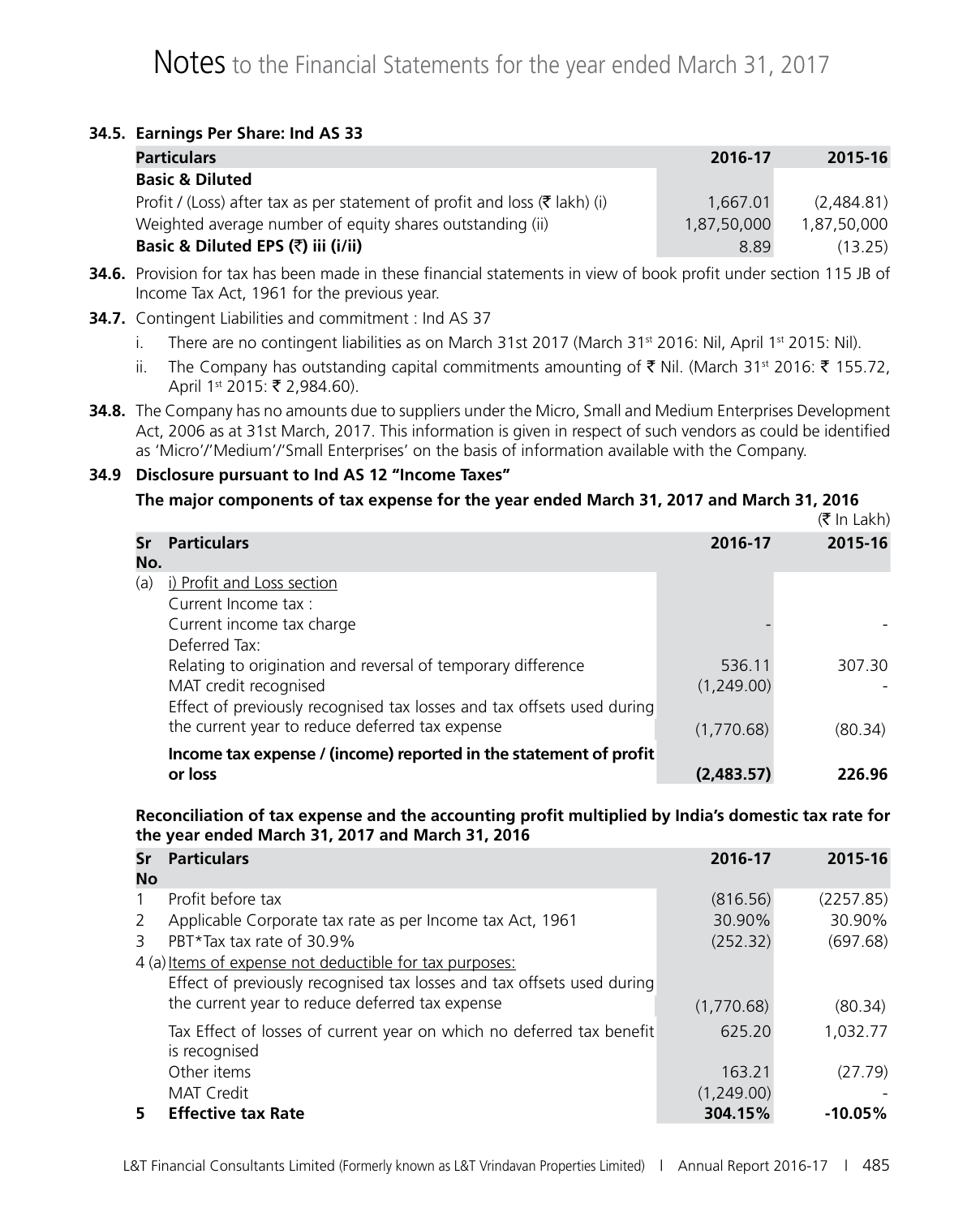|           | Items for which no deferred tax asset is recognised in the balance sheet                 |                  |                        |                               |                       |                        |                               |                       |                        | $(\bar{\bar{\mathbf{x}}}$ In Lakh) |
|-----------|------------------------------------------------------------------------------------------|------------------|------------------------|-------------------------------|-----------------------|------------------------|-------------------------------|-----------------------|------------------------|------------------------------------|
| Sr<br>No. | <b>Particulars</b>                                                                       | As at 31.03.2017 |                        | As at 31.03.2016              |                       |                        | As at 1.4.2015                |                       |                        |                                    |
|           |                                                                                          | Base<br>Amount   | <b>Deferred</b><br>Tax | Year of<br>loss/MAT<br>credit | <b>Base</b><br>Amount | <b>Deferred</b><br>Tax | Year of<br>loss/MAT<br>credit | <b>Base</b><br>Amount | <b>Deferred</b><br>Tax | Year of<br>loss/ MAT<br>credit     |
|           | Tax losses (revenue<br>in nature) (business<br>loss on which no tax<br>asset is created) |                  |                        |                               |                       |                        |                               |                       |                        |                                    |
|           | Year of expiry:                                                                          |                  |                        |                               |                       |                        |                               |                       |                        |                                    |
|           | AY 21-22                                                                                 |                  |                        | - $AY$ 13-14                  |                       |                        | $-$ AY 13-14                  |                       |                        | - $AY$ 13-14                       |
|           | AY 22-23                                                                                 |                  |                        | - $AY$ 14-15                  |                       |                        | - $AY$ 14-15                  |                       |                        | $-$ AY 14-15                       |
|           | AY 23-24                                                                                 |                  |                        | - AY 15-16                    | 2,388.03              |                        | 737.90 AY 15-16               | 2,648.04              |                        | 818.24 AY 15-16                    |
|           | AY 24-25                                                                                 |                  |                        | - AY 16-17                    | 3,342.31              |                        | 1,032.77 AY 16-17             |                       |                        | - AY $16-17$                       |
|           | AY 25-26                                                                                 | 2,023.31         | 625.20                 | AY 17-18                      |                       |                        |                               |                       |                        |                                    |
| Total     |                                                                                          | 2023.31          | 625.20                 |                               | 5,730.34              | 1,770.68               |                               | 2.648.04              | 818.24                 |                                    |

#### **Components of Deferred Tax Assets and Liabilities recognised in the Balance Sheet and Statement of Profit & Loss**  $(\bar{\bar{\tau}}$  In Lakh)

|           |                                                   |                      |            |            |                                      | $\left  \cdot \right $ $\left  \cdot \right $ $\left  \cdot \right $ $\left  \cdot \right $ |  |
|-----------|---------------------------------------------------|----------------------|------------|------------|--------------------------------------|---------------------------------------------------------------------------------------------|--|
| Sr<br>No. | <b>Particulars</b>                                | <b>Balance Sheet</b> |            |            | <b>Statement of Profit</b><br>& Loss |                                                                                             |  |
|           |                                                   | 31.03.17             | 31.03.16   | 01.04.15   | 2016-17                              | 2015-16                                                                                     |  |
| (a)       | Fair valuation gain on investments<br>(FVTPL)     |                      |            |            |                                      |                                                                                             |  |
| (b)       | Difference in Book and Income<br>tax depreciation | 1,198.80             | 662.42     | 312.11     | 536.38                               | 350.31                                                                                      |  |
|           | ('c) Carried forward business loss                | (2,730.59)           | (959.91)   | (879.57)   | (1,770.68)                           | (80.34)                                                                                     |  |
| (d)       | MAT credit receivable                             | (2,449.00)           | (1,200.00) | (1,200.00) | (1,249.00)                           |                                                                                             |  |
| (e)       | Other items                                       | (14.59)              | (14.32)    | 28.69      | (0.27)                               | (43.01)                                                                                     |  |
|           | Deferred tax expense/ (income)                    |                      |            |            | (2483.57)                            | 226.96                                                                                      |  |
|           | Net deferred tax (assets) / liabilites            | (3,995.38)           | (1,511.81) | (1,738.77) |                                      |                                                                                             |  |

#### **Reconciliation of deferred tax (assets) / liabilities**

|     |                                                                                                                 |             | $(5 \text{ In Lakh})$ |
|-----|-----------------------------------------------------------------------------------------------------------------|-------------|-----------------------|
| No. | <b>Sr</b> Particulars                                                                                           | 2016-17     | 2015-16               |
| (a) | Opening Balance of Deferred tax (assets)/ liabilities on April 1                                                | (1, 511.81) | (1,738.77)            |
| (b) | Tax (income) / expense during the period recognised in statement of<br>Profit and Loss in Profit & Loss section | (2483.57)   | 226.96                |
| (C) | Tax (income) / expense during the period recognised in statement of<br>Profit and Loss under OCI section        |             |                       |
|     | Closing balance of Deferred tax (assets)/ liabilities as on 31st<br>March                                       | (3,995.38)  | (1,511.81)            |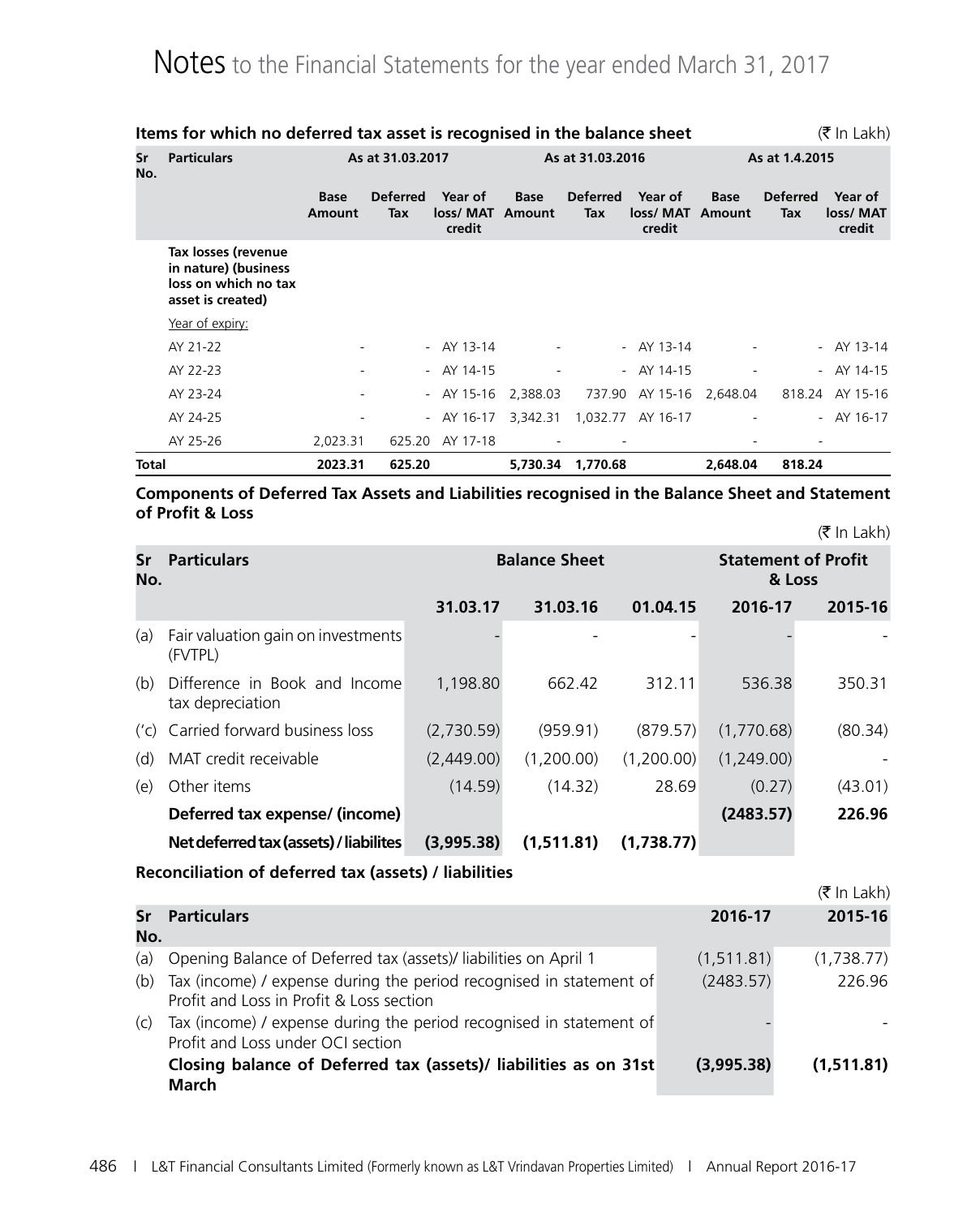#### **34.10 Details of Useful life, restrictions and hypothecation of Property Plant and Equipment, Investment property, and Intangible Assets**

|     |                               |                                         |                    |                   |                                   |                                |                   |                                   |                                | (K in Lakh)                   |
|-----|-------------------------------|-----------------------------------------|--------------------|-------------------|-----------------------------------|--------------------------------|-------------------|-----------------------------------|--------------------------------|-------------------------------|
| Sr  | <b>Particulars</b>            |                                         | As at 31.03.2017   |                   |                                   | As at 31.03.2016               |                   |                                   | As at 1.4.2015                 |                               |
| No. |                               | Restriction<br>on title-Yes on title-No | <b>Restriction</b> | Pledaed/<br>cated | Hypothe- on title-Yes on title-No | <b>Restriction Restriction</b> | Pledaed/<br>cated | Hypothe- on title-Yes on title-No | <b>Restriction Restriction</b> | Pledged/<br>Hypothe-<br>cated |
|     | Office Equipments             |                                         | 567.39             |                   |                                   | 550.55                         |                   |                                   | 60.30                          |                               |
| 2   | Computers                     |                                         | 22.64              |                   |                                   | 19.38                          |                   |                                   | 1.75                           |                               |
| 3   | <b>Furniture and Fixtures</b> |                                         | 548.33             |                   |                                   | 548.33                         |                   |                                   | 40.48                          |                               |
| 4   | Electrical & Installation     |                                         | 2,711.11           |                   |                                   | 2,711.11                       |                   |                                   |                                |                               |
| 5   | Computer Sotware              |                                         | 8.55               |                   |                                   | 8.55                           |                   |                                   | $\overline{\phantom{a}}$       |                               |
| 6   | Investment Property           |                                         | 36,552.60          |                   |                                   | 38,470.77                      |                   |                                   | 38.977.02                      |                               |

 $\sqrt{2}$  In Lakeholds  $\sqrt{2}$ 

#### **34.11 Disclosure pursuant to Ind AS 107 "Financial Instruments"**

**Fair value measurement** (` In Lakh) **Financial instruments by category March 31, 2017 March 31, 2016 April 1, 2015 FVTPL FVOCI Amortised cost FVTPL FVOCI Amortised cost FVTPL FVOCI Amortised cost Financial assets** Trade receivables (incl. related party) - - 9.67 - - 11.54 - - 24.09 Cash and cash equivalents - - - - 84.24 - - - 44.44 - - - - 50.31 Investments 1.1 1.1 1.1 1.1 1.483.61 - 426.10 1.483.61 - 426.10 1.211.88 - 426.10 Loans to related parties 4,448.30 4,389.99 3,505.29 Others 379.63 **Total financial assets** - - - - - 4,968.31 1,483.61 - 4,872.07 17,211.88 - 4,385.42 **Financial liabilities** Long Term Borrowings - 291.43 20,039.19 Current maturity of long term borrowings - 20,258.69 13,179.66 Short Term Borrowings - - - - 38,643.17 - - 18,603.96 - 15,569.05 Security Deposit 1,275.62 1,232.58 1,053.04 Other Financial Liabilities - - 466.64 - - 450.88 - - 662.41 **Total financial liabilities** - - - - - 40,385.43 - - - - - 40,837.54 - - - - - - 50,503.35 **Items of Income, expense, gains or losses** (` In Lakh) **Particulars FY 16-17 FY 15-16** Net gain/ (losses) on financial assets and financial liabilities Dividend Income from Investment measured at FVTPL (Mutual Funds) **1998** - 4.83 Gain / (loss) on fair valuation or sale of investment in mutual funds/ equity 16.39 49.63 Interest Revenue Financial assets that are measured at amortised cost 626.54 626.54 332.07 Interest Expenses Financial liabilities that are not measured at fair value through P&L 4,075.31 3,214.20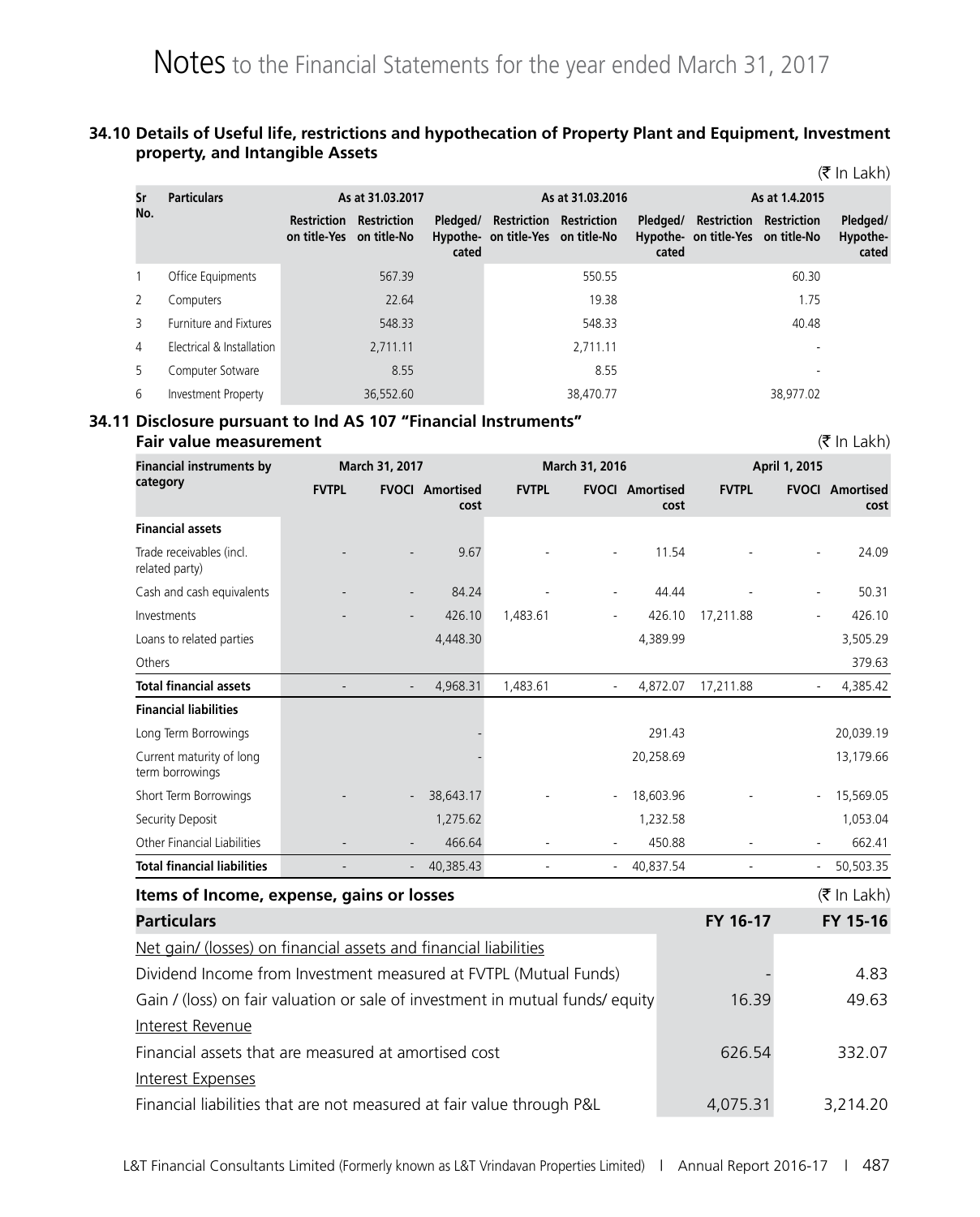| Maturity profile of financial liabilities (Amount at undiscounted value)<br>(₹ In Lakh) |                          |                                            |           |           |                                            |              |                          |                                            |              |
|-----------------------------------------------------------------------------------------|--------------------------|--------------------------------------------|-----------|-----------|--------------------------------------------|--------------|--------------------------|--------------------------------------------|--------------|
| <b>Financial instruments by</b>                                                         |                          | March 31, 2017                             |           |           | March 31, 2016                             |              |                          | April 1, 2015                              |              |
| category                                                                                |                          | Less than More than<br>12 months 12 months | Total     |           | Less than More than<br>12 months 12 months | Total        |                          | Less than More than<br>12 months 12 months | <b>Total</b> |
| Long Term borrowings                                                                    |                          |                                            |           | 321.12    | $\overline{\phantom{a}}$                   |              | 321.12 24,113.36         |                                            | $-24.113.36$ |
| Non current financial liability                                                         |                          | 1.275.62                                   | 1,275.62  |           | 1,232.58                                   | 1.232.58     | $\overline{\phantom{a}}$ | 1.053.04                                   | 1.053.04     |
| Short Term Borrowings                                                                   | 42,464.98                | $\sim$                                     | 42,464.98 | 20,499.71 |                                            | 20,499.71    | 17,164.88                |                                            | 17,164.88    |
| Current maturity of long term<br>borrowings                                             | $\overline{\phantom{a}}$ |                                            | ٠         | 22,323.06 |                                            | $-22.323.06$ | 13.179.66                | $\sim$                                     | 13,179.66    |
| Accrued expenses                                                                        | 273.48                   |                                            | 273.48    | 114.37    |                                            | 114.37       | 35.76                    |                                            | 35.76        |
| Payable to related parties                                                              | 8.51                     |                                            | 8.51      | 69.77     |                                            | 69.77        | 479.99                   |                                            | 479.99       |
| Advance money received                                                                  | 24.48                    |                                            | 24.48     |           |                                            |              |                          |                                            |              |
| Other Liabilities                                                                       | 160.17                   |                                            | 160.17    | 266.74    |                                            | 266.74       | 146.66                   |                                            | 146.66       |

#### **(i) Fair value hierarchy**

This section explains the estimates and judgements made in determining the fair values of the financial instruments that are (a) recognised and measured at fair value and (b) measured at amortised cost and for which fair values are disclosed in financial statements. To provide an indication about the reliability of the inputs used in determining the fair value, the Company has classified its financial instruments into three levels prescribed under the accounting standard. An explanation of each level follows underneath the table.

|                                                                                               |              |           |              |          |                    | $(5 \text{ In Lakh})$                     |
|-----------------------------------------------------------------------------------------------|--------------|-----------|--------------|----------|--------------------|-------------------------------------------|
| Financial assets and liabilities measured at fair<br>value- recurring fair value measurements | <b>Notes</b> | Level 1   | Level 2      | Level 3  |                    | <b>Total Remarks</b>                      |
| <b>Financial assets</b>                                                                       |              |           |              |          |                    |                                           |
| Financial assets at Amortised Cost:                                                           |              |           |              |          |                    |                                           |
| Loans and advances to related parties                                                         |              |           |              |          |                    |                                           |
| At March 31, 2017                                                                             |              |           | 4,428.42     |          |                    | 4,428.42 Carrying cost approximates FV    |
| At March 31, 2016                                                                             |              |           | 4,373.13     |          |                    | 4,373.13 Carrying cost approximates FV    |
| At April 1, 2015                                                                              |              |           | 3,488.78     |          |                    | 3,488.78 Carrying cost approximates FV    |
| Financial assets at fair value                                                                |              |           |              |          |                    |                                           |
| Investments                                                                                   |              |           |              |          |                    |                                           |
| Investment in Non Convertible Debentures                                                      |              |           |              |          |                    |                                           |
| At March 31, 2017                                                                             |              |           |              |          |                    |                                           |
| At March 31, 2016                                                                             |              |           |              | 1,483.61 |                    | 1,483.61 Carrying cost approximates FV    |
| At April 1, 2015                                                                              |              |           |              |          |                    |                                           |
| Investment in Mutual Fund                                                                     |              |           |              |          |                    |                                           |
| At March 31, 2017                                                                             |              |           |              |          |                    |                                           |
| At March 31, 2016                                                                             |              |           |              |          |                    |                                           |
| At April 1, 2015                                                                              |              | 17,211.88 |              |          | - 17,211.88 At NAV |                                           |
| <b>Financial Liabilities</b>                                                                  |              |           |              |          |                    |                                           |
| Financial liabilities at Amortised Cost:                                                      |              |           |              |          |                    |                                           |
| Redeemable non convertible debenture                                                          |              |           |              |          |                    |                                           |
| At March 31, 2017                                                                             |              |           |              |          |                    |                                           |
| At March 31, 2016                                                                             |              |           | $-20,258.69$ |          |                    | - 20,258.69 Carrying cost approximates FV |
| At April 1, 2015                                                                              |              |           | $-20,034.19$ | ÷.       |                    | 20,034.19 Carrying cost approximates FV   |
| Inter corporate borrowings                                                                    |              |           |              |          |                    |                                           |
| At March 31, 2017                                                                             |              |           | $-38,643.17$ | $\sim$   |                    | 38,643.17 Carrying cost approximates FV   |
| At March 31, 2016                                                                             |              |           | 18,895.39    |          |                    | 18,895.39 Carrying cost approximates FV   |
| At April 1, 2015                                                                              |              |           | $-28,753.71$ | ÷.       |                    | 28,753.71 Carrying cost approximates FV   |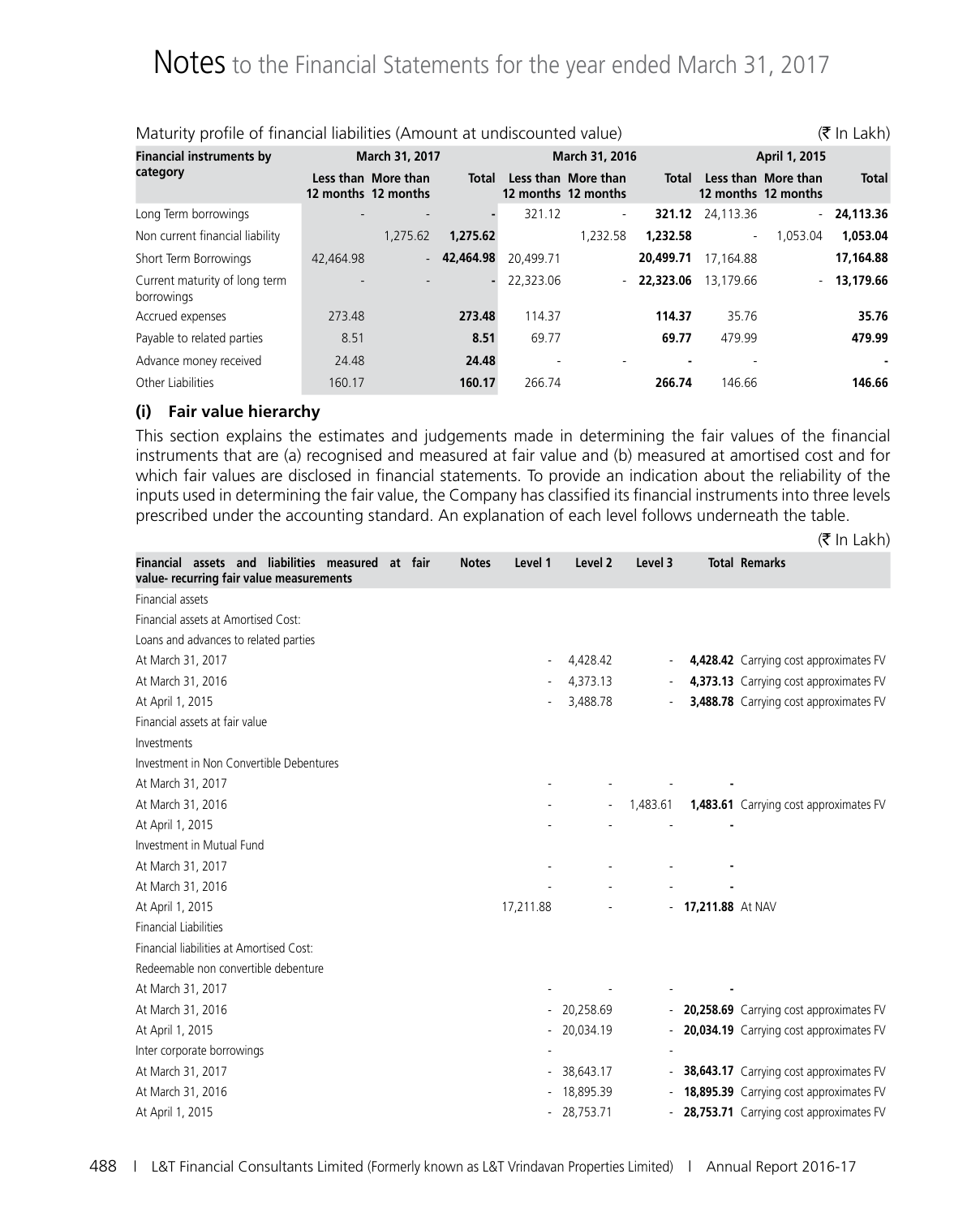Level 1 hierarchy- It includes financial instruments measured using quoted prices in active markets for identical assets or liabilities.. This includes mutual funds which are valued using the closing NAV.

Level 2 hierarchy- It includes financial instruments measured using valuation techniques for which the lowest level input that is significant to the fair value measurement is directly or indirectly observable

Level 3 hierarchy- It includes financial instruments measured using valuation techniques for which the lowest level input that is significant to the fair value measurement is unobservable.

There are no transfers between levels 1 and levels 2 and levels 3 during the year.

#### **(ii) Fair value of financial assets and liabilities measured at amortised cost**

The carrying amounts of trade receivables, trade payables, other current liabilities and cash and cash equivalents are considered to be the same as their fair values, due to short-term nature.

|  | (iii) Interest rate risk<br>$(5 \text{ In } \text{Lakh})$ |           |           |                       |  |  |  |  |  |
|--|-----------------------------------------------------------|-----------|-----------|-----------------------|--|--|--|--|--|
|  | <b>Particulars</b>                                        | 31.03.17  | 31.03.16  | 01.04.15              |  |  |  |  |  |
|  | <b>Interest Rate Risk:</b>                                |           |           |                       |  |  |  |  |  |
|  | Borrowings at fixed interest rates                        | 38,643.17 | 39,154.09 | 48,787.91             |  |  |  |  |  |
|  | (iv) Carrying amount of collateral given                  |           |           | $(5 \text{ In Lakh})$ |  |  |  |  |  |
|  | <b>Particulars</b>                                        | 31.03.17  | 31.03.16  | 01.04.15              |  |  |  |  |  |
|  | <b>Investment Property</b>                                | 349.40    | 349.40    | 349.40                |  |  |  |  |  |

**34.12** Pursuant to the Employees Stock Options Scheme established by the holding company (i.e. L&T Finance Holdings Limited), the details of the stock options granted to the employees of the Company are as under:

|                                              |               |         | $(5 \text{ In Lakh})$ |
|----------------------------------------------|---------------|---------|-----------------------|
| Company                                      | <b>Status</b> | 2016-17 | 2015-16               |
| L&T Finance Holdings Limited Holding Company |               | -       | 0.01                  |

#### **34.13 Ind AS mandatory exceptions:**

An entity's estimates in accordance with Ind AS at the date of transition to Ind AS shall be consistent with estimates made for the same date in accordance with previous GAAP (after adjustments to reflect any differences in accounting policies), unless there is objective evidence that those estimates were in error.

Ind AS estimates as of April 1, 2015 are consistent with the estimates as at the same date made in conformity with previous GAAP. The group made estimates for following item in accordance with Ind AS at the date of transition as these were not required under previous GAAP:-

Investment in Mutual Fund carried at FVPL.

#### **34.14 Explanation Of Transition To Ind AS**

The transition as at April 1, 2015 to Ind AS was carried out from Previous GAAP. The exemptions and exceptions applied by the Company in accordance with Ind AS 101 First–time Adoption of Indian Accounting Standards, the reconciliations of equity and total comprehensive income in accordance with Previous GAAP to Ind AS are explained below:

#### **Reconciliations between Previous GAAP and Ind AS**

(i) Faulty reconciliations  $(\bar{\tau})$  is a set of  $(\bar{\tau})$  in Lakh)

| Lydity ittoritmations                            |                                 | $\mathbf{v}$ in Land $\mathbf{v}$ |
|--------------------------------------------------|---------------------------------|-----------------------------------|
| <b>Particulars</b>                               | As at<br><b>31st March 2016</b> | As at<br>1st April 2015           |
| As reported under previous GAAP                  | 9.034.01                        | 11,464.10                         |
| Remeasurement of Security Deposits               | (57.99)                         | (71.01)                           |
| Amortised cost of borrowings at EIR (net of tax) | 4.58                            | 8.78                              |
| Valuation of Investments (net of tax)            |                                 | 69.80                             |
| <b>Equity under Ind AS</b>                       | 8,980.60                        | 11,471.66                         |